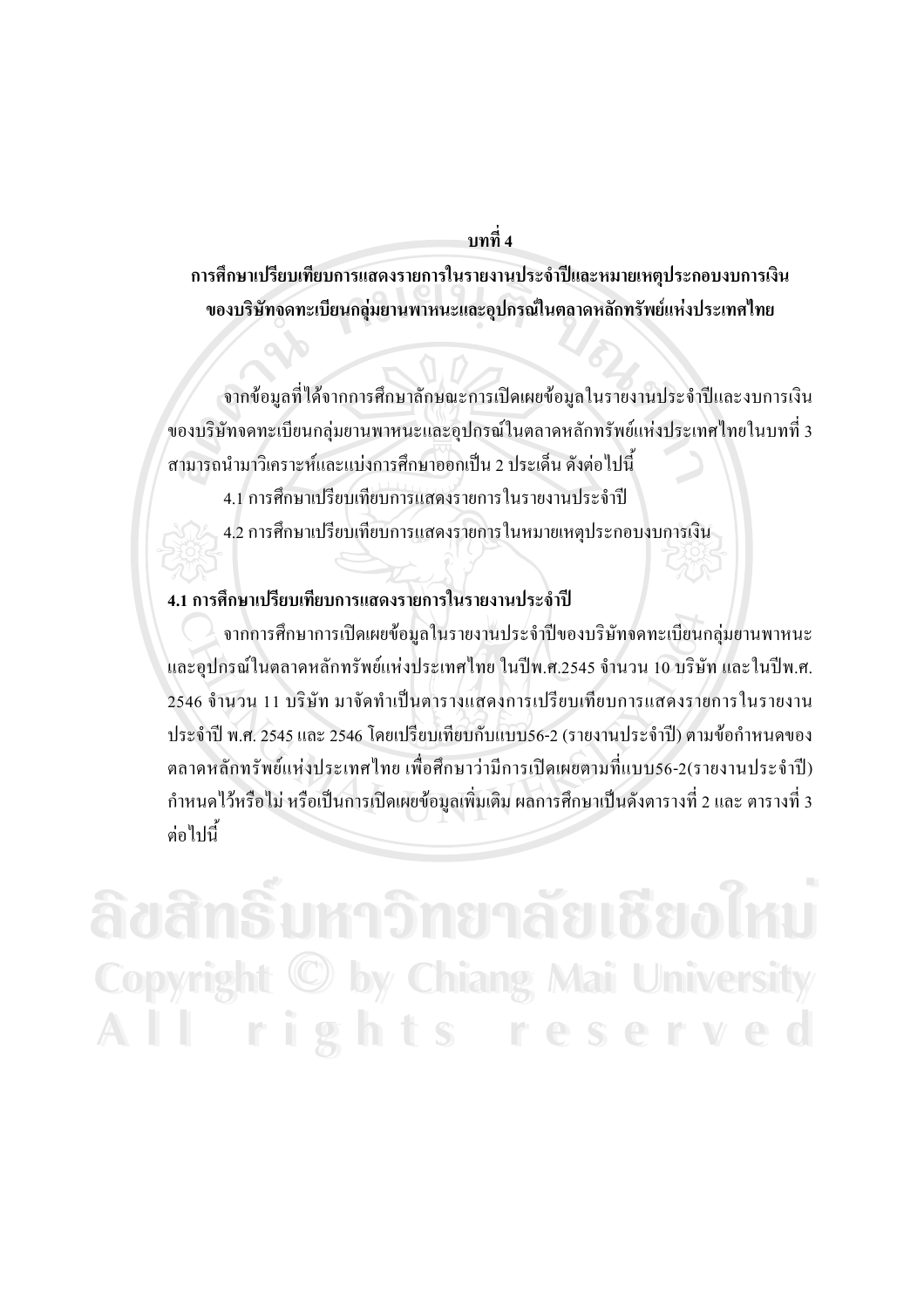|                                                             | การเปิดเผยข้อมูล |           |            |            |            |            |                          |            |            |                |                          |               |            |                | คิดเป็น    |
|-------------------------------------------------------------|------------------|-----------|------------|------------|------------|------------|--------------------------|------------|------------|----------------|--------------------------|---------------|------------|----------------|------------|
| การแสดงรายการ                                               | แบบ 56-2         | เพิ่มเติม | ${\bf AH}$ | BAT-3K     | <b>CWT</b> | <b>GYT</b> | <b>HFT</b>               | IRC        | <b>SMC</b> | <b>SPG</b>     | <b>SPSU</b>              | <b>STANLY</b> | TRU        | รวม            | ร้อยละ     |
| 1.ข้อมูลทั่วไป                                              |                  |           |            |            |            |            |                          |            |            |                |                          |               |            |                |            |
| 1.1 ชื่อ สถานที่ตั้งสำนักงาน                                |                  |           |            |            |            |            |                          |            |            |                |                          |               |            | 10             | 100        |
| $\bigcirc$ .<br>1.2 ประเภทธุรกิจ                            |                  |           |            |            |            |            | $\overline{a}$           | $\sqrt{ }$ |            | $\overline{1}$ |                          |               |            | 10             | 100        |
| 1.3 จำนวนและชนิดของหุ้นที่จำหน่ายแล้ว                       |                  |           |            |            |            |            | $\overline{\phantom{0}}$ | $\prime$   |            |                |                          |               |            | 10             | 100        |
| 1.4 ข้อมูลบุคคลอ้างอิงอื่น                                  |                  |           |            | $\sqrt{2}$ |            |            | $\overline{\phantom{0}}$ | $\prime$   |            |                |                          |               |            | 9              | 90         |
| 1.5 ประวัติของบริษัท                                        |                  | $\bullet$ |            |            |            |            |                          | $\prime$   |            |                |                          |               |            | 6              | 60         |
| 1.6 พันธกิจและวิสัยทัศน์                                    |                  |           |            |            |            |            |                          |            |            |                |                          |               |            | $\mathbf{1}$   | 10         |
| 2.ข้อมูลทางการเงินโดยสรุปของบริษัท                          |                  |           |            |            |            |            |                          |            |            |                |                          |               |            |                |            |
| 2.1 ข้อมูลจากงบการเงิน เปรียบเทียบกัน 3 ปี                  |                  |           |            |            |            |            |                          | $\sqrt{ }$ |            | $\sqrt{ }$     |                          |               |            | 10             | 100        |
| 2.2 ข้อมูลอัตราส่วนทางการเงินเปรียบเทียบกัน 3 ปี            |                  |           |            |            |            |            |                          |            |            |                |                          |               |            | 10             | 100        |
| 3.ลักษณะการประกอบธุรกิจ                                     |                  |           |            |            |            |            |                          |            |            |                |                          |               |            |                |            |
| 3.1 ลักษณะการประกอบธุรกิจของบริษัทใหญ่และย่อย               |                  |           |            |            |            |            |                          |            |            |                |                          |               |            | 10             | 100        |
| 3.2 สัดส่วนรายใด้จากแต่ละสายผลิตภัณฑ์                       |                  |           |            |            |            |            |                          |            |            |                |                          |               |            | 10             | <b>100</b> |
| 3.3 ภาวะการแข่งขัน                                          |                  |           |            |            |            |            |                          |            |            |                |                          |               |            | 10             | 100        |
| 3.4 การจัดหาผลิตภัณฑ์                                       |                  |           |            |            |            |            |                          |            |            |                |                          |               |            | $\overline{4}$ | 40         |
| 3.5 สรุปการเปลี่ยนแปลงที่สำคัญในปีที่ผ่านมา                 |                  |           | $\sqrt{ }$ |            |            |            |                          | $\prime$   | $\prime$   |                |                          |               |            | 8              | 80         |
| 3.6 แนวโน้มภาวะอุตสาหกรรมและสภาพการแข่งขันในอนาคต           |                  |           |            |            | $\prime$   |            |                          | $\sqrt{ }$ |            |                | $\overline{\phantom{a}}$ | п             | $\sqrt{ }$ | 9              | 90         |
| 3.7 เป้าหมายการคำเนินธุรกิจ                                 |                  |           | $\sqrt{ }$ |            |            |            |                          |            |            |                |                          |               |            | $\mathbf{2}$   | 20         |
| 3.8 สิทธิประโยชน์และเงื่อนใขจากการใค้รับการส่งเสริมการลงทุน |                  |           |            |            |            |            |                          |            |            |                |                          |               |            | $\mathbf{2}$   | 20         |
| 3.9 แนะนำผลิตภัณฑ์ใหม่                                      |                  |           |            |            |            |            |                          |            |            |                |                          |               |            | $\mathbf{1}$   | ${\bf 10}$ |
|                                                             |                  |           |            |            |            |            |                          |            |            |                |                          |               |            |                |            |
|                                                             |                  |           |            |            |            |            |                          |            |            |                |                          |               |            |                |            |

### ์<br>ตารางที่ 2 ตารางแสดงการเปรียบเทียบการแสดงรายการในรายงานประจำปี 2545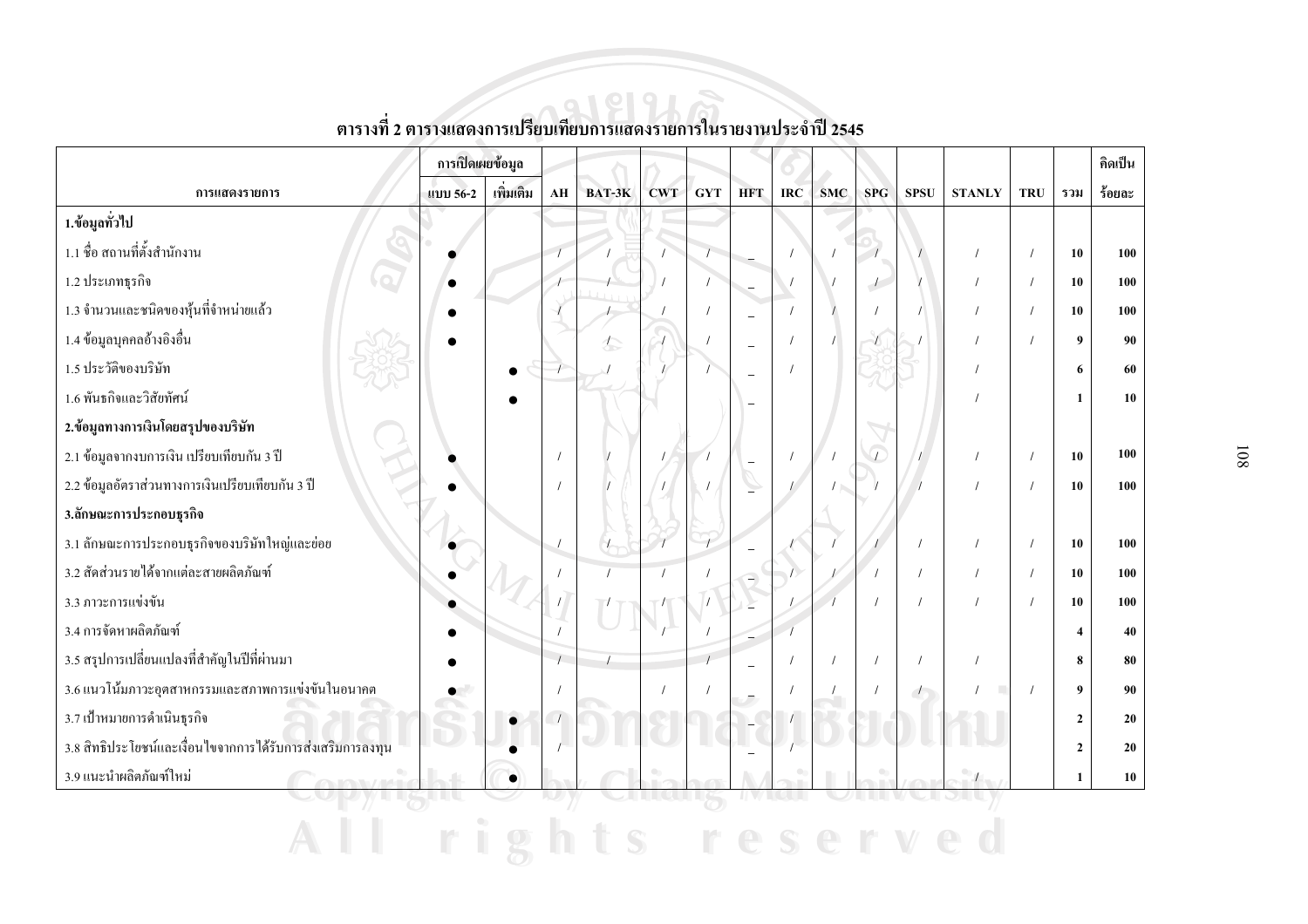|                                             | การเปิดเผยข้อมูล |           |                        |                          |            |            |                          |            |            |            |                          |               |            |              | คิดเป็น |
|---------------------------------------------|------------------|-----------|------------------------|--------------------------|------------|------------|--------------------------|------------|------------|------------|--------------------------|---------------|------------|--------------|---------|
| การแสดงรายการ                               | แบบ 56-2         | เพิ่มเติม | $\mathbf{A}\mathbf{H}$ | BAT-3K                   | <b>CWT</b> | <b>GYT</b> | <b>HFT</b>               | IRC        | <b>SMC</b> | SPG        | <b>SPSU</b>              | <b>STANLY</b> | <b>TRU</b> | รวม          | ร้อยละ  |
| 3.10 รางวัลแห่งความสำเร็จ                   |                  | $\bullet$ |                        |                          |            |            |                          |            |            |            |                          | $\prime$      |            | $\mathbf{1}$ | 10      |
| 3.11 การขยายกิจการของบริษัท                 |                  | $\bullet$ |                        |                          |            |            |                          |            |            |            |                          |               |            | $\mathbf{1}$ | 10      |
| 4.ปัจจัยความเสี่ยง<br>$\bigcirc$            |                  |           |                        |                          |            |            |                          |            |            |            |                          |               |            |              |         |
| 4.1 ลักษณะความเสี่ยง                        |                  |           | $\overline{1}$         |                          |            | $\prime$   | $\overline{\phantom{m}}$ | $\prime$   |            |            |                          | $\prime$      | $\sqrt{ }$ | 10           | 100     |
| 4.2 เหตุการณ์ที่เป็นสาเหตุของความเสี่ยง     |                  |           |                        | $\overline{\mathcal{L}}$ |            |            | $\overline{\phantom{a}}$ | $\prime$   |            | $\sqrt{2}$ |                          |               |            | 10           | 100     |
| 4.3 ผลกระทบที่อาจจะเกิดขึ้น                 |                  |           |                        |                          |            |            | $\overline{\phantom{m}}$ | $\prime$   |            |            |                          |               |            | 10           | 100     |
| 4.4 แนวโน้มความเป็นไปได้ที่จะเกิดความเสี่ยง |                  |           |                        |                          |            |            | $\overline{\phantom{0}}$ | $\prime$   |            |            |                          |               |            | 10           | 100     |
| 4.5 มาตรการรองรับและการลดความเสี่ยง(ถ้ามี)  |                  |           |                        |                          |            |            |                          | $\sqrt{2}$ |            | $\sqrt{ }$ |                          |               |            | 10           | 100     |
| 5.โครงสร้างการถือหุ้นและการจัดการ           |                  |           |                        |                          |            |            |                          |            |            |            |                          |               |            |              |         |
| 5.1 ผู้ถือหุ้น                              |                  |           |                        |                          |            |            |                          |            |            |            |                          |               |            |              |         |
| $5.1.1 \overline{30}$ $10$ รายแรก           |                  |           |                        |                          |            |            |                          |            |            |            |                          |               | $\prime$   | 10           | 100     |
| 5.1.2 จำนวนหุ้นที่ถือ                       |                  |           | $\sqrt{ }$             |                          |            |            |                          |            |            |            | $\prime$                 |               | $\prime$   | 10           | 100     |
| 5.1.3 สัดส่วนการถือหุ้นล่าสุด               |                  |           |                        |                          | $\prime$   |            |                          |            |            |            | $\prime$                 |               |            | 10           | 100     |
| 5.2 โครงสร้างการจัดการ                      |                  |           |                        |                          |            |            |                          |            |            |            |                          |               |            |              |         |
| 5.2.1 ผังองค์กร                             |                  |           |                        |                          |            |            |                          |            | $\prime$   |            | $\prime$                 |               |            | 6            | 60      |
| 5.2.2 จำนวนคณะกรรมการ                       |                  |           | $\overline{1}$         |                          |            |            |                          | $\sqrt{ }$ | $\prime$   | $\prime$   |                          |               | $\prime$   | 10           | 100     |
| 5.2.3 รายชื่อกรรมการ,ผู้บริหาร,เลขานุการ    |                  |           | $\prime$               |                          | $\prime$   |            |                          | $\sqrt{ }$ |            | $\sqrt{ }$ | $\overline{\phantom{a}}$ | $\sqrt{2}$    | $\prime$   | 10           | 100     |
| 5.2.4 ขอบเขตอำนาจหน้าที่                    |                  |           |                        |                          |            |            | $\Box$                   |            |            |            |                          |               |            | 10           | 100     |
| 5.2.5 วุฒิการศึกษา                          |                  |           |                        |                          |            |            |                          |            |            |            |                          |               |            | 10           | 100     |
| 5.2.6 ประสบการณ์ทำงาน                       |                  |           |                        |                          |            |            |                          |            |            |            |                          |               |            | ${\bf 10}$   | 100     |
|                                             |                  |           |                        |                          |            |            |                          |            |            |            |                          |               |            |              |         |
|                                             |                  |           |                        | S                        |            |            |                          |            |            |            |                          |               |            |              |         |

# ี<br>ตารางที่ 2 ตารางแสดงการเปรียบเทียบการแสดงรายการในรายงานประจำปี 2545 (ต่อ)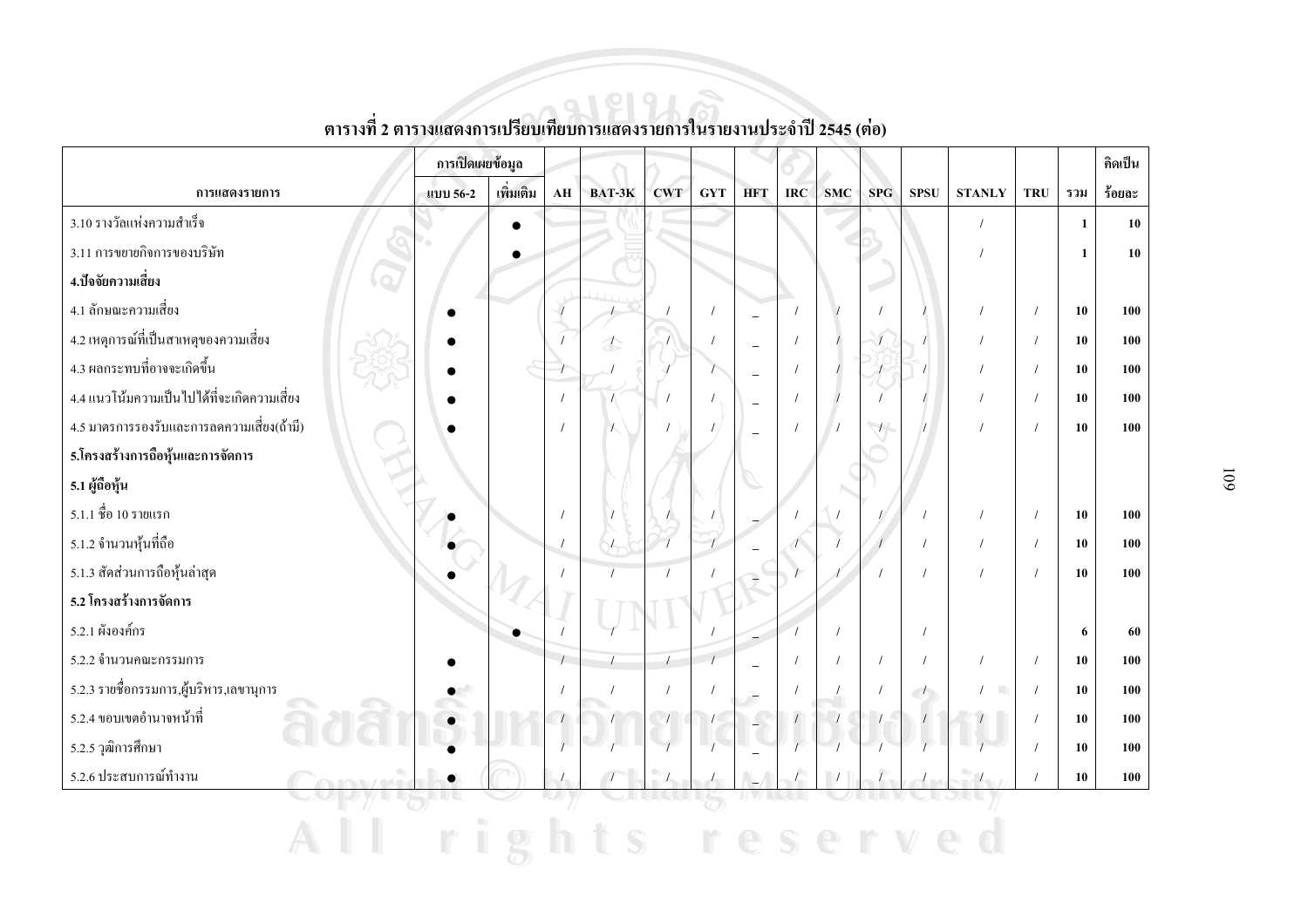|                                                                     | การเปิดเผยข้อมูล |           |    |        |            |            |                |            |            |            |             |               |            |                  | <b>คิดเป็น</b> |
|---------------------------------------------------------------------|------------------|-----------|----|--------|------------|------------|----------------|------------|------------|------------|-------------|---------------|------------|------------------|----------------|
| การแสดงรายการ                                                       | แบบ 56-2         | เพิ่มเติม | AH | BAT-3K | <b>CWT</b> | <b>GYT</b> | <b>HFT</b>     | <b>IRC</b> | <b>SMC</b> | <b>SPG</b> | <b>SPSU</b> | <b>STANLY</b> | <b>TRU</b> | รวม              | ร้อยละ         |
| 5.2.7 การสรรหากรรมการและผู้บริหาร                                   |                  |           |    |        |            |            | $\overline{a}$ |            |            |            |             |               |            | $\boldsymbol{9}$ | 90             |
| 5.3 ค่ำตอบแทนผู้บริหาร                                              |                  |           |    |        |            |            |                |            |            |            |             |               |            |                  |                |
| 5.3.1 จำนวนค่าตอบแทนที่เป็นตัวเงิน                                  |                  |           |    |        |            |            |                |            |            |            |             |               |            | 10               | 100            |
| 5.3.2 จำนวนรายของกรรมการบริษัททุกคนในปีที่ผ่านมา                    |                  |           |    |        |            |            |                |            |            |            |             |               |            | 10               | 100            |
| 5.3.3 ลักษณะค่าตอบแทน                                               |                  |           |    | 尓      |            |            |                |            |            |            |             |               |            | 10               | 100            |
| 5.3.4 ค่าตอบแทนอื่น (ถ้ามี)                                         |                  |           |    |        |            |            |                |            |            |            |             |               |            | 1                | 10             |
| 6. การกำกับดูแลกิจการที่ดี                                          |                  |           |    |        |            |            |                |            |            |            |             |               |            |                  |                |
| 6.1 หลักการกำกับดูแลกิจการที่ดี                                     |                  |           |    |        |            |            |                |            |            |            |             |               |            | 10               | 100            |
| 6.2 เหตุผลที่ไม่ปฏิบัติตามหลักการกำกับดูแลที่ดี(ถ้ามี)              |                  |           |    |        |            |            |                |            |            |            |             |               |            | $\theta$         |                |
| 7.การดูแลเรื่องการใช้ข้อมูลภายใน                                    |                  |           |    |        |            |            |                |            |            |            |             |               |            |                  |                |
| 7.1 นโยบายและวิธีการดูแลผู้บริหารในการนำข้อมูลภายในไปใช้            |                  |           |    |        |            |            |                |            |            |            |             |               |            | 10               | 100            |
| 7.2 มาตรการลงโทษหากพบว่าผู้บริหารนำข้อมูลภายในไปใช้                 |                  |           |    |        |            |            |                |            |            |            |             |               |            |                  |                |
| $(\stackrel{\circ}{\mathfrak{h}} 1 \stackrel{\circ}{\mathfrak{N}})$ |                  |           |    |        |            |            |                |            |            |            |             |               |            | -1               | 10             |
| 7.3 มาตรการป้องกันจากการที่ผู้บริหารนำข้อมูลไปใช้ (ถ้ามี)           |                  |           |    |        |            |            |                |            |            |            |             |               |            | 10               | 100            |
| 8.การควบคุมภายใน                                                    |                  |           |    |        |            |            |                |            |            |            |             |               |            |                  |                |
| 8.1 ความเห็นของกรรมการที่มีต่อความเหมาะสมของการควบคุม               |                  |           |    |        |            |            |                |            |            |            |             |               |            |                  |                |
| ภายในของกิจการ                                                      |                  |           |    |        |            |            |                |            |            |            |             | m.            |            | 10               | 100            |
| 8.2 การติดตามกวบกุมดูแลบริษัทย่อย (ถ้ามี)                           |                  |           |    |        |            |            |                |            |            |            |             |               |            | $\mathbf{0}$     |                |
| 8.3 ข้อบกพร่องของการควบคุมภายใน (ถ้ามี)                             |                  |           |    |        |            |            |                |            |            |            |             |               |            | 0                |                |
| 8.4 การแก้ไขข้อบกพร่อง (ถ้ามี)                                      |                  |           |    |        |            |            |                |            |            |            |             |               |            | 0                |                |
| 8.5 ความคิดเห็นของผู้สอบบัญชีที่มีต่อการควบคุมภายใน (ถ้ามี)         |                  |           |    |        |            |            |                |            |            |            |             |               |            | $\mathbf{0}$     |                |

### ์<br>ตารางที่ 2 ตารางแสดงการเปรียบเทียบการแสดงรายการในรายงานประจำปี 2545 (ต่อ)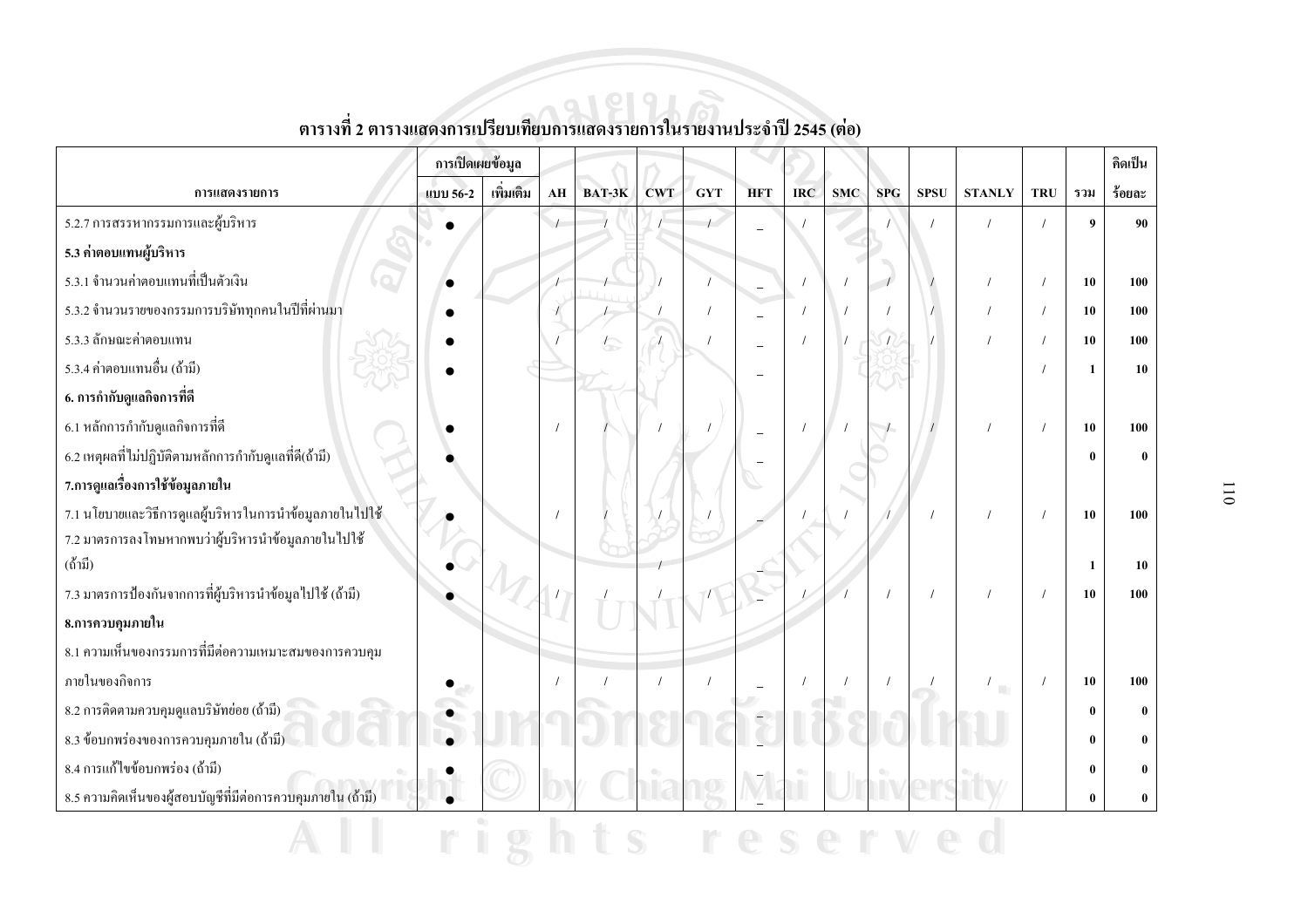|                                                          | การเปิดเผยข้อมูล |           |            |        |            |     |                          |            |            |                          |             |               |            |                | คิดเป็น |
|----------------------------------------------------------|------------------|-----------|------------|--------|------------|-----|--------------------------|------------|------------|--------------------------|-------------|---------------|------------|----------------|---------|
| การแสดงรายการ                                            | แบบ 56-2         | เพิ่มเติม | ${\bf AH}$ | BAT-3K | <b>CWT</b> | GYT | <b>HFT</b>               | <b>IRC</b> | <b>SMC</b> | <b>SPG</b>               | <b>SPSU</b> | <b>STANLY</b> | <b>TRU</b> | รวม            | ร้อยละ  |
| 9.รายงานการกำกับดูแลกิจการของคณะกรรมการตรวจสอบ           |                  |           | $\sqrt{ }$ |        |            |     | $\equiv$                 |            | $\sqrt{ }$ |                          |             |               |            | 10             | 100     |
| 10.รายการระหว่างกัน                                      |                  |           |            |        |            |     |                          |            |            |                          |             |               |            |                |         |
| 10.1 ลักษณะรายการระหว่างกัน                              |                  |           |            |        |            |     | $\overline{\phantom{a}}$ |            |            | $\overline{\phantom{a}}$ |             |               |            | 10             | 100     |
| 10.2 นโยบายการทำรายการระหว่างกัน                         |                  |           |            |        |            |     |                          |            |            |                          |             | $\prime$      |            | 10             | 100     |
| 10.3 ความเห็นของผู้ชำนาญการที่เป็นอิสระและกรรมการ        |                  |           |            |        |            |     |                          |            |            |                          |             |               |            |                |         |
| บุคคลภายนอกเกี่ยวกับรายการระหว่างกัน (ถ้ามี)             |                  |           |            |        |            |     | $\sim$                   |            |            |                          |             |               |            | $\mathbf{3}$   | 30      |
| 10.4 ความจำเป็นและความสมเหตุสมผลของการทำรายการระหว่างกัน |                  |           | $\prime$   |        |            |     |                          |            |            |                          |             |               |            | $\mathbf{3}$   | 30      |
| 10.5 ขั้นตอนการอนุมัติการทำรายการระหว่างกัน              |                  |           |            |        |            |     |                          |            |            |                          |             |               |            | $\mathbf{2}$   | 20      |
| 11.คำอธิบายและการวิเคราะห์ฐานะการเงินและผลการดำเนินงาน   |                  |           |            |        |            |     |                          |            |            |                          |             |               |            |                |         |
| 11.1 การวิเคราะห์ฐานะทางการเงิน                          |                  |           | $\prime$   |        |            |     |                          |            |            |                          |             | $\prime$      |            | 10             | 100     |
| 11.2 การวิเคราะห์ผลการคำเนินงาน                          |                  |           |            |        |            |     |                          |            |            |                          |             | $\prime$      |            | 10             | 100     |
| 11.3 ปัจจัยที่เป็นสาเหตุต่อผลการคำเนินงานและฐานะการเงิน  |                  |           |            |        |            |     |                          |            |            |                          |             |               |            | 10             | 100     |
| 11.4 ความเหมาะสมของโครงสร้างเงินทุน                      |                  |           |            |        |            |     |                          |            |            |                          |             |               |            | $\overline{2}$ | 20      |
| 11.5 การวิเคราะห์รายจ่ายลงทุน                            |                  |           |            |        |            |     |                          |            |            |                          |             |               |            | $\overline{2}$ | 20      |
| 11.6 การวิเคราะห์แหล่งที่มาของเงินทุน                    |                  |           |            |        |            |     |                          |            |            |                          |             |               |            | $\mathbf{1}$   | 10      |
| 11.7 การวิเคราะห์งบกระแสเงินสด                           |                  |           |            |        |            |     |                          |            |            |                          |             |               |            | $\mathbf{1}$   | 10      |
| 12.งบการเงิน                                             |                  |           |            |        |            |     |                          |            |            |                          |             | m.            |            |                |         |
| 12.1 งบการเงินรวมเปรียบเทียบกัน 2 ปี                     |                  |           |            |        |            |     |                          |            |            |                          |             |               |            | 10             | 100     |
| 12.2 รายงานของผู้สอบบัญชี                                |                  |           |            |        |            |     |                          |            |            |                          |             |               |            | 10             | 100     |
| 13.สารจากประธานกรรมการ                                   |                  | $\bullet$ |            |        |            |     |                          |            |            |                          |             |               |            | $\overline{7}$ | 70      |
|                                                          |                  |           |            |        |            |     |                          |            |            |                          |             |               |            |                |         |
|                                                          |                  |           |            |        |            |     |                          |            |            |                          |             |               |            |                |         |

### ตารางที่ 2 ตารางแสดงการเปรียบเทียบการแสดงรายการในรายงานประจำปี 2545 (ต่อ)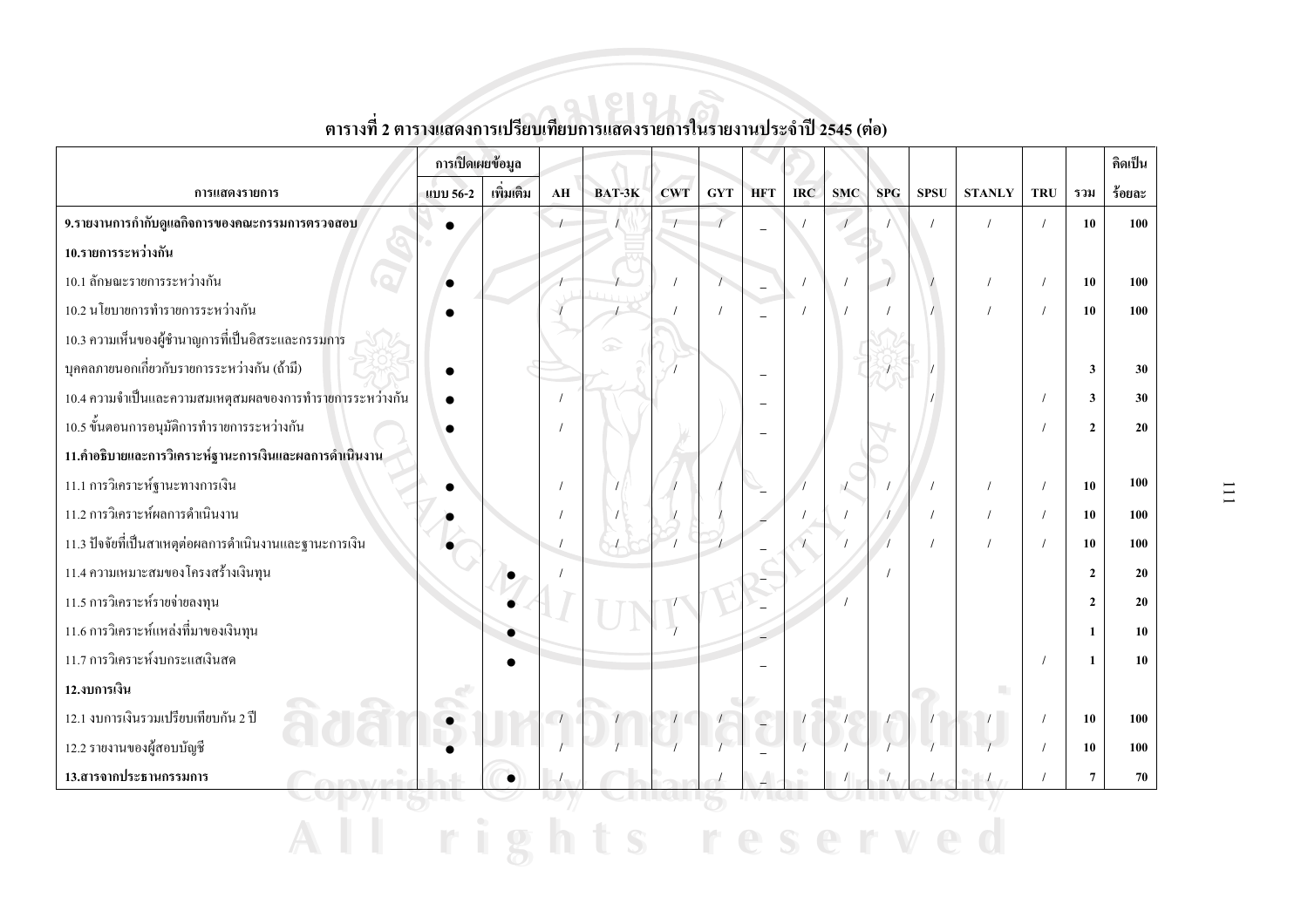#### การเปิดเผยข้อมูล ดิดเป็น ้เพิ่มเติม ร้อยละ การแสดงรายการ แบบ 56-2  $AH$ BAT-3K **CWT GYT HFT**  $\overline{\text{R}}$ C **SMC**  $SPG$ **SPSU STANLY** TRU รวม 14. การวิจัยและพัฒนา 14.1 โครงการวิจัยและพัฒนา 20  $\overline{2}$  $\bullet$ 14.2 งาเประมาณในการวิจัยและพัฒนา  $\overline{2}$ 20  $\overline{\phantom{a}}$ 15. ทรัพย์สินที่ใช้ในการประกอบธุรกิจ 15.1 ลักษณะและมูลค่าของทรัพย์สินถาวร  $\overline{2}$ 20  $\sqrt{ }$ 15.2 นโยบายการลงทุนในบริษัทย่อยและบริษัทร่วม 10  $\mathbf{1}$ 15.3 สรุปสัญญาที่สำคัญระหว่างบริษัทหรือบริษัทย่อยและบริษัทอื่น  $\mathbf{1}$ 10 16.โครงการในอนาคต 20  $\overline{2}$ 17.บุคลากร 17.1 จำนวนพนักงานทั้งหมด  $\mathbf{0}$  $\mathbf{0}$ 17.2 จำนวนพนักงานทั้งหมดแยกตามสายผลิตภัณฑ์  $\overline{2}$ 20  $\left| \right|$ 17.3 ผลตอบแทนของพนักงาน  $\overline{2}$  $20$ 17.4 นโยบายในการพัฒนาพนักงาน  $\overline{2}$ 20 18. สิ่งแวดล้อม 18.1 ผลกระทบต่อสิ่งแวดล้อม  $\overline{\mathbf{3}}$ 30  $\sqrt{ }$  $\overline{\phantom{a}}$ 18.2 นโยบายในการควบคุมและลดผลกระทบที่มีต่อสิ่งแวดล้อม  $30$  $\overline{3}$ 19. กิจกรรมการปรับปรุงการผลิต  $\mathbf{1}$  $10$ ŀ. 20. กิจกรรม 5 ส.  $\mathbf{1}$ 10 21. กิจกรรมเพื่อสังคม  $\mathbf{1}$ 10  $\bullet$ Î  $S$  $\phi$ r  $\mathbf{r}$ ese  $\mathbb{R}^n$ W

#### ี ตารางที่ 2 ตารางแสดงการเปรียบเทียบการแสดงรายการในรายงานประจำปี 2545 (ต่อ)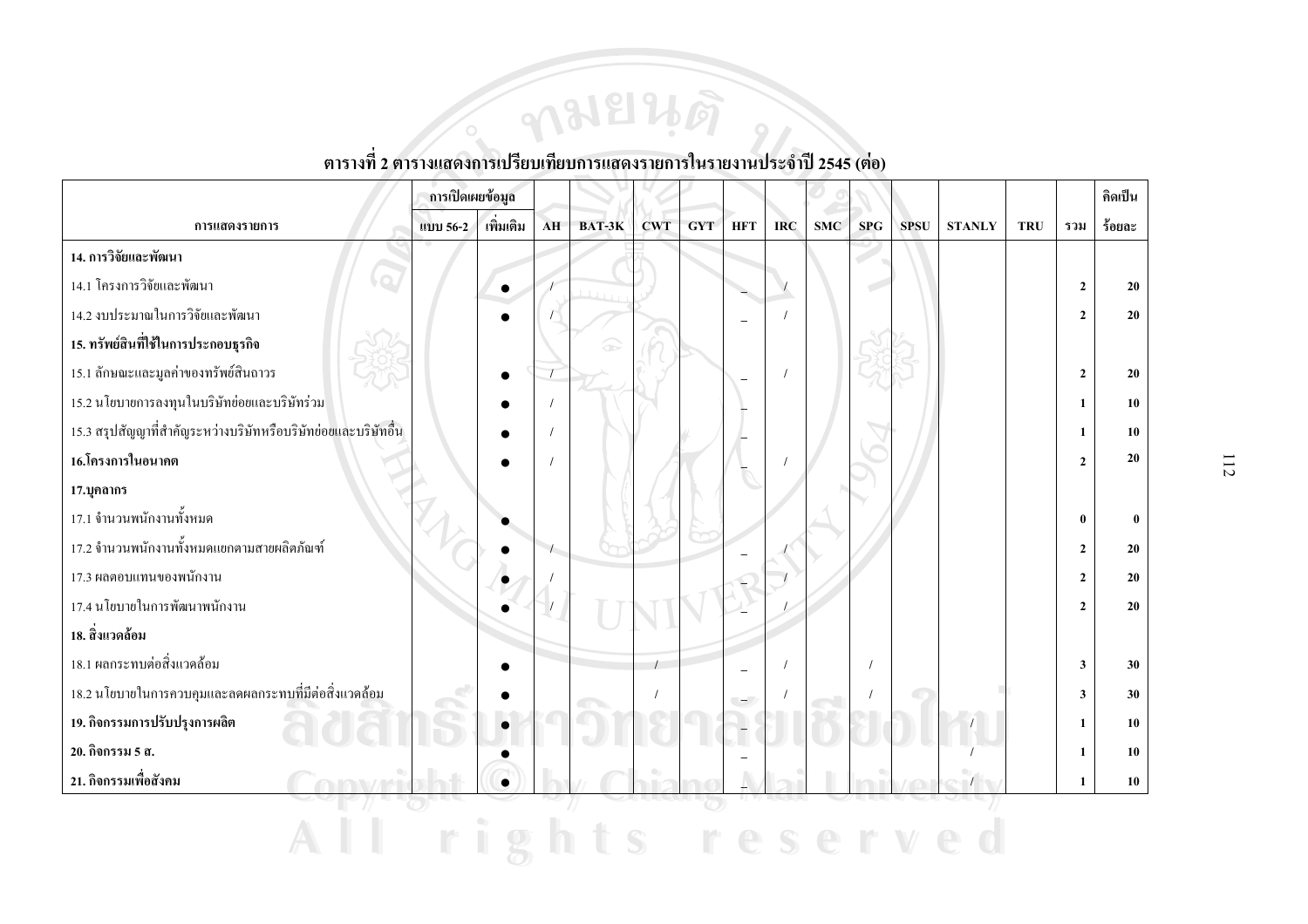ี จากตารางที่ 2 พบว่า ในปีพ.ศ.2545 รายการที่ถูกเปิดเผยมากที่สุดเป็นรายการตามแบบ56-2 ที่ตลาดหลักทรัพย์แห่งประเทศใทยกำหนดให้ต้องเปิดเผยข้อมูล ซึ่งประกอบด้วย ข้อมูลทั่วไป ข้อมูลทางการเงินโดยสรุป, ลักษณะการประกอบธุรกิจ, ปัจจัยความเสี่ยง, โครงสร้างการถือหุ้นและ ึการจัดการ รายการระหว่างกัน, คำอธิบายและการวิเคราะห์ฐานะการเงินและผลการดำเนินงาน และ ึ่งบการเงิน ยกเว้นเพียงบางรายการเท่านั้นที่แบบ 56-2 กำหนดแต่บริษัทไม่มีการเปิดเผยข้อมูล ใด้แก่ เรื่อง บุคคลอ้างอิงอื่น แนวโน้มภาวะอุตสาหกรรมและสภาพการแข่งขันในอนาคต การสรร หากรรมการและผู้บริหาร สรุปการเปลี่ยนแปลงที่สำคัญในปีที่ผ่านมา ๑ การจัดหาผลิตภัณฑ์ ี ความจำเป็นและความสมเหตุสมผลของการทำรายการระหว่างกัน และ ขั้นตอนการอนุมัติการทำ รายการระหว่างกัน

ในปีพ.ศ.2545 ข้อมูลเพิ่มเติมจากแบบ 56-2 ที่ถูกเปิดเผยมากที่สุดคือ สารจากประธาน ี กรรมการ เปิดเผยข้อมูลร้อยละ 70 รายการที่ถูกเปิดเผยน้อยที่สุดกือ จำนวนพนักงานทั้งหมด ไม่มี การเปิดเผยข้อมล

้เมื่อนำข้อมูลในรายงานประจำปี พ.ศ.2545 มาวิเคราะห์โดยจำแนกเป็นแต่ละกลุ่มตาม ลักษณะการประกอบกิจการพบว่า

ึกลุ่มผลิตและจำหน่ายอะไหล่รถยนต์ ซึ่งประกอบด้วย 1 บริษัท คือ บริษัท อาปิโก ไฮเทค ี จำกัด (มหาชน) ชื่อหลักทรัพย์ AH รายงานประจำปีพ.ศ.2545 พบว่า เนื่องจากบริษัทเพิ่งเริ่มจด ทะเบียนเข้าส่ตลาดหลักทรัพย์แห่งประเทศไทย บริษัทมีการเปิดเผยข้อมลตรงตามแบบ 56-2 ยกเว้น ้เพียงรายการบุคคลอ้างอิงอื่นเท่านั้น ส่วนรายการที่เปิดเผยเพิ่มเติมมักเป็นรายการเสริมสร้าง ภาพลักษณ์ที่ดีให้แก่บริษัททั้งสิ้น ซึ่งรายการดังกล่าวจะช่วยให้นักลงทุนเห็นภาพของการ ้ เจริญเติบโตอย่างต่อเนื่องและความเจริญก้าวหน้าของบริษัท รายการเพิ่มเติมใด้แก่ เป้าหมายการ ้ดำเนินงาน, บุคลากรและผลตอบแทนพนักงาน ,การวิจัยและพัฒนา นโยบายในการลงทุนในบริษัท ย่อยและบริษัทร่วม ,สรุปสัญญาที่สำคัญระหว่างบริษัทหรือบริษัทย่อยและบริษัทอื่น และ สิทธิ ประโยชน์และเงื่อนไขจากการได้รับการส่งเสริมการลงทุน

ึกลุ่มผลิตและจำหน่ายแบตเตอรี่ ซึ่งประกอบด้วย 2 บริษัท ดังนี้ 1.บริษัท ไทยสโตเรจ แบตเตอรี่ จำกัด (มหาชน) ชื่อหลักทรัพย์ BAT-3K และ2.บริษัท สยามภัณฑ์กรุ๊ป จำกัด (มหาชน) ี่ ชื่อหลักทรัพย์ SPG เนื่องจากกลุ่มธุรกิจคังกล่าวเป็นธุรกิจผลิตและจำหน่ายแบตเตอรี่ ซึ่งการผลิต ้สินค้าประเภทนี้ก่อให้เกิดมลภาวะต่อสิ่งแวดล้อมก่อนข้างสูง มีเพียงบริษัท สยามภัณฑ์กรุ๊ป จำกัด (มหาชน) เท่านั้นที่คำนึงถึง รายการสิ่งแวดล้อม ผลกระทบของวัตถุดิบที่มีผลต่อสุขภาพของ พนักงานและสิ่งแวดล้อม และการจัดการสิ่งแวดล้อมของบริษัท และแสคงรายการคังกล่าวใน รายงานประจำปีในปีพ ศ 2545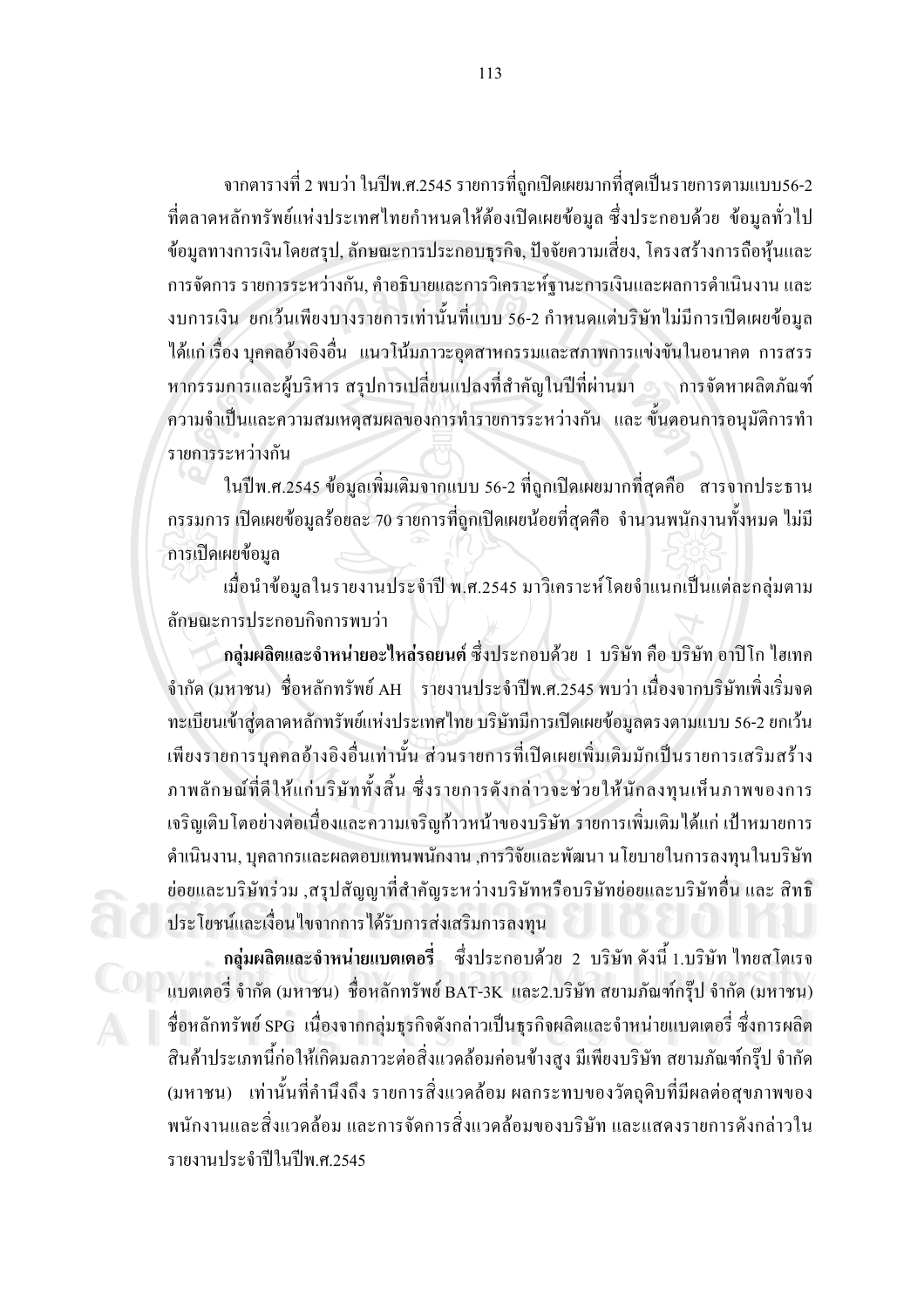ึ กลุ่มผลิตเบาะและชิ้นส่วนหนังในยานยนต์ ซึ่งประกอบด้วย 1 บริษัท คือ บริษัท ชัยวัฒนา แทนเนอรี่ กรุ๊ป จำกัด (มหาชน) ชื่อหลักทรัพย์ CWT รายการที่สำคัญที่แตกต่างจากกลุ่มบริษัทอื่น ้อย่างเห็นได้ชัด คือ เรื่องสิ่งแวดล้อม เนื่องจากบริษัทดังกล่าวมีลักษณะการดำเนินธุรกิจที่มีความ ้เสี่ยงค้านสิ่งแวคล้อมอย่างมากเนื่องจากเป็นธุรกิจฟอกหนัง ปัจจัยสำคัญของโรงงานฟอกหนังคือ น้ำเสีย และมีการแสดงรายละเอียดในรายงานประจำปีจะแสดงถึงวิธีการกำจัดน้ำเสียที่เกิดขึ้น

ึกลุ่มผลิตยางนอกและยางในของยานยนต์ ในปีพ.ศ. 2545 ซึ่งประกอบด้วย 2 บริษัท ดังนี้ 1.บริษัท ก๊คเยียร์ (ประเทศไทย) จำกัด (มหาชน) ชื่อหลักทรัพย์ GYT 2.บริษัท อีโนเว รับเบอร์ (ประเทศไทย) จำกัด (มหาชน) ชื่อหลักทรัพย์ IRC เนื่องจากกลุ่มธุรกิจนี้มีการแข่งขันค่อนข้างสูง การเปิดเผยข้อมลเพิ่มเติมจึงเป็นสิ่งจำเป็นต่อการแข่งขันระหว่างบริษัทและจำเป็นต่อนักลงทนใน ึการใช้ประกอบการตัดสินใจลงทน จากรายการในรายงานประจำปีของทั้ง 2 บริษัทที่แสดงในตาราง ี ที่ 2 พบว่า บริษัท อีโนเว รับเบอร์ (ประเทศไทย) จำกัด (มหาชน) มีการเปิดเผยข้อมูลเพิ่มเติมที่ ้มากกว่า บริษัท กู๊ดเขียร์ (ประเทศไทย) จำกัด (มหาชน) อย่างเห็นได้ชัด ไม่ว่าจะเป็นเรื่อง เป้าหมาย ึการคำเนินงาน, บุคลากรและผลตอบแทนพนักงาน ,การวิจัยและพัฒนา, นโยบายในการลงทุนใน ึบริษัทย่อยและบริษัทร่วม ,สรุปสัญญาที่สำคัญระหว่างบริษัทหรือบริษัทย่อยและบริษัทอื่น ,สิทธิ ี ประโยชน์และเงื่อนใขจากการใค้รับการส่งเสริมการลงทุน และสิ่งแวดล้อม อาจเนื่องมาจาก ี ต้องการสร้างภาพลักษณ์ที่ดีในสายตาของนักลงทุน และการเปิดเผยข้อมูลเพิ่มเติมให้แตกต่างจาก บริษัทอื่นอย่างมากจะช่วยให้นักลงทุนตัดสินใจลงทุนได้ง่ายกว่า

ึกล่มขายและบริการหลังการขายยานยนต์ ซึ่งประกอบด้วย 3 บริษัท ดังนี้1.บริษัท สวีเดน มอเตอร์ส จำกัด (มหาชน) ชื่อหลักทรัพย์*SMC 2.บริษัท เอส.พี.ซูซูกิ* จำกัด (มหาชน) ชื่อ หลักทรัพย์ SPSU 3. บริษัท ไทยร่งยเนี่ยนคาร์ จำกัด (มหาชน) ชื่อหลักทรัพย์ TRU เนื่องจากการ แข่งขันที่สงของตลาดยานยนต์ แต่ละบริษัทจึงต้องแสดงรายการที่โดดเด่นและแตกต่างจากบริษัท ้อื่นเพื่อสร้างภาพพจน์ที่ดี และช่วยดึงดูดนักลงทุน จากการศึกษาพบว่าในกลุ่มนี้ ไม่มีความแตกต่าง ี ของการแสดงรายการในรายงานประจำปีมากนัก มีเพียงบริษัท ไทยรุ่งยูเนี่ยนคาร์ จำกัด (มหาชน) ที่ ้เสนอข้อมูลเรื่องการวิเคราะห์งบกระแสเงินสด เพื่อให้รายละเอียดประกอบแก่ผู้ใช้เท่านั้น

ี กลุ่มผลิตและจำหน่ายหลอดไฟยานยนต์ ประกอบด้วย 1 บริษัท คือ บริษัท ไทยสแตนเลย์ การไฟฟ้า จำกัด (มหาชน) เป็นบริษัทผู้ผลิตหลอดไฟยานยนต์และแม่พิมพ์ที่มีชื่อเสียงมากแห่งหนึ่ง เนื่องจากกลุ่มบริษัทนี้คู่แข่งในตลาดค่อนข้างน้อย จึงทำให้บริษัทสามารถทำกำไรและรายได้ได้ ้อย่างต่อเนื่อง จนในปีพ.ศ.2545 ได้รับรางวัลผลการดำเนินงานดีเด่น นอกจากนี้บริษัทยังมีความ รับผิดชอบต่อสังคมสูง โดยนำเงินที่ได้จากการประกอบกิจการตอบแทนสู่สังคม คือ มีการจัดตั้ง ้มูลนิธิสแตนเลย์ไทย เพื่อให้การสนับสนุนกิจกรรมทางสังคมต่าง ๆอย่างต่อเนื่อง นอกจากกิจกรรม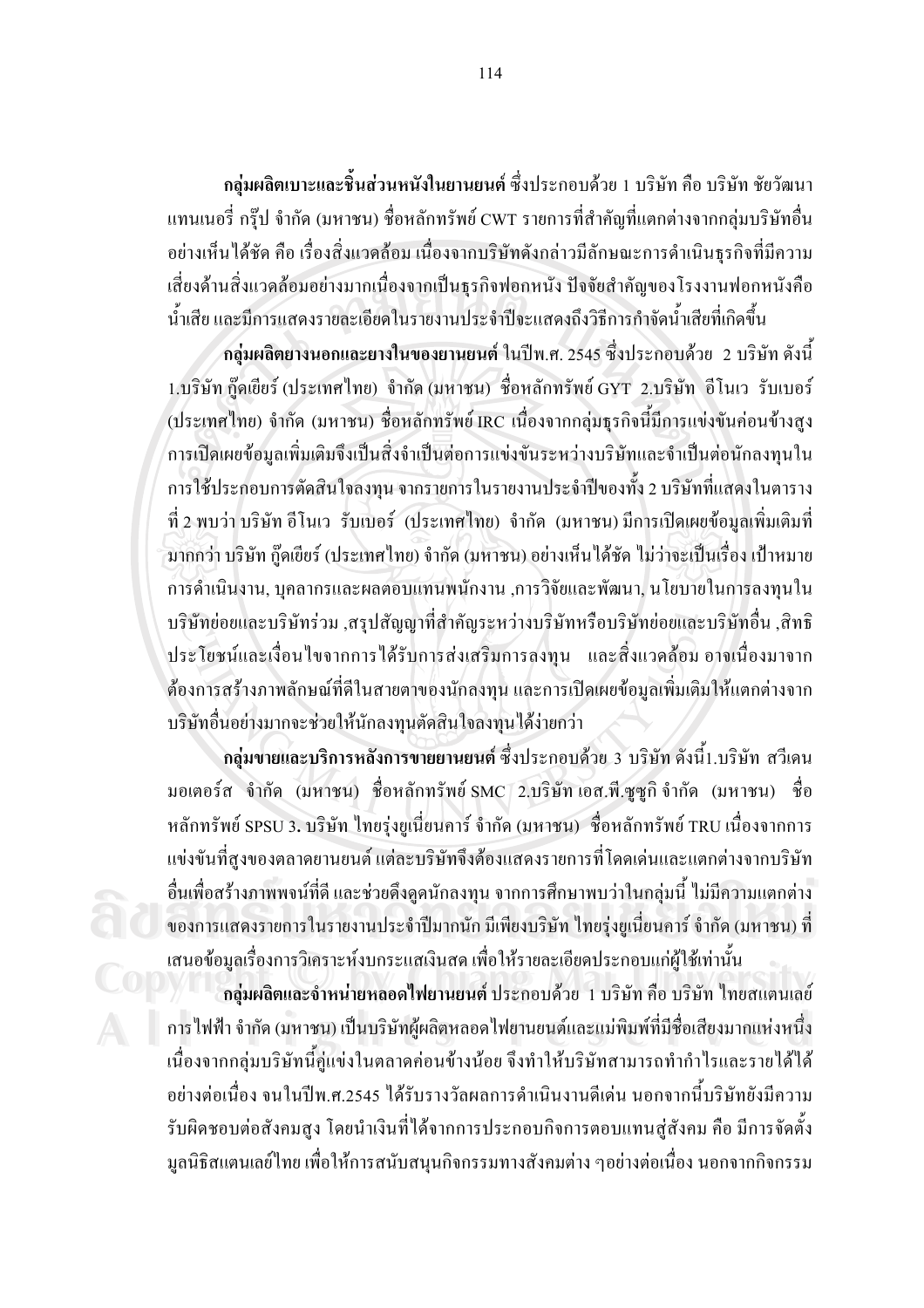ทางสังคมแล้วบริษัทยังใส่ใจในเรื่องความปลอดภัย คุณภาพ ในการทำงานจึงเกิดเป็นโครงการ 5ส. ซึ่งให้พนักงานในบริษัทมีส่วนร่วมในเรื่อง 5 ส. อย่างจริงจังและต่อเนื่อง กิจกรรมเหล่านี้เมื่อนำมา แสดงในรายงานประจำปีจะทำให้ภาพพจน์ของบริษัทดีขึ้นในสายตาของนักลงทุนและประชาชน ทั่วไป



ลิขสิทธิ์มหาวิทยาลัยเชียงไหม Copyright © by Chiang Mai University rights reserved AII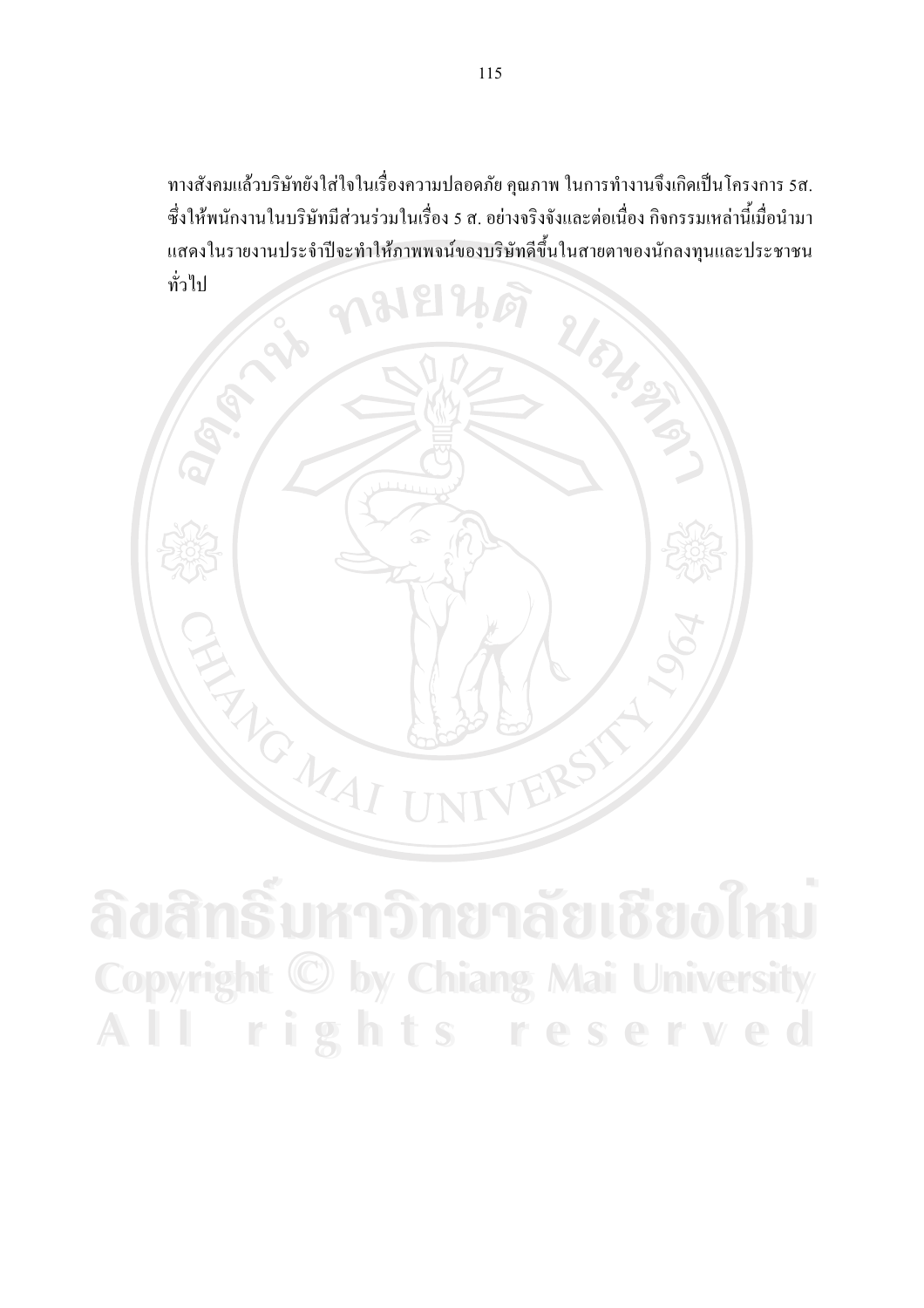|                                                             | การเปิดเผยข้อมูล |           |               |        |            |            |                          |     |            |            |               |               |                          |                  | คิดเป็น | เฉลี่ย 2 ปี |
|-------------------------------------------------------------|------------------|-----------|---------------|--------|------------|------------|--------------------------|-----|------------|------------|---------------|---------------|--------------------------|------------------|---------|-------------|
| การแสดงรายการ                                               | แบบ 56-2         | เพิ่มเติม | AH            | BAT-3K | <b>CWT</b> | <b>GYT</b> | <b>HFT</b>               | IRC | <b>SMC</b> | <b>SPG</b> | <b>SPSU</b>   | <b>STANLY</b> | <b>TRU</b>               | รวม              | ร้อยละ  | (ร้อยละ)    |
| 1.ข้อมูลทั่วไป                                              |                  |           |               |        |            |            |                          |     |            |            |               |               |                          |                  |         |             |
| 1.1 ชื่อ สถานที่ตั้งสำนักงาน                                |                  |           |               |        |            |            |                          |     |            |            |               |               |                          | 11               | 100     | 100         |
| 1.2 ประเภทธุรกิจ                                            |                  |           |               |        |            | $\sqrt{ }$ | $\mathcal{L}$            |     |            | $\prime$   |               | $\prime$      |                          | 11               | 100     | 100         |
| 1.3 จำนวนและชนิดของหุ้นที่จำหน่ายแล้ว                       |                  |           |               |        |            |            |                          |     |            |            |               |               |                          | 11               | 100     | 100         |
| 1.4 ข้อมูลบุคคลอ้างอิงอื่น                                  |                  |           |               | Ob     |            |            |                          |     |            |            |               |               |                          | 11               | 100     | 95          |
| 1.5 ประวัติของบริษัท                                        |                  |           |               |        |            |            |                          |     |            |            |               |               |                          | $7\phantom{.0}$  | 63.64   | 61.82       |
| 1.6 พันธกิจและวิสัยทัศน์                                    |                  |           |               |        |            |            |                          |     |            |            |               |               |                          | $\overline{2}$   | 18.18   | 14.09       |
| 2.ข้อมูลทางการเงินโดยสรุปของบริษัท                          |                  |           |               |        |            |            |                          |     |            |            |               |               |                          |                  |         |             |
| 2.1 ข้อมูลจากงบการเงิน เปรียบเทียบกัน 3 ปี                  |                  |           |               |        |            |            |                          |     |            |            |               |               |                          | 11               | 100     | 100         |
| 2.2 ข้อมูลอัตราส่วนทางการเงินเปรียบเทียบกัน 3 ปี            |                  |           |               |        |            |            |                          |     |            |            |               |               |                          | 11               | 100     | 100         |
| 3.ลักษณะการประกอบฐรกิจ                                      |                  |           |               |        |            |            |                          |     |            |            |               |               |                          |                  |         |             |
| 3.1 ลักษณะการประกอบธุรกิจของบริษัทใหญ่และย่อย               |                  |           | $\frac{1}{2}$ |        |            |            |                          |     |            |            |               |               |                          | 11               | 100     | 100         |
| 3.2 สัดส่วนรายใด้จากแต่ละสายผลิตภัณฑ์                       |                  |           |               |        |            |            |                          |     |            |            |               | $\prime$      |                          | 11               | 100     | 100         |
| 3.3 ภาวะการแข่งขัน                                          |                  |           |               |        |            |            |                          |     |            |            |               |               |                          | 11               | 100     | 100         |
| 3.4 การจัดหาผลิตภัณฑ์                                       |                  |           |               |        |            |            |                          |     |            |            |               |               |                          | $\boldsymbol{4}$ | 36.36   | 38.18       |
| 3.5 สรุปการเปลี่ยนแปลงที่สำคัญในปีที่ผ่านมา                 |                  |           |               |        |            |            |                          |     |            |            |               |               |                          | $\boldsymbol{9}$ | 81.82   | 80.91       |
| 3.6 แนวโน้มภาวะอุตสาหกรรมและสภาพการแข่งขันในอนาคต           |                  |           |               |        |            |            | $\overline{\phantom{a}}$ |     |            |            | $\frac{1}{2}$ | $\prime$      | $\overline{\phantom{a}}$ | 10               | 90.91   | 90.45       |
| 3.7 เป้าหมายการคำเนินธุรกิจ                                 |                  |           |               |        |            |            |                          |     |            |            |               |               |                          | $\mathbf{3}$     | 27.27   | 23.64       |
| 3.8 สิทธิประโยชน์และเงื่อนใบจากการได้รับการส่งเสริมการลงทุน |                  |           |               |        |            |            |                          |     |            |            |               |               |                          | $\mathbf{1}$     | 9.09    | 14.55       |
| 3.9 แนะนำผลิตภัณฑ์ใหม่                                      |                  | $\bullet$ |               |        |            |            |                          |     |            |            |               |               |                          | $\mathbf{1}$     | 9.09    | 9.55        |
|                                                             |                  |           |               |        |            |            |                          |     |            |            |               |               |                          |                  |         |             |

### ตารางที่ 3 ตารางแสดงการเปรียบเทียบการแสดงรายการในรายงานประจำปี พ.ศ.2546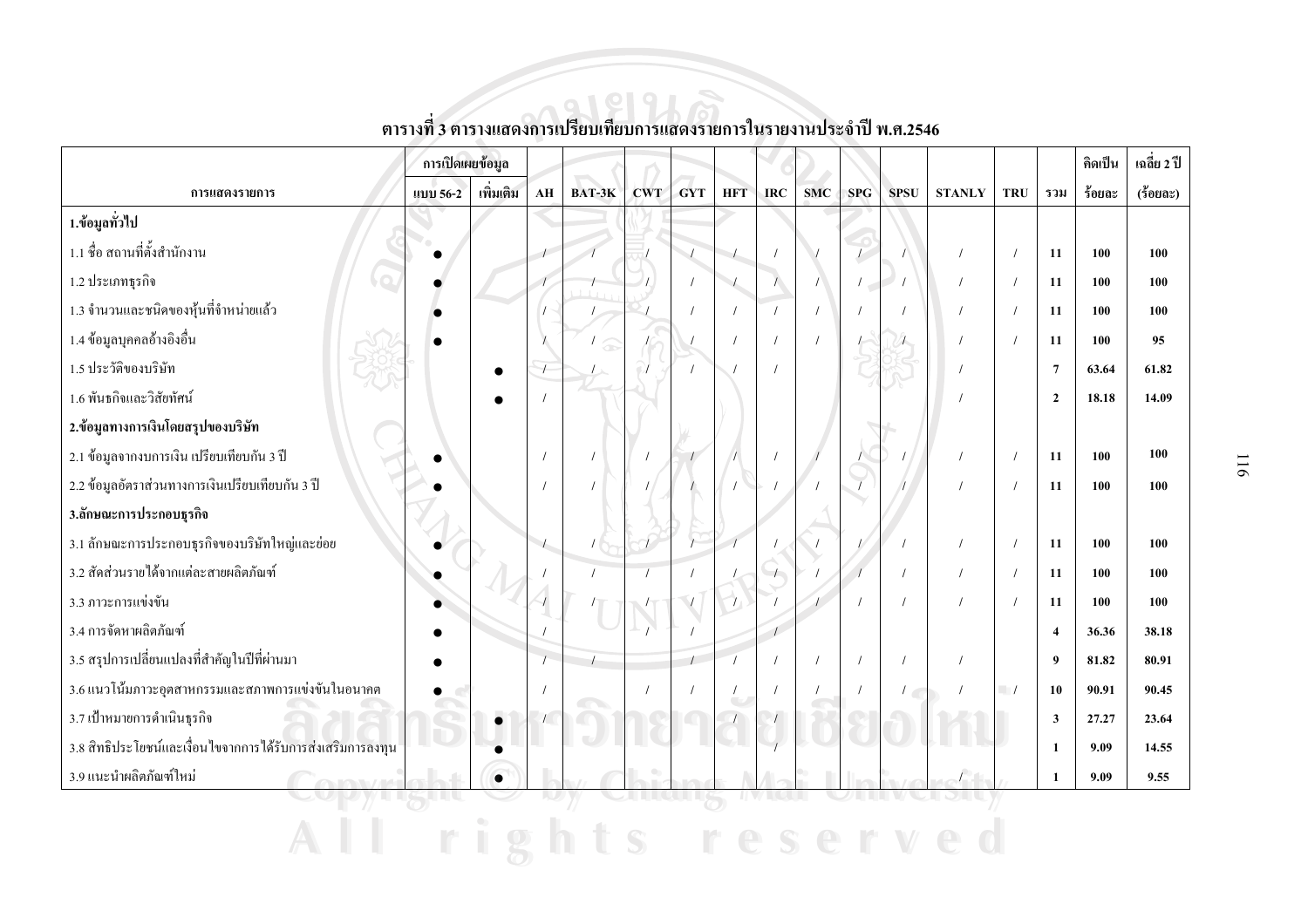|                                             | การเปิดเผยข้อมูล |           |                  |        |            |            |                                      |               |            |     |               |               |            |              | คิดเป็น | เฉลี่ย 2 ปี |
|---------------------------------------------|------------------|-----------|------------------|--------|------------|------------|--------------------------------------|---------------|------------|-----|---------------|---------------|------------|--------------|---------|-------------|
| การแสดงรายการ                               | แบบ 56-2         | เพิ่มเติม | AH               | BAT-3K | <b>CWT</b> | <b>GYT</b> | <b>HFT</b>                           | <b>IRC</b>    | <b>SMC</b> | SPG | <b>SPSU</b>   | <b>STANLY</b> | <b>TRU</b> | รวม          | ร้อยละ  | (ร้อยละ)    |
| 3.10 รางวัลแห่งความสำเร็จ                   |                  |           |                  |        |            |            |                                      |               |            |     |               | $\prime$      |            | $\mathbf{1}$ | 9.09    | 9.55        |
| 3.11 การขยายกิจการของบริษัท                 |                  |           |                  |        |            |            |                                      |               |            |     |               |               |            | $\mathbf{1}$ | 9.09    | 9.55        |
| 4.ปัจจัยความเสี่ยง                          |                  |           |                  |        |            |            |                                      |               |            |     |               |               |            |              |         |             |
| 4.1 ลักษณะความเสี่ยง                        |                  |           |                  |        |            |            | $\prime$                             | $\prime$      |            |     |               |               |            | 11           | 100     | 100         |
| 4.2 เหตุการณ์ที่เป็นสาเหตุของความเสี่ยง     |                  |           |                  | ös     |            |            |                                      | $\prime$      |            |     |               |               |            | 11           | 100     | 100         |
| 4.3 ผลกระทบที่อาจจะเกิดขึ้น                 |                  |           | $\overline{1}$   |        |            |            |                                      |               |            |     | 7             |               |            | 11           | 100     | 100         |
| 4.4 แนวโน้มความเป็นไปได้ที่จะเกิดความเสี่ยง |                  |           | $\sqrt{ }$       |        |            |            |                                      |               |            |     |               |               |            | 11           | 100     | 100         |
| 4.5 มาตรการรองรับและการลดความเสี่ยง(ถ้ามี)  |                  |           |                  |        |            |            |                                      |               |            |     |               |               |            | 11           | 100     | 100         |
| 5.โครงสร้างการถือหุ้นและการจัดการ           |                  |           |                  |        |            |            |                                      |               |            |     |               |               |            |              |         |             |
| 5.1 ผู้ถือหุ้น                              |                  |           |                  |        |            |            |                                      |               |            |     |               |               |            |              |         |             |
| 5.1.1 ชื่อ 10 รายแรก                        |                  |           |                  |        |            |            |                                      |               |            |     |               |               | $\prime$   | 11           | 100     | 100         |
| 5.1.2 จำนวนหุ้นที่ถือ                       |                  |           | $\left  \right $ |        |            |            |                                      |               |            |     |               |               | $\prime$   | 11           | 100     | 100         |
| 5.1.3 สัดส่วนการถือหุ้นล่าสุด               |                  |           |                  |        |            |            |                                      |               |            |     |               |               |            | 11           | 100     | 100         |
| 5.2 โครงสร้างการจัดการ                      |                  |           |                  |        |            |            |                                      |               |            |     |               |               |            |              |         |             |
| 5.2.1 ผังองค์กร                             |                  |           |                  |        |            |            |                                      | $\mathcal{P}$ |            |     |               |               |            | 6            | 54.55   | 57.27       |
| 5.2.2 จำนวนคณะกรรมการ                       |                  |           |                  |        |            |            |                                      |               |            |     |               |               | $\prime$   | 11           | 100     | 100         |
| 5.2.3 รายชื่อกรรมการ,ผู้บริหาร,เลขานุการ    |                  |           |                  |        |            |            | $\prime$<br>$\overline{\phantom{a}}$ |               |            |     | $\frac{1}{2}$ |               | $\Box$     | 11           | 100     | 100         |
| $\sqrt{2}$<br>5.2.4 ขอบเขตอำนาจหน้าที่      |                  |           |                  | Œ      |            |            |                                      |               |            |     |               |               |            | 11           | 100     | 100         |
| 5.2.5 วุฒิการศึกษา                          |                  |           |                  |        |            |            |                                      |               |            |     |               |               |            | 11           | 100     | 100         |
| 5.2.6 ประสบการณ์ทำงาน                       |                  |           |                  |        |            |            |                                      |               |            |     |               |               |            | 11           | 100     | 100         |
|                                             |                  |           |                  |        |            |            |                                      |               |            |     |               |               |            |              |         |             |
|                                             |                  |           |                  |        |            |            |                                      |               |            |     |               |               |            |              |         |             |

# ี<br>ตารางที่ 3 ตารางแสดงการเปรียบเทียบการแสดงรายการในรายงานประจำปี พ.ศ.2546 (ต่อ)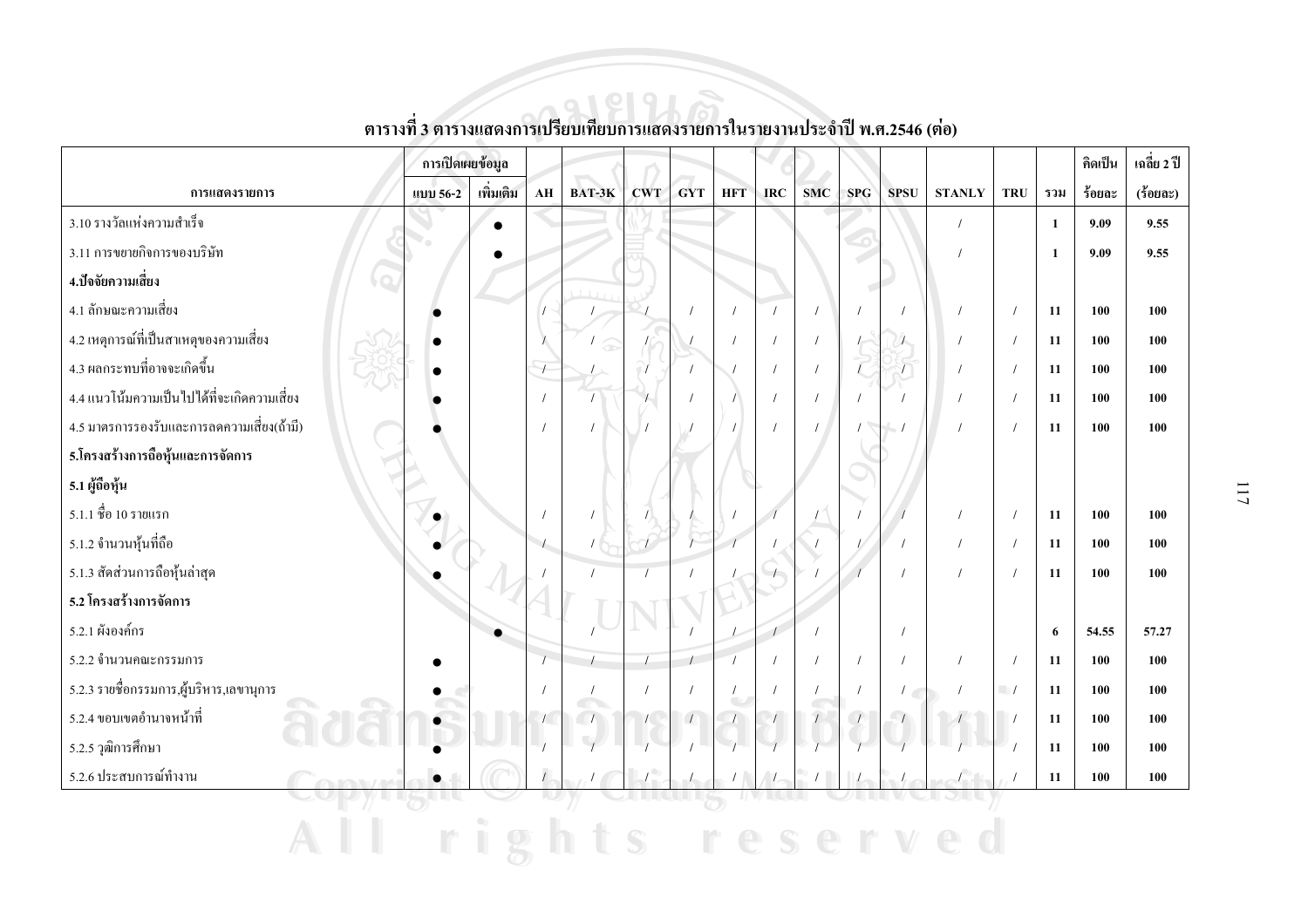|                                                            | การเปิดเผยข้อมูล |           |            |        |            |            |            |            |            |            |             |               |                  |                | คิดเป็น  | เฉลี่ย 2 ปี  |
|------------------------------------------------------------|------------------|-----------|------------|--------|------------|------------|------------|------------|------------|------------|-------------|---------------|------------------|----------------|----------|--------------|
| การแสดงรายการ                                              | แบบ 56-2         | เพิ่มเติม | ${\bf AH}$ | BAT-3K | <b>CWT</b> | <b>GYT</b> | <b>HFT</b> | <b>IRC</b> | <b>SMC</b> | <b>SPG</b> | <b>SPSU</b> | <b>STANLY</b> | <b>TRU</b>       | รวม            | ร้อยละ   | $(3$ อยละ)   |
| 5.2.7 การสรรหากรรมการและผู้บริหาร                          |                  |           |            |        |            |            |            |            |            |            |             |               |                  | 10             | 90.91    | 90.45        |
| 5.3 ค่ำตอบแทนผู้บริหาร                                     |                  |           |            |        |            |            |            |            |            |            |             |               |                  |                |          |              |
| 5.3.1 จำนวนค่าตอบแทนที่เป็นตัวเงิน                         |                  |           |            |        |            |            | $\sqrt{2}$ |            |            |            |             |               |                  | 11             | 100      | 100          |
| 5.3.2 จำนวนรายของกรรมการบริษัททุกคนในปีที่ผ่านมา           |                  |           |            |        |            |            |            |            |            |            |             |               |                  | 11             | 100      | 100          |
| 5.3.3 ลักษณะค่าตอบแทน                                      |                  |           |            |        |            |            |            |            |            |            |             |               |                  | 11             | 100      | 100          |
| 5.3.4 ค่าตอบแทนอื่น (ถ้ามี)                                |                  |           |            |        |            |            |            |            |            |            |             |               |                  | $\mathbf{1}$   | 9.09     | 9.55         |
| 6. การกำกับดูแลกิจการที่ดี                                 |                  |           |            |        |            |            |            |            |            |            |             |               |                  |                |          |              |
| 6.1 หลักการกำกับดูแลกิจการที่ดี                            |                  |           |            |        |            |            |            |            |            |            |             |               |                  | 11             | 100      | 100          |
| 6.2 เหตุผลที่ไม่ปฏิบัติตามหลักการกำกับดูแลที่ดี (ถ้ามี)    |                  |           |            |        |            |            |            |            |            |            |             |               |                  | $\mathbf{0}$   | $\bf{0}$ | $\mathbf{0}$ |
| 7.การดูแลเรื่องการใช้ข้อมูลภายใน                           |                  |           |            |        |            |            |            |            |            |            |             |               |                  |                |          |              |
| 7.1 นโยบายและวิธีการดูแลผู้บริหารในการนำข้อมูลภายในไปใช้   |                  |           |            |        |            |            |            |            |            |            |             |               |                  | 11             | 100      | 100          |
| 7.2 มาตรการลงโทษหากพบว่าผู้บริหารนำข้อมูลภายในไปใช้(ถ้ามี) |                  |           |            |        |            |            |            |            |            |            |             |               |                  | $\overline{2}$ | 18.18    | 14.09        |
| 7.3 มาตรการป้องกันจากการที่ผู้บริหารนำข้อมูล ไปใช้ (ถ้ามี) |                  |           |            |        |            |            |            |            |            |            |             |               |                  | 11             | 100      | 100          |
| 8.การควบคุมภายใน                                           |                  |           |            |        |            |            |            |            |            |            |             |               |                  |                |          |              |
| 8.1 ความเห็นของกรรมการที่มีต่อความเหมาะสมของการควบคุม      |                  |           |            |        |            |            |            |            |            |            |             |               |                  |                |          |              |
| ภายในของกิจการ                                             |                  |           |            |        |            |            |            |            |            |            |             |               |                  | 11             | 100      | 100          |
| 8.2 การติดตามควบคุมดูแลบริษัทย่อย (ถ้ามี)                  |                  |           |            |        |            |            |            |            |            |            |             |               | <b>The State</b> | $\mathbf{0}$   | $\bf{0}$ | $\mathbf{0}$ |
| 8.3 ข้อบกพร่องของการควบคุมภายใน(ถ้ามี)                     |                  |           |            |        |            |            |            |            |            |            |             |               |                  | $\mathbf{0}$   | $\bf{0}$ | $\bf{0}$     |
| 8.4 การแก้ไขข้อบกพร่อง (ถ้ามี)                             |                  |           |            |        |            |            |            |            |            |            |             |               |                  | $\mathbf{0}$   | $\bf{0}$ | $\mathbf{0}$ |
| 8.5 ความคิดเห็นของผู้สอบบัญชีที่มีต่อการควบคุมภายใน(ถ้ามี) |                  |           |            |        |            |            |            |            |            |            |             |               |                  | 1              | 9.09     | 4.55         |
|                                                            |                  |           |            |        |            |            |            |            |            |            |             |               |                  |                |          |              |

ตารางที่ 3 ตารางแสดงการเปรียบเทียบการแสดงรายการในรายงานประจำปี พ.ศ.2546 (ต่อ)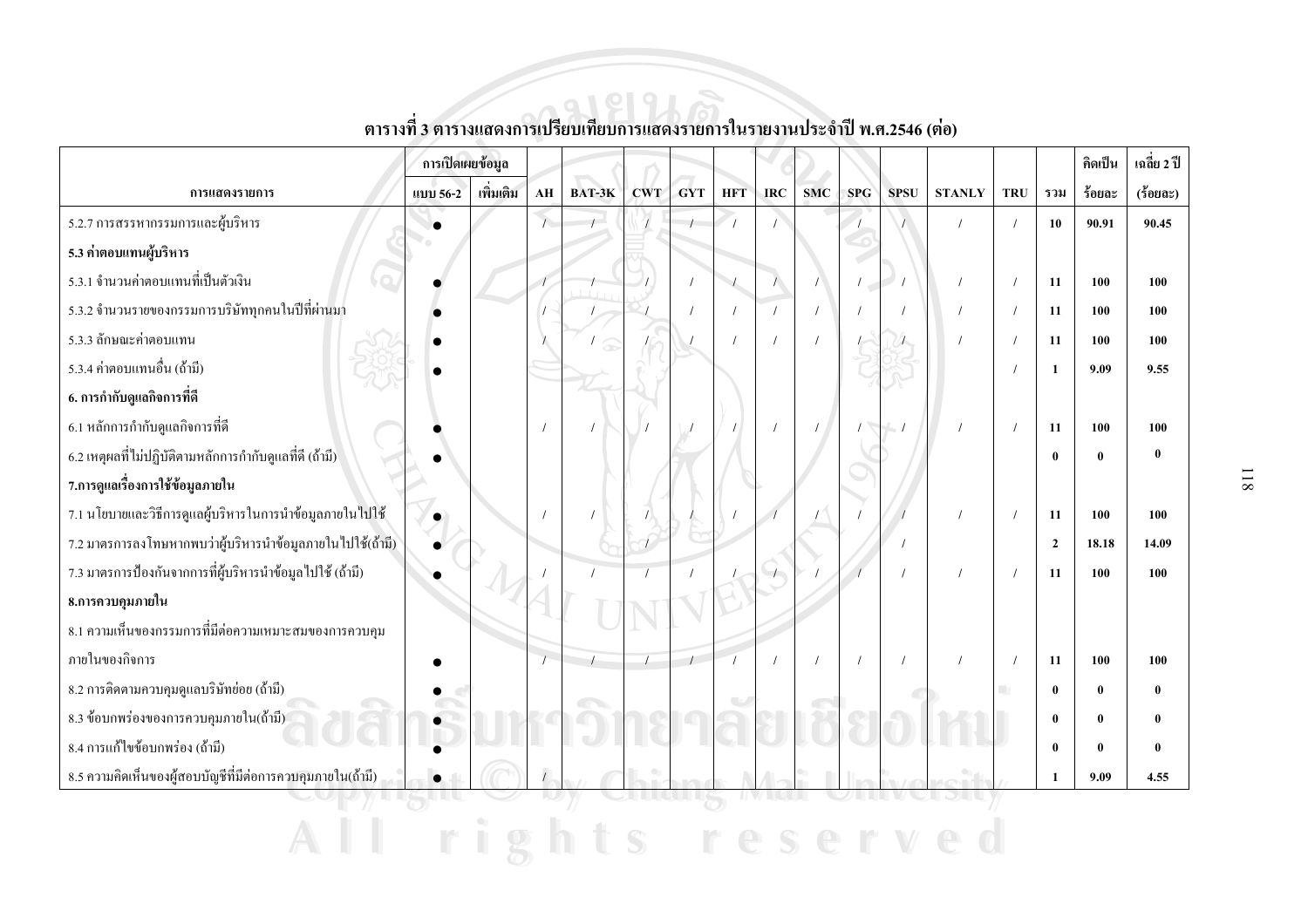|                                                         | การเปิดเผยข้อมูล |           |                  |            |            |          |            |            |            |            |             |               |     |                         | คิดเป็น | เฉลี่ย 2 ปี |
|---------------------------------------------------------|------------------|-----------|------------------|------------|------------|----------|------------|------------|------------|------------|-------------|---------------|-----|-------------------------|---------|-------------|
| การแสดงรายการ                                           | แบบ 56-2         | เพิ่มเติม | AH               | BAT-3K     | <b>CWT</b> | GYT      | <b>HFT</b> | <b>IRC</b> | <b>SMC</b> | <b>SPG</b> | <b>SPSU</b> | <b>STANLY</b> | TRU | รวม                     | ร้อยละ  | $(3$ อยละ)  |
| 9.รายงานการกำกับดูแลกิจการของคณะกรรมการตรวจสอบ          |                  |           | $\overline{1}$   |            |            |          |            |            |            |            |             |               |     | 11                      | 100     | 100         |
| 10.รายการระหว่างกัน                                     |                  |           |                  |            |            |          |            |            |            |            |             |               |     |                         |         |             |
| 10.1 ลักษณะรายการระหว่างกัน                             |                  |           |                  |            |            | $\prime$ | $\sqrt{ }$ |            |            | $\prime$   |             |               |     | 11                      | 100     | 100         |
| 10.2 นโยบายการทำรายการระหว่างกัน                        |                  |           |                  |            |            |          |            |            |            |            |             |               |     | 11                      | 100     | 100         |
| 10.3 ความเห็นของผู้ชำนาญการที่เป็นอิสระและกรรมการ       |                  |           |                  |            |            |          |            |            |            |            |             |               |     |                         |         |             |
| ิภายนอกเกี่ยวกับรายการระหว่างกัน (ถ้ามี)                |                  |           |                  |            |            |          |            |            |            |            |             |               |     | $\overline{\mathbf{3}}$ | 27.27   | 28.64       |
| 10.4 ความจำเป็นและสมเหตุสมผลของการทำรายการระหว่างกัน    |                  |           |                  |            |            |          |            |            |            |            |             |               |     | $\overline{4}$          | 36.36   | 33.18       |
| 10.5 ขั้นตอนการอนุมัติการทำรายการระหว่างกัน             |                  |           |                  |            |            |          |            |            |            |            |             |               |     | $\overline{\mathbf{3}}$ | 27.27   | 23.64       |
| 11.คำอธิบายและการวิเคราะห์ฐานะการเงินและผลการดำเนินงาน  |                  |           |                  |            |            |          |            |            |            |            |             |               |     |                         |         |             |
| 11.1 การวิเคราะห์ฐานะทางการเงิน                         |                  |           |                  |            |            |          |            |            |            |            |             |               |     | 11                      | 100     | 100         |
| 11.2 การวิเคราะห์ผลการดำเนินงาน                         |                  |           |                  |            |            |          |            |            |            |            |             |               |     | 11                      | 100     | 100         |
| 11.3 ปัจจัยที่เป็นสาเหตุต่อผลการคำเนินงานและฐานะการเงิน |                  |           | $\left  \right $ |            |            |          |            |            |            |            |             |               |     | 11                      | 100     | 100         |
| 11.4 ความเหมาะสมของโครงสร้างเงินทุน                     |                  |           |                  |            |            |          |            |            |            |            |             |               |     | $\mathbf{1}$            | 9.09    | 14.55       |
| 11.5 การวิเคราะห์รายจ่ายลงทุน                           |                  |           |                  |            |            |          |            |            |            |            |             |               |     | $\overline{2}$          | 18.18   | 19.09       |
| 11.6 การวิเคราะห์แหล่งที่มาของเงินทุน                   |                  |           |                  |            |            |          |            |            |            |            |             |               |     | $\overline{2}$          | 18.18   | 14.09       |
| 11.7 การวิเคราะห์งบกระแสเงินสด                          |                  |           |                  |            |            |          |            |            |            |            |             |               |     | 1                       | 9.09    | 9.55        |
| 12.งบการเงิน                                            |                  |           |                  |            |            |          |            |            |            |            |             |               | m.  |                         |         |             |
| 12.1 งบการเงินรวมเปรียบเทียบกัน 2 ปี                    |                  |           |                  | $\sqrt{2}$ |            |          |            |            | $\sqrt{2}$ |            |             |               |     | 11                      | 100     | 100         |
| 12.2 รายงานของผู้สอบบัญชี                               |                  |           |                  |            |            |          |            |            |            |            |             |               |     | 11                      | 100     | 100         |
| 13.สารจากประธานกรรมการ                                  |                  | $\bullet$ |                  |            |            |          |            |            |            |            |             |               |     | 8                       | 72.73   | 71.36       |
|                                                         |                  |           |                  |            |            |          |            |            |            |            |             |               |     |                         |         |             |
|                                                         |                  |           |                  |            |            |          |            |            |            |            |             |               |     |                         |         |             |

# ์<br>ตารางที่ 3 ตารางแสดงการเปรียบเทียบการแสดงรายการในรายงานประจำปี พ.ศ.2546 (ต่อ)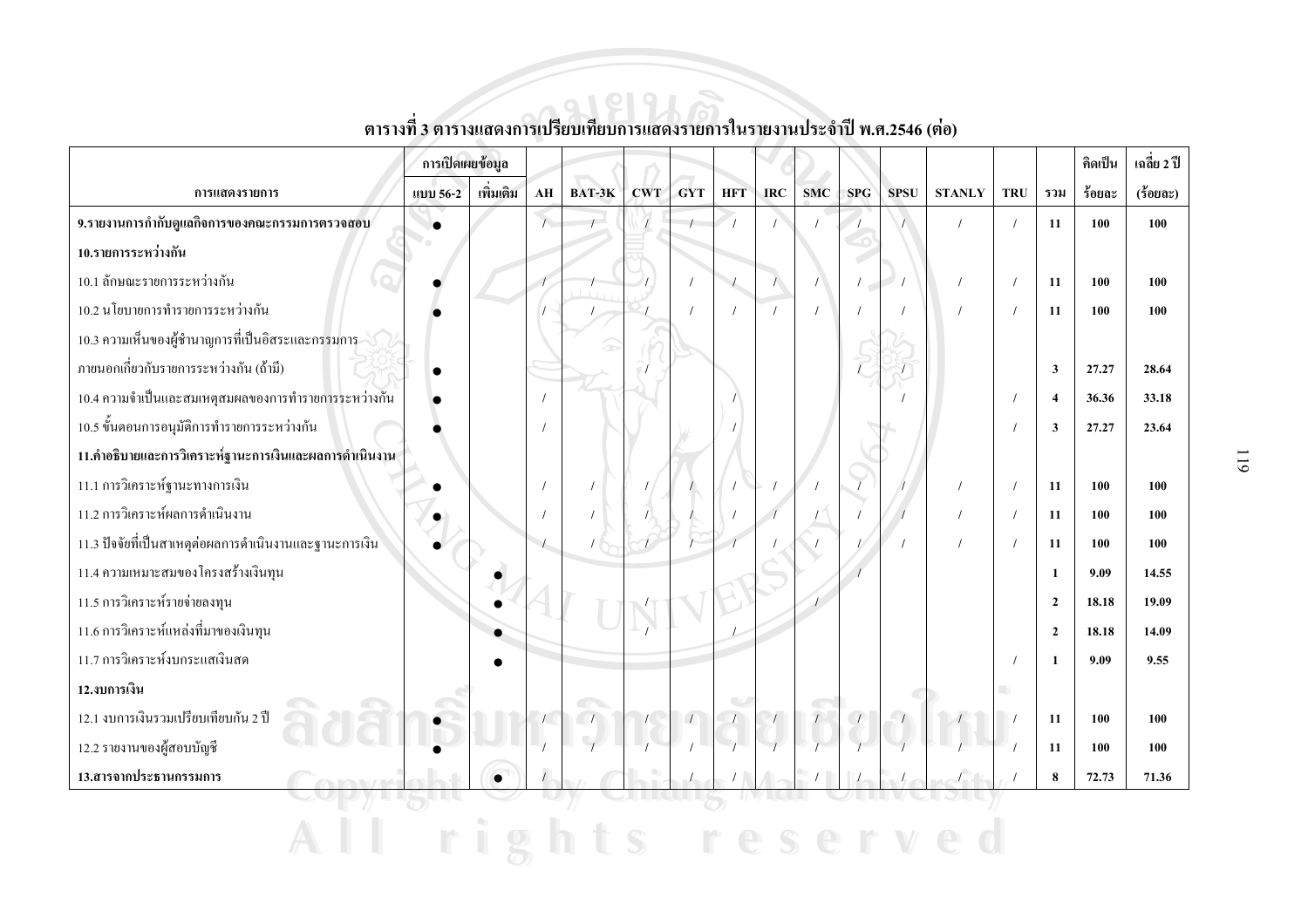|                                                                | การเปิดเผยข้อมูล |           |    |        |            |            |            |            |            |     |             |               |            |              | <u>คิดเป็น</u> | เฉลี่ย 2 ปี   |
|----------------------------------------------------------------|------------------|-----------|----|--------|------------|------------|------------|------------|------------|-----|-------------|---------------|------------|--------------|----------------|---------------|
| การแสดงรายการ                                                  | แบบ 56-2         | เพิ่มเติม | AH | BAT-3K | <b>CWT</b> | <b>GYT</b> | <b>HFT</b> | <b>IRC</b> | <b>SMC</b> | SPG | <b>SPSU</b> | <b>STANLY</b> | <b>TRU</b> | รวม          | ร้อยละ         | $(3$ oua $z)$ |
| 14. การวิจัยและพัฒนา                                           |                  |           |    |        |            |            |            |            |            |     |             |               |            |              |                |               |
| 14.1 โครงการวิจัยและพัฒนา                                      |                  |           |    |        |            |            |            |            |            |     |             |               |            | 1            | 9.09           | 14.55         |
| 14.2 งบประมาณในการวิจัยและพัฒนา                                |                  | $\bullet$ |    |        |            |            |            |            |            |     |             |               |            | $\mathbf{0}$ | $\bf{0}$       | 10.00         |
| 15. ทรัพย์สินที่ใช้ในการประกอบธุรกิจ                           |                  |           |    |        |            |            |            |            |            |     |             |               |            |              |                |               |
| 15.1 ลักษณะและมูลค่าของทรัพย์สินถาวร                           |                  |           |    |        |            |            |            |            |            |     |             |               |            | 1            | 9.09           | 14.55         |
| 15.2 นโยบายการลงทุนในบริษัทย่อยและบริษัทร่วม                   |                  |           |    |        |            |            |            |            |            |     |             |               |            | $\bf{0}$     | $\bf{0}$       | 5.00          |
| 15.3 สรุปสัญญาที่สำคัญระหว่างบริษัทหรือบริษัทย่อยและบริษัทอื่น |                  |           |    |        |            |            |            |            |            |     |             |               |            | $\mathbf{0}$ | $\bf{0}$       | 5.00          |
| 16.โครงการในอนาคต                                              |                  |           |    |        |            |            |            |            |            |     |             |               |            | 1            | 9.09           | 14.55         |
| 17.บุคลากร                                                     |                  |           |    |        |            |            |            |            |            |     |             |               |            |              |                |               |
| 17.1 จำนวนพนักงานทั้งหมด                                       |                  |           |    |        |            |            |            |            |            |     |             |               |            | 1            | 9.09           | 4.55          |
| 17.2 จำนวนพนักงานทั้งหมดแยกตามสายผลิตภัณฑ์                     |                  |           |    |        |            |            |            |            |            |     |             |               |            | 1            | 9.09           | 14.55         |
| 17.3 ผลตอบแทนของพนักงาน                                        |                  |           |    |        |            |            |            |            |            |     |             |               |            | 1            | 9.09           | 14.55         |
| 17.4 นโยบายในการพัฒนาพนักงาน                                   |                  |           |    |        |            |            |            |            |            |     |             |               |            | 1            | 9.09           | 14.55         |
| 18. สิ่งแวดล้อม                                                |                  |           |    |        |            |            |            |            |            |     |             |               |            |              |                |               |
| 18.1 ผลกระทบต่อสิ่งแวดล้อม                                     |                  |           |    |        |            |            |            |            |            |     |             |               |            | $\mathbf{3}$ | 27.27          | 28.64         |
| 18.2 นโยบายในการควบคุมและลดผลกระทบที่มีต่อสิ่งแวดล้อม          |                  |           |    |        |            |            |            |            |            |     |             |               |            | 3            | 27.27          | 28.64         |
| 19. กิจกรรมการปรับปรุงการผลิต                                  |                  |           |    |        |            |            |            |            |            |     |             |               | m.         | $\mathbf{1}$ | 9.09           | 9.55          |
| 20. กิจกรรม 5 ส.                                               |                  |           |    |        |            |            |            |            |            |     |             |               |            | $\mathbf{1}$ | 9.09           | 9.55          |
| 21. กิจกรรมเพื่อสังคม                                          |                  |           |    |        |            |            |            |            |            |     |             |               |            | 1            | 9.09           | 9.55          |
| <b>No. 1 March 1984</b>                                        |                  |           |    |        |            |            |            |            |            |     |             |               |            |              |                |               |

### ตารางที่ 3 ตารางแสดงการเปรียบเทียบการแสดงรายการในรายงานประจำปี พ.ศ.2546 (ต่อ)

Copyright  $\cup$  by Chiang Mai University All rights reserved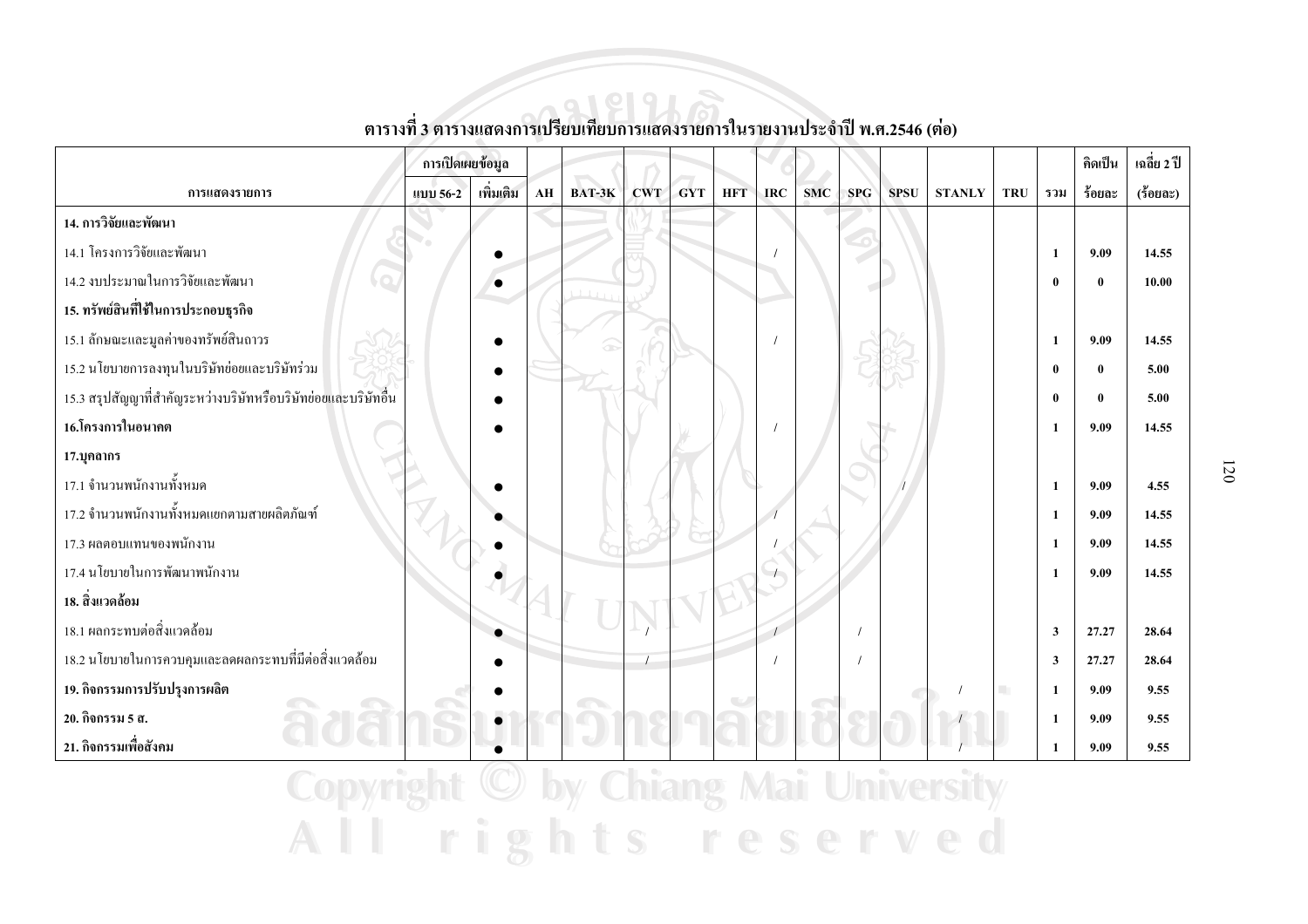ี จากตารางที่ 3 พบว่า ในปีพ.ศ.2546 รายการที่ถูกเปิดเผยมากที่สุดเป็นรายการตามแบบ56-2 ที่ตลาดหลักทรัพย์แห่งประเทศไทยกำหนดให้ต้องเปิดเผยข้อมูล ซึ่งประกอบด้วย ข้อมูลทั่วไป ข้อมูลทางการเงินโดยสรุป, ลักษณะการประกอบธุรกิจ, ปัจจัยความเสี่ยง, โครงสร้างการถือหุ้นและ ึการจัดการ รายการระหว่างกัน, คำอธิบายและการวิเคราะห์ฐานะการเงินและผลการดำเนินงาน และ ึ่งบการเงิน ยกเว้นเพียงบางรายการเท่านั้นที่แบบ 56-2 กำหนดแต่บริษัทไม่มีการเปิดเผยข้อมูล ใด้แก่ เรื่อง บุคคลอ้างอิงอื่น แนวโน้มภาวะอุตสาหกรรมและสภาพการแข่งขันในอนาคต การสรร หากรรมการและผู้บริหาร สรุปการเปลี่ยนแปลงที่สำคัญในปีที่ผ่านมา ๑ การจัดหาผลิตภัณฑ์ ี ความจำเป็นและความสมเหตุสมผลของการทำรายการระหว่างกัน และ ขั้นตอนการอนุมัติการทำ รายการระหว่างกัน

ในปีพ.ศ.2546 ข้อมูลเพิ่มเติมจากแบบ 56-2 ที่ถูกเปิดเผยมากที่สุดคือ สารจากประธาน ี กรรมการ เปิดเผยข้อมูลร้อยละ 72.73 รายการที่ถูกเปิดเผยน้อยที่สุดกือ คือ งบประมาณที่ใช้ในการ ้วิจัยและพัฒนา, นโยบายการลงทุนในบริษัทย่อยและบริษัทร่วม และสรุปสัญญาที่สำคัญระหว่าง ้บริษัทหรือบริษัทย่อยและบริษัทอื่น รายการดังกล่าวไม่มีการแสดงรายการในรายงานประจำปีในปี พ.ศ.2546

้ เมื่อนำข้อมูลในรายงานประจำปี พ.ศ.2546 มาวิเคราะห์โดยจำแนกเป็นแต่ละกลุ่มตาม ลักษณะการประกอบกิจการ พบว่า

ึกลุ่มผลิตและจำหน่ายอะไหล่รถยนต์ ซึ่งประกอบด้วย 1 บริษัท คือ บริษัท อาปิโก ไฮเทค ี จำกัด (มหาชน) ชื่อหลักทรัพย์ AH จากรายงานประจำปี พ.ศ.2546 พบว่า มีการปรับปรุงรูปแบบให้ ชัดเจนยิ่งขึ้น มีดังนี้ มีการจัดทำพันธกิจเป็นภาษาอังกฤษ เพื่อทำให้ทราบถึงเป้าหมายของบริษัทได้ ้อย่างชัดเจน แต่บริษัทมีการลดการเปิดเผยข้อมูลเพิ่มเติมเรื่อง การวิจัยและพัฒนา เนื่องจาก โครงการวิจัยและพัฒนาดังกล่าวได้เสร็จสิ้นแล้วจึงไม่มีความจำเป็นต้องเปิดเผยอีก, บุคลากรและ ผลตอบแทนพนักงาน และสิทธิประโยชน์และเงื่อนใขจากการใด้รับการส่งเสริมการลงทุน ้เนื่องจากบริษัทมีการเปิดเผยข้อมูลรายละเอียดในหมายเหตุประกอบงบการเงินแล้วจึงไม่มีความ จำเป็นที่จะต้องเปิดเผยซ้ำอีกครั้งในรายงานประจำปี

ึกสุ่มผลิตและจำหน่ายแบตเตอรี่ ซึ่งประกอบด้วย 2 บริษัท ดังนี้ 1.บริษัท ไทยสโตเรจ แบตเตอรี่ จำกัด (มหาชน) ชื่อหลักทรัพย์ BAT-3K และ 2.บริษัท สยามภัณฑ์กรุ๊ป จำกัด (มหาชน) ชื่อหลักทรัพย์ SPG ในรายงานประจำปีพ.ศ.2546 มีการแสดงรายการที่ค่อนข้างจะไม่แตกต่างจาก ในรายงานประจำปีพ.ศ.2545 เรื่องที่เค่นของกลุ่มนี้ จะเป็นเรื่องที่กล่าวมาแล้วในปีพ.ศ.2545 คือ ้ รายการสิ่งแวดล้อม ซึ่งจะแสดงผลกระทบต่อสิ่งแวดล้อม และนโยบายจัดการสิ่งแวดล้อม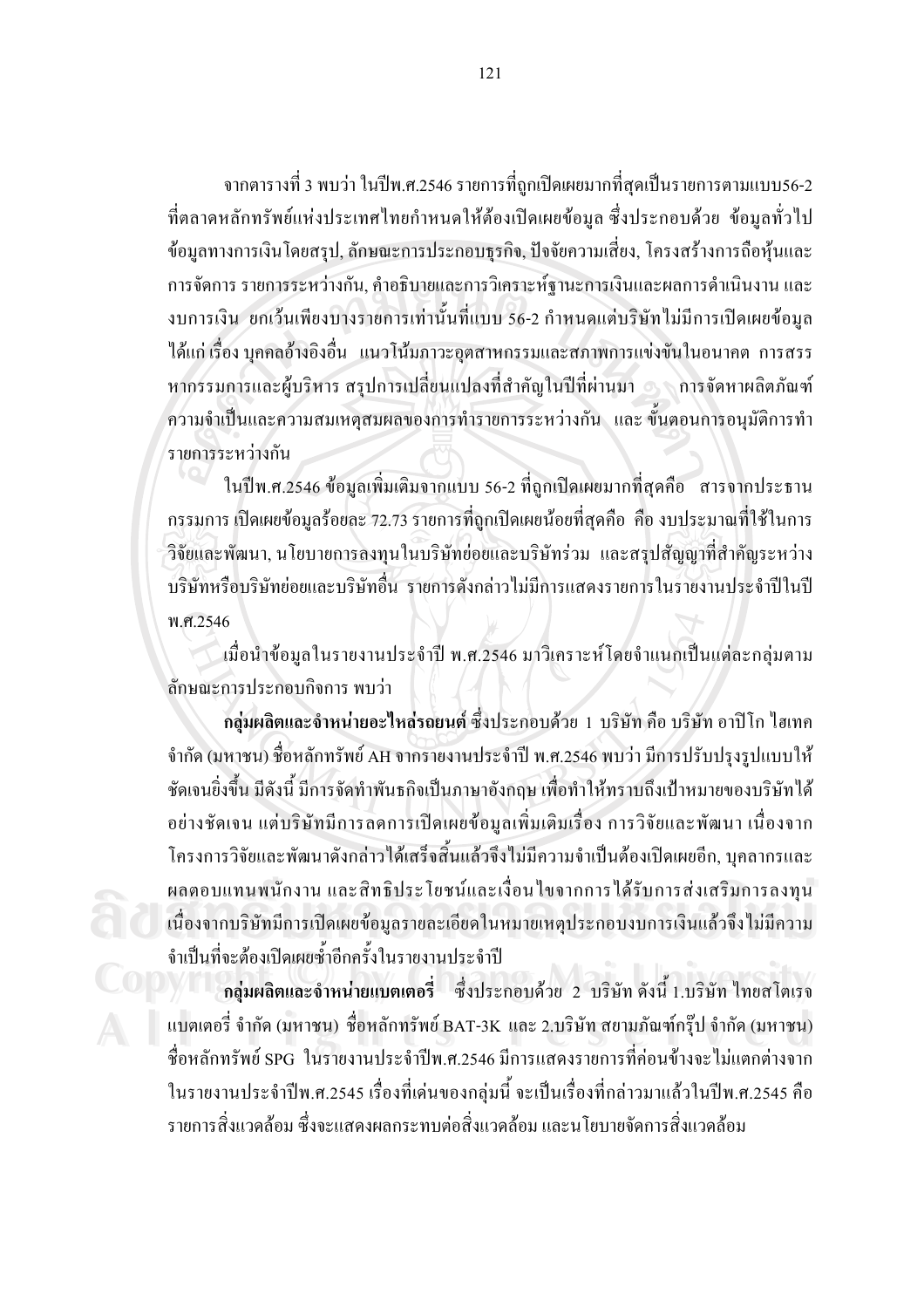ึกลุ่มผลิตเบาะและชิ้นส่วนหนังในยานยนต์ ซึ่งประกอบด้วย 1 บริษัท คือ บริษัท ชัยวัฒนา แทนเนอรี่ กรุ๊ป จำกัด (มหาชน) ชื่อหลักทรัพย์ CWT ในรายงานประจำปีพ.ศ.2546 มีการแสดง รายการที่ค่อนข้างจะไม่แตกต่างจากในรายงานประจำปีพ.ศ.2545 เรื่องที่เค่นของกลุ่มนี้ จะเป็นเรื่อง ที่กล่าวมาแล้วในปีพ.ศ.2545 คือ เรื่องสิ่งแวดล้อม เนื่องจากบริษัทดังกล่าวมีลักษณะการดำเนิน รุรกิจที่มีความเสี่ยงด้านสิ่งแวดล้อมอย่างมากเนื่องจากเป็นรุรกิจฟอกหนัง ปัจจัยสำคัญของโรงงาน ฟอกหนังคือ น้ำเสีย รายละเอียดในรายงานประจำปีจะแสดงถึงวิธีการกำจัดน้ำเสียที่เกิดขึ้น

กลุ่มผลิตยางนอกและยางในของยานยนต์ ในปีพ.ศ. 2545 ซึ่งประกอบด้วย 3 บริษัท ดังนี้ 1.บริษัท ก็คเยียร์ (ประเทศไทย) จำกัด (มหาชน) ชื่อหลักทรัพย์ GYT 2.บริษัท ฮั่วฟง รับเบอร์ (ไทย แลนด์) จำกัด(มหาชน)ชื่อหลักทรัพย์ HFT 3.บริษัท อีโนเว รับเบอร์ (ประเทศไทย) จำกัด (มหาชน) ชื่อหลักทรัพย์ IRC ในปีพ.ศ.2546 มีบริษัท ฮั้วฟง รับเบอร์ (ไทยแลนด์) จำกัด (มหาชน) ้เพิ่งเข้ามาจดทะเบียนใหม่ในตลาดหลักทรัพย์ จึงมีการแสดงเป้าหมายการดำเนินงานธุรกิจ เช่น การ ้ ขยายตลาด ,การพัฒนาคุณภาพสินค้าและประสิทธิภาพในการผลิต, รักษาการเป็นผู้นำในตลาดหลัก ๆ เป็นต้น เพื่อให้นักลงทุนและผู้ใช้รายงานประจำปีเห็นภาพอนาคตและเป้าหมายของบริษัทได้ ้อย่างชัดเจน และนอกจากนี้ในรายงานประจำปีพ.ศ.2546 ของกล่มบริษัทนี้ มีการแสดงรายการที่ ีค่อนข้างจะไม่แตกต่างจากในรายงานประจำปีพ.ศ.2545

ึกลุ่มขายและบริการหลังการขายยานยนต์ ซึ่งประกอบด้วย 3 บริษัท ดังนี้1.บริษัท สวีเดน มอเตอร์ส จำกัด (มหาชน) ชื่อหลักทรัพย์ SMC 2.บริษัท เอส.พี.ซูซูกิ จำกัด (มหาชน) ชื่อ หลักทรัพย์ SPSU 3. บริษัท ไทยร่งยูเนี่ยนคาร์ จำกัด (มหาชน) ชื่อหลักทรัพย์ TRU จากการศึกษา พบว่าในกลุ่มนี้ ไม่มีความแตกต่างของการแสดงรายการในรายงานประจำปีมากนัก และพบว่าใน รายงานประจำปีพ.ศ.2546 ของกล่มบริษัทนี้ มีการแสดงรายการที่ค่อนข้างจะไม่แตกต่างจากใน รายงานประจำปีพ.ศ.2545 มีเพียง บริษัท เอส.พี.ซูซูกิ จำกัด (มหาชน) เท่านั้นที่นำเสนอ จำนวน พนักงานทั้งหมด ณ วันสิ้นงวดบัญชี เพิ่มเติมจากปีพ.ศ.2545

ึกลุ่มผลิตและจำหน่ายหลอดไฟยานยนต์ ประกอบด้วย 1 บริษัท กือ บริษัท ไทยสแตนเลย์ ึการไฟฟ้า จำกัด (มหาชน) เป็นบริษัทผ้ผลิตหลอดไฟยานยนต์และแม่พิมพ์ที่มีชื่อเสียงมากแห่งหนึ่ง เนื่องจากกลุ่มบริษัทนี้คู่แข่งในตลาดค่อนข้างน้อย จึงทำให้บริษัทสามารถทำกำไรและรายได้ได้ ้อย่างต่อเนื่อง จนในปีพ.ศ.2546 ได้รับรางวัล บริษัทที่โดดเด่นในด้านฐานะทางการเงินและผลการ ี คำเนินงาน ในสาขาอตสาหกรรม จาก ตลาดหลักทรัพย์แห่งประเทศไทย นอกจากนี้บริษัทยังคงจัด ้กิจกรรม 5 ส.และกิจกรรมเพื่อสังคม อย่างต่อเนื่อง และมีการแสดงรายการดังกล่าวไว้ในรายงาน ประจำปี เพื่อให้ผู้ใช้รายงานประจำปีใด้ทราบ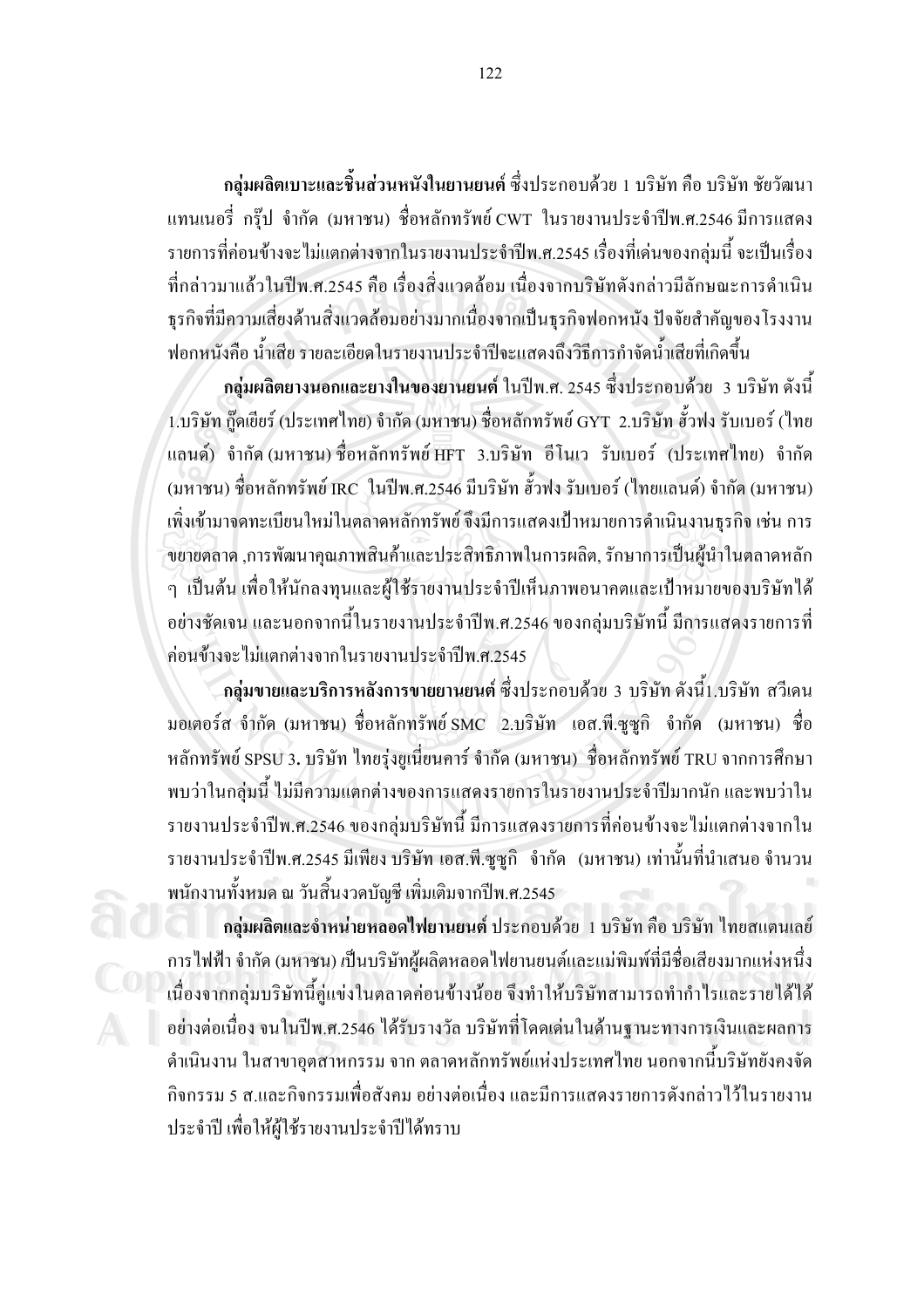ึการเปิดเผยข้อมูลในรายงานประจำปี บริษัทส่วนใหญ่ในกลุ่มยานพาหนะและอุปกรณ์ มี ึการจัดทำตามแบบ 56-2 (รายงานประจำปี) ตามข้อกำหนดการเปิดเผยข้อมูลของตลาดหลักทรัพย์ ้ แห่งประเทศไทย ยกเว้นบางรายการที่ตลาดหลักทรัพย์แห่งประเทศไทยกำหนดให้เปิดเผยข้อมูลแต่ ้บางบริษัทไม่ได้เปิดเผยข้อมูล ซึ่งได้แก่ บุคคลอ้างอิงอื่น (โดยเฉลี่ยร้อยละ 95) แนวโน้มภาวะ ้อุตสาหกรรมและสภาพการแข่งขันในอนาคต (โดยเฉลี่ยร้อยละ 90.45) การสรรหากรรมการและ ผู้บริหาร (โคยเฉลี่ยร้อยละ 90.45) สรุปการเปลี่ยนแปลงที่สำคัญในปีที่ผ่านมา (โคยเฉลี่ยร้อยละ 80.91) การจัดหาผลิตภัณฑ์ (โดยเฉลี่ยร้อยละ 38.18) ความจำเป็นและความสมเหตุสมผลของการ ี ทำรายการระหว่างกัน (โดยเฉลี่ยร้อยละ 33.18) ความเห็นของผู้ชำนาญการที่เป็นอิสระและ ึกรรมการภายนอกเกี่ยวกับรายการระหว่างกัน (โดยเฉลี่ยร้อยละ 28.64) ขั้นตอนการอนุมัติการทำ ้รายการระหว่างกัน (โดยเฉลี่ยร้อยละ 23.64) มาตรการลงโทษหากพบว่าผู้บริหารนำข้อมูล ไปใช้ (โดยเฉลี่ยร้อยละ 14.09) ค่าตอบแทนอื่น (โดยเฉลี่ยร้อยละ 9.55) และความคิดเห็นของผู้สอบบัญชี ที่มีต่อการควบคมภายใน (โดยเฉลี่ยร้อยละ 4.55)

้นอกจากนี้บางบริษัทมีการเปิดเผยข้อมูลเพิ่มเติมจากแบบ 56-2 (รายงานประจำปี) ตาม ข้อกำหนดตลาดหลักทรัพย์แห่งประเทศไทย รายการเพิ่มเติมที่พบว่าเปิดเผยมากที่สุดคือ สารจาก ี ประธานกรรมการ (โดยเฉลี่ยร้อยละ 71.36) รายการเพิ่มเติมที่พบว่าเปิดเผยน้อยที่สุด คือ นโยบาย ึการลงทุนในบริษัทย่อยและบริษัทร่วม (โดยเฉลี่ยร้อยละ 5) และสรุปสัญญาที่สำคัญระหว่างบริษัท หรือบริษัทย่อยและบริษัทอื่น (โดยเฉลี่ยร้อยละ 5) เพื่อให้นักลงทุนหรือผู้สนใจนำไปใช้ ประกอบการตัดสินใจลงทุนในกลุ่มบริษัทดังกล่าว

#### 4.2 การศึกษาเปรียบเทียบการแสดงรายการในหมายเหตุประกอบงบการเงิน

ิจากการนำข้อมูลที่ได้จากการศึกษาเรื่องการเปิดเผยข้อมูลในหมายเหตุประกอบงบการเงิน ของบริษัทจดทะเบียนกลุ่มยานพาหนะและอุปกรณ์ ในปีพ.ศ. 2545 จำนวน 10 บริษัท และในปีพ.ศ. 2546 จำนวน 11 บริษัท มาจัดทำเป็นตารางแสดงการเปรียบเทียบการแสดงรายการในหมายเหตุ ประกอบงบการเงินระหว่างบริษัทภายในกลุ่มยานพาหนะและอุปกรณ์ โดยจัดทำออกมาในรูปแบบ ี ของตารางแสดงความถี่ อัตราร้อยละ และค่าเฉลี่ย เพื่อศึกษาว่ามีการเปิดเผยข้อมูลตามมาตรฐานการ บัญชีหรือไม่ หรือเป็นการเปิดเผยข้อมูลเพิ่มเติมจากมาตรฐานการบัญชี โดยผลการศึกษาเป็นดัง ตารางที่ 4 และ ตารางที่ 5 ดังต่อไปนี้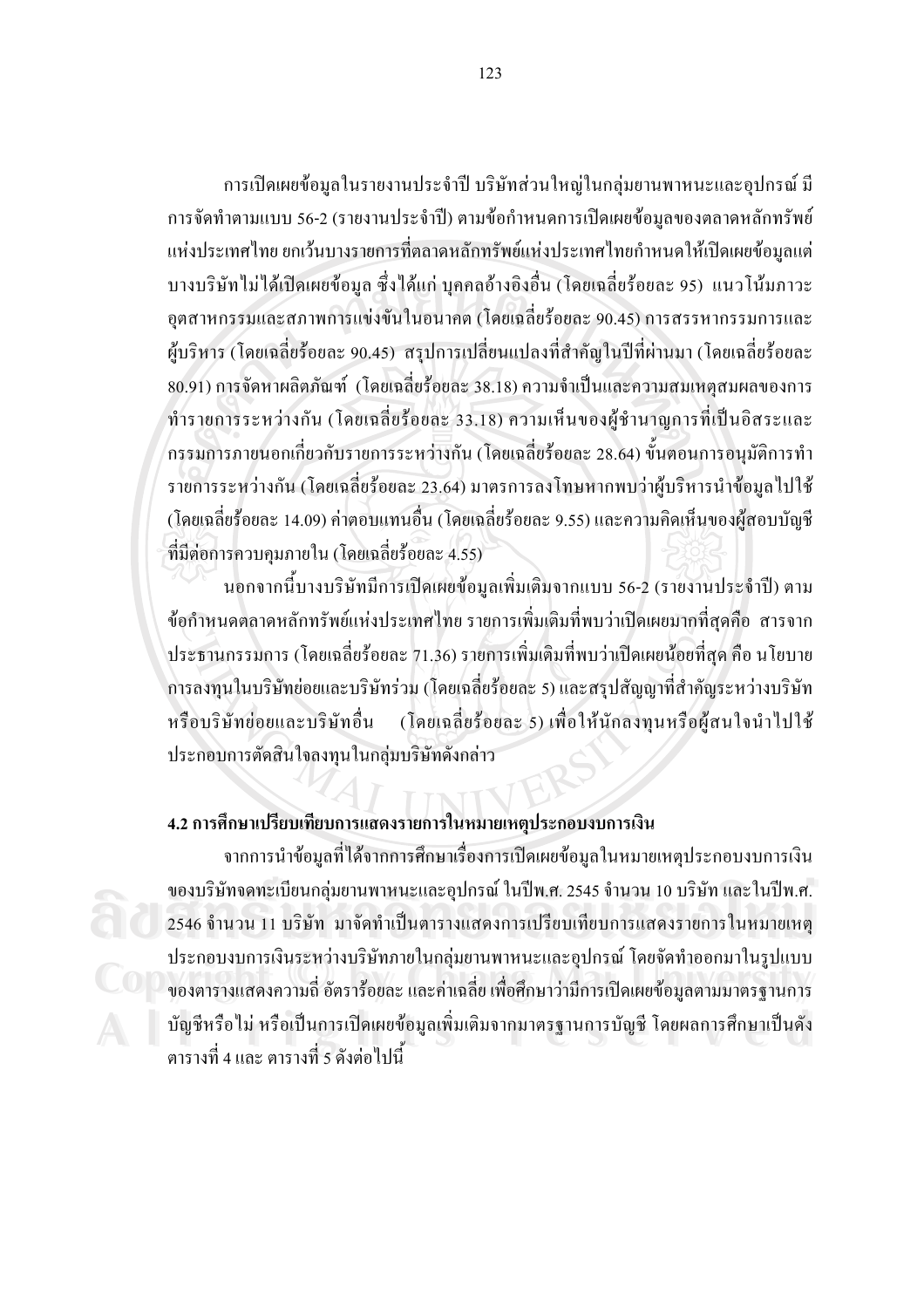|                                                                    | การเปิดเผยข้อมูล |           |    | $BAT-3K$ |     |            |                          |            |            |            |             |                  |            |                        | คิดเป็น |
|--------------------------------------------------------------------|------------------|-----------|----|----------|-----|------------|--------------------------|------------|------------|------------|-------------|------------------|------------|------------------------|---------|
| การแสดงรายการ                                                      | ม.ฉบับที่        | เพิ่มเติม | AH |          | CWT | <b>GYT</b> | <b>HFT</b>               | <b>IRC</b> | <b>SMC</b> | <b>SPG</b> | <b>SPSU</b> | <b>STANLY</b>    | <b>TRU</b> | รวม                    | ร้อยละ  |
| 1.ข้อมูลทั่วไป                                                     |                  |           |    |          |     |            |                          |            |            |            |             |                  |            |                        |         |
| 1.1 ชื่อบริษัท                                                     | 35               |           |    |          |     |            |                          |            |            |            |             |                  |            | 10                     | 100     |
| 1.2 ที่อยู่บริษัท                                                  | 35               |           |    |          |     |            | $\overline{\phantom{a}}$ |            |            |            |             |                  |            | 10                     | 100     |
| 1.3 ลักษณะการประกอบธุรกิจ                                          | 35               |           |    |          |     |            |                          |            |            |            |             |                  |            | 10                     | 100     |
| 1.4 ข้อมูลการจดทะเบียนในตลาดหลักทรัพย์                             |                  |           |    |          |     |            |                          |            |            |            |             |                  |            | $\boldsymbol{\Lambda}$ | 40      |
| 1.5 ข้อมูลบริษัทในเครือ                                            | 35               |           |    |          |     |            | $\overline{\phantom{a}}$ |            |            |            |             |                  |            | $\boldsymbol{\Lambda}$ | 40      |
| 2.ข้อมูลที่ระบุว่าได้จัดทำตามหลักการบัญชีที่รับรองทั่วไป           | 35               |           |    |          |     |            | $\overline{\phantom{0}}$ |            |            |            |             |                  |            | 10                     | 100     |
| 3.เกณฑ์ในการจัดทำงบการเงินรวม                                      |                  |           |    |          |     |            |                          |            |            |            |             |                  |            |                        |         |
| 3.1 หลักเกณฑ์ในการจัดทำงบการเงินของบริษัทและงบการเงินรวม           | 35               |           |    |          |     |            |                          |            |            |            |             |                  |            | 10                     | 100     |
| 3.2 ชื่อบริษัทใหญ่และย่อย                                          | 44               |           |    |          |     |            |                          |            |            |            |             |                  |            | 7                      | 70      |
| 2.3 สถานที่จดทะเบียนและการประกอบกิจการบริษัทใหญ่และย่อย            | 44               |           |    |          |     |            |                          |            |            |            |             |                  |            | 3                      | 30      |
| 3.4 สัดส่วนการเป็นเจ้าของ                                          | 44               |           |    |          |     |            |                          |            |            |            |             |                  |            | 7                      | 70      |
| 3.5 ลักษณะธุรกิจของบริษัทย่อย                                      | 44               |           |    |          |     |            |                          |            |            |            |             |                  |            | 5                      | 50      |
| 3.6 ความสัมพันธ์ระหว่างบริษัทใหญ่และย่อย                           | 44               |           |    |          |     |            |                          |            |            |            |             |                  |            | $\mathbf{1}$           | 10      |
| 3.7 ยอคสินทรัพย์และรายใค้รวมของบริษัทย่อยซึ่งรวมอยู่ในงบการเงินรวม | 44               |           |    |          |     |            |                          |            |            |            |             |                  |            | $\overline{2}$         | 20      |
| 3.8 รายการเกี่ยวกับบริษัทย่อยที่สำคัญในปีที่เกิดรายการ             | 44               |           |    |          |     |            |                          |            |            |            |             |                  |            | $\mathbf{1}$           | 10      |
| 4. เงินสดและรายการเทียบเท่าเงินสด                                  |                  |           |    |          |     |            |                          |            |            |            |             | <b>The State</b> |            |                        |         |
| 4.1 นโยบายบัญชี                                                    | 25               |           |    |          |     |            | $\overline{\phantom{a}}$ |            |            |            |             |                  |            | 10                     | 100     |
| 4.2 รายละเอียดเงินสดและรายการเทียบเท่าเงินสด                       | 25               |           |    |          |     |            |                          |            |            |            |             |                  |            | -6                     | 60      |
| 4.3 เงินฝากธนาคารที่นำไปค้ำประกัน                                  |                  |           |    |          |     |            |                          |            |            |            |             |                  |            | $\mathbf{0}$           |         |
|                                                                    |                  |           |    |          |     |            |                          |            |            |            |             |                  |            |                        |         |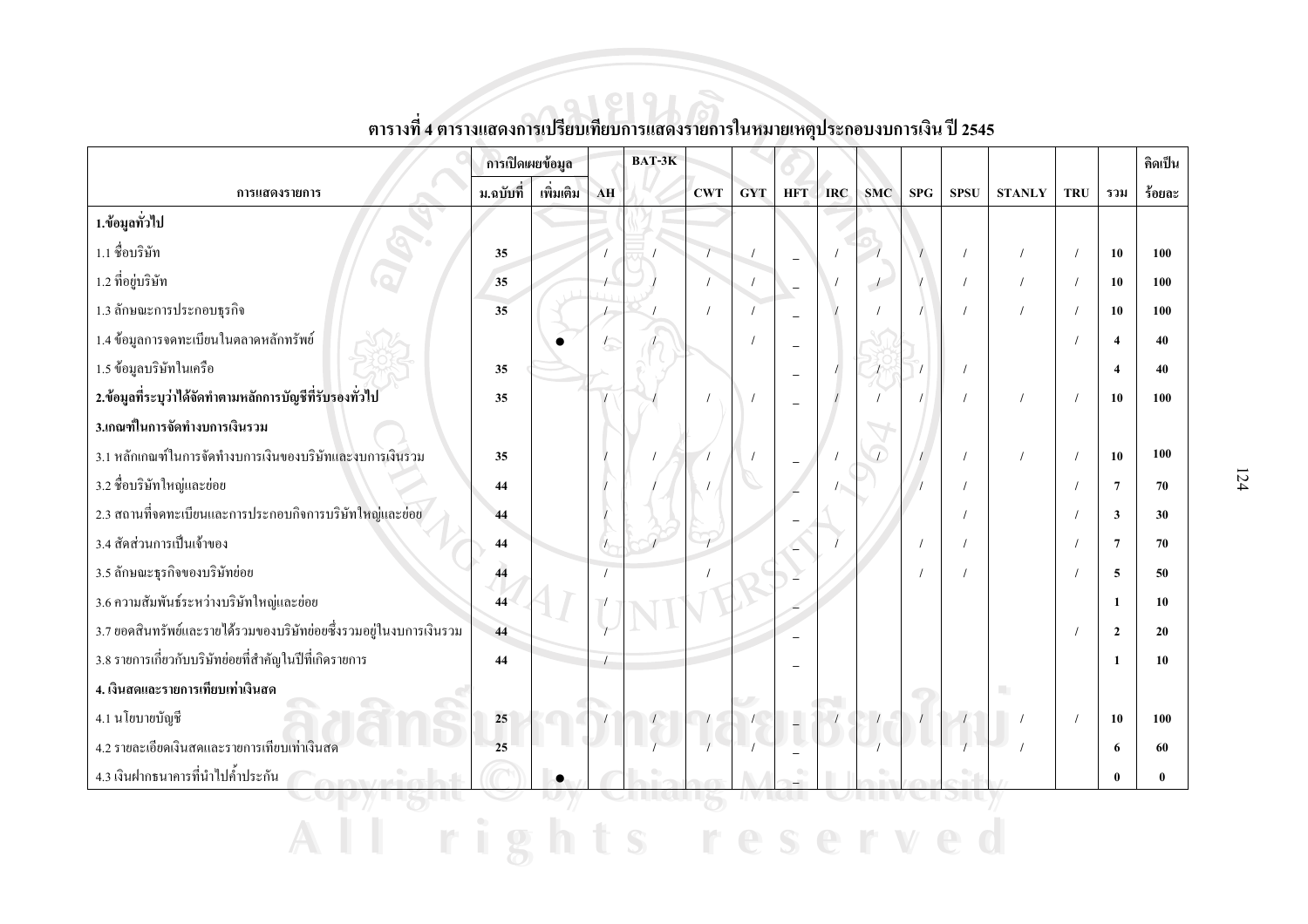|                                                         | การเปิดเผยข้อมูล |           |    |        |            |            |            |            |            |            |             |               |            |                  | ิคิดเป็น |
|---------------------------------------------------------|------------------|-----------|----|--------|------------|------------|------------|------------|------------|------------|-------------|---------------|------------|------------------|----------|
| การแสดงรายการ                                           | ิม.ฉบับที่       | เพิ่มเติม | AH | BAT-3K | <b>CWT</b> | <b>GYT</b> | <b>HFT</b> | <b>IRC</b> | <b>SMC</b> | <b>SPG</b> | <b>SPSU</b> | <b>STANLY</b> | <b>TRU</b> | รวม              | ร้อยละ   |
| 4.4 บัตรเงินฝาก                                         |                  | $\bullet$ |    |        |            |            |            |            |            |            |             |               |            | $\mathbf{1}$     | 10       |
| 5.ลูกหนี้การค้าและค่าเผื่อหนี้สงสัยจะสูญ                |                  |           |    |        |            |            |            |            |            |            |             |               |            |                  |          |
| 5.1 นโยบายบัญชี                                         | 35               |           |    |        |            |            |            |            |            |            |             |               |            | 10               | 100      |
| ่ 5.2 มูลค่าลูกหนี้การค้าแยกตามอายุลูกหนี้              | 35               |           |    |        |            |            |            |            |            |            |             |               |            | 9                | 90       |
| 5.3 จำนวนค่าเผื่อหนี้สงสัยจะสูญ                         | 11               |           |    |        |            |            |            |            |            |            |             |               |            | $\boldsymbol{Q}$ | 90       |
| ่ 5.4 มูลค่าลูกหนี้แยกตามประเภทลูกหนี้                  | 35               |           |    |        |            |            |            |            |            |            |             |               |            | 6                | 60       |
| 5.5 คำอธิบายเพิ่มเติมลูกหนี้                            |                  |           |    |        |            |            |            |            |            |            |             |               |            | 3                | 30       |
| 6. สินค้าคงเหลือ                                        |                  |           |    |        |            |            |            |            |            |            |             |               |            |                  |          |
| 6.1 นโยบายบัญชี                                         | 31               |           |    |        |            |            |            |            |            |            |             |               |            | 10               | 100      |
| 6.2 รากาตามบัญชีของสินค้าแยกตามประเภทสินค้า             | 31               |           |    |        |            |            |            |            |            |            |             |               |            | 10               | 100      |
| 6.3 คำอธิบายเพิ่มเติมเกี่ยวกับสินค้าคงเหลือ             |                  |           |    |        |            |            |            |            |            |            |             |               |            | $\mathbf{1}$     | 10       |
| 7. เงินลงทุนซึ่งบันทึกโดยวิธีส่วนใด้เสีย                |                  |           |    |        |            |            |            |            |            |            |             |               |            |                  |          |
| 7.1 นโยบายบัญชี                                         | 44,45            |           |    |        |            |            |            |            |            |            |             |               |            | 9                | 90       |
| 7.2 รายชื่อบริษัทร่วมและย่อย                            | 44,45            |           |    |        |            |            |            |            |            | $\prime$   |             |               |            | $\boldsymbol{9}$ | 90       |
| 7.3 สัดส่วนการเป็นเจ้าของ                               | 44,45            |           |    |        |            |            |            |            |            |            |             |               |            | $\boldsymbol{9}$ | 90       |
| 7.4 คำอธิบายรายการเกี่ยวกับเงินลงทุนในบริษัทย่อยและร่วม | 44,45            |           |    |        |            |            |            |            |            |            |             |               |            | 5                | 50       |
| 7.5 ลักษณะธุรกิจของบริษัทร่วมและย่อย                    |                  |           |    |        |            |            |            |            |            | $\sqrt{2}$ |             | $\sqrt{2}$    |            | $\overline{7}$   | 70       |
| 7.6 ทุนชำระแล้วของบริษัทร่วมและย่อย                     |                  |           |    |        |            |            |            | $\sqrt{2}$ |            |            |             |               |            | 8                | 80       |
| 7.7 จำนวนเงินตามวิธีการบันทึกบัญชีแบบราคาทุน            |                  |           |    |        |            |            |            |            |            |            |             |               |            | 5                | 50       |
| 7.8 จำนวนเงินตามวิธีการบันทึกบัญชีแบบส่วนใด้เสีย        | 45               |           |    |        |            |            |            |            |            |            |             |               |            | $\boldsymbol{9}$ | 90       |
|                                                         |                  |           |    |        |            |            |            |            |            |            |             |               |            |                  |          |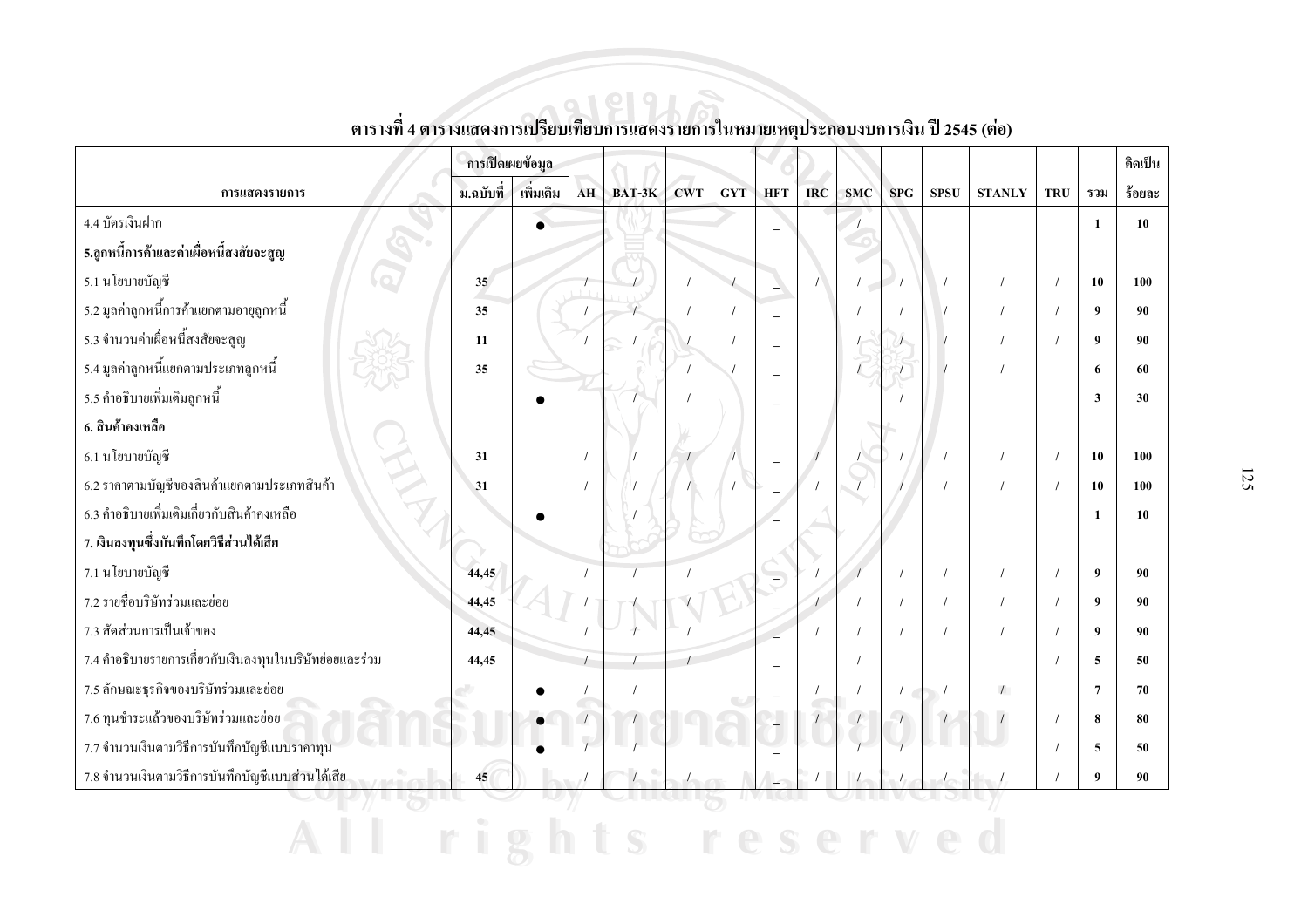|                                                        | การเปิดเผยข้อมูล |           |    |          |            |            |            |            |                          |             |             |               |            |                         | คิดเป็น |
|--------------------------------------------------------|------------------|-----------|----|----------|------------|------------|------------|------------|--------------------------|-------------|-------------|---------------|------------|-------------------------|---------|
| การแสดงรายการ                                          | ม.ฉบับที่        | เพิ่มเติม | AH | $BAT-3K$ | <b>CWT</b> | <b>GYT</b> | <b>HFT</b> | <b>IRC</b> | <b>SMC</b>               | ${\bf SPG}$ | <b>SPSU</b> | <b>STANLY</b> | <b>TRU</b> | รวม                     | ร้อยละ  |
| 7.9 ลักษณะความสัมพันธ์ระหว่างกัน                       |                  |           |    |          |            |            |            |            |                          |             |             |               |            | $\overline{\mathbf{3}}$ | 30      |
| 8. เงินลงทุนชั่วคราว                                   |                  |           |    |          |            |            |            |            |                          |             |             |               |            |                         |         |
| 8.1 นโยบายบัญชี                                        | 40               |           |    |          |            |            |            |            | $\overline{\phantom{a}}$ |             |             |               |            | $\overline{\bf{4}}$     | 40      |
| 8.2 มูลค่าเงินลงทุนชั่วคราวแยกตามประเภท                | 40               |           |    |          |            |            |            |            |                          |             |             |               |            | $\overline{\mathbf{3}}$ | 30      |
| 8.3 คำอธิบายเพิ่มเติมเงินลงทุนชั่วคราว                 |                  |           |    |          |            |            |            |            |                          |             |             |               |            | $\boldsymbol{\Lambda}$  | 40      |
| 9.สินทรัพย์หมุนเวียนอื่น                               |                  |           |    |          |            |            |            |            |                          |             |             |               |            |                         |         |
| 9.1 ประเภทของสินทรัพย์หมุนเวียนอื่น                    | 35               |           |    |          |            |            |            |            |                          |             |             |               |            | $\overline{2}$          | 20      |
| 9.2 มูลค่าของสินทรัพย์หมุนเวียนอื่น                    | 35               |           |    |          |            |            |            |            |                          |             |             |               |            | $\mathbf{2}$            | 20      |
| 10.ที่ดิน อาคาร อุปกรณ์ และค่าเสื่อมราคา               |                  |           |    |          |            |            |            |            |                          |             |             |               |            |                         |         |
| 10.1 นโยบายบัญชี                                       | 32               |           |    |          |            |            |            |            |                          |             |             |               |            | 10                      | 100     |
| 10.2 วิธีการคิดค่าเสื่อมรากา                           | 32               |           |    |          |            |            |            |            |                          |             |             |               |            | 10                      | 100     |
| 10.3 อายุการใช้งาน                                     | 32               |           |    |          |            |            |            |            |                          |             |             |               |            | 10                      | 100     |
| 10.4 ราคาตามบัญชีก่อนหักค่าเสื่อมราคาสะสม              | 32               |           |    |          |            |            |            |            |                          |             |             |               |            | 10                      | 100     |
| 10.5 จำนวนค่าเสื่อมราคาสะสมตอนต้นและปลายงวด            | 32               |           |    |          |            |            |            |            |                          |             |             |               |            | 10                      | 100     |
| 10.6 รายการกระทบยอดรากาตามบัญชีระหว่างต้นงวดถึงสิ้นงวด | 32               |           |    |          |            |            |            |            |                          |             |             |               |            | 10                      | 100     |
| 10.7 ลักษณะและเหตุผลของการเปลี่ยนแปลง                  |                  |           |    |          |            |            |            |            |                          |             |             |               |            |                         |         |
| วิธีการคิดค่าเสื่อมราคา                                | 39               |           |    |          |            |            |            |            |                          |             |             |               |            | $\theta$                |         |
| 10.8 จำนวนปรับปรุงสำหรับงวดปัจจุบันและแต่ละงวดก่อน     |                  |           |    |          |            |            |            |            |                          |             |             |               |            |                         |         |
| มีการนำเสนอ                                            | 39               |           |    |          |            |            |            |            |                          |             |             |               |            | $\mathbf{0}$            |         |
| 10.9 คำอธิบายที่ดินอาคารอุปกรณ์เพิ่มเติม               |                  |           |    |          |            |            | $\bullet$  |            |                          |             |             |               |            | 8                       | 80      |
|                                                        |                  |           |    |          |            |            |            |            |                          |             |             |               |            |                         |         |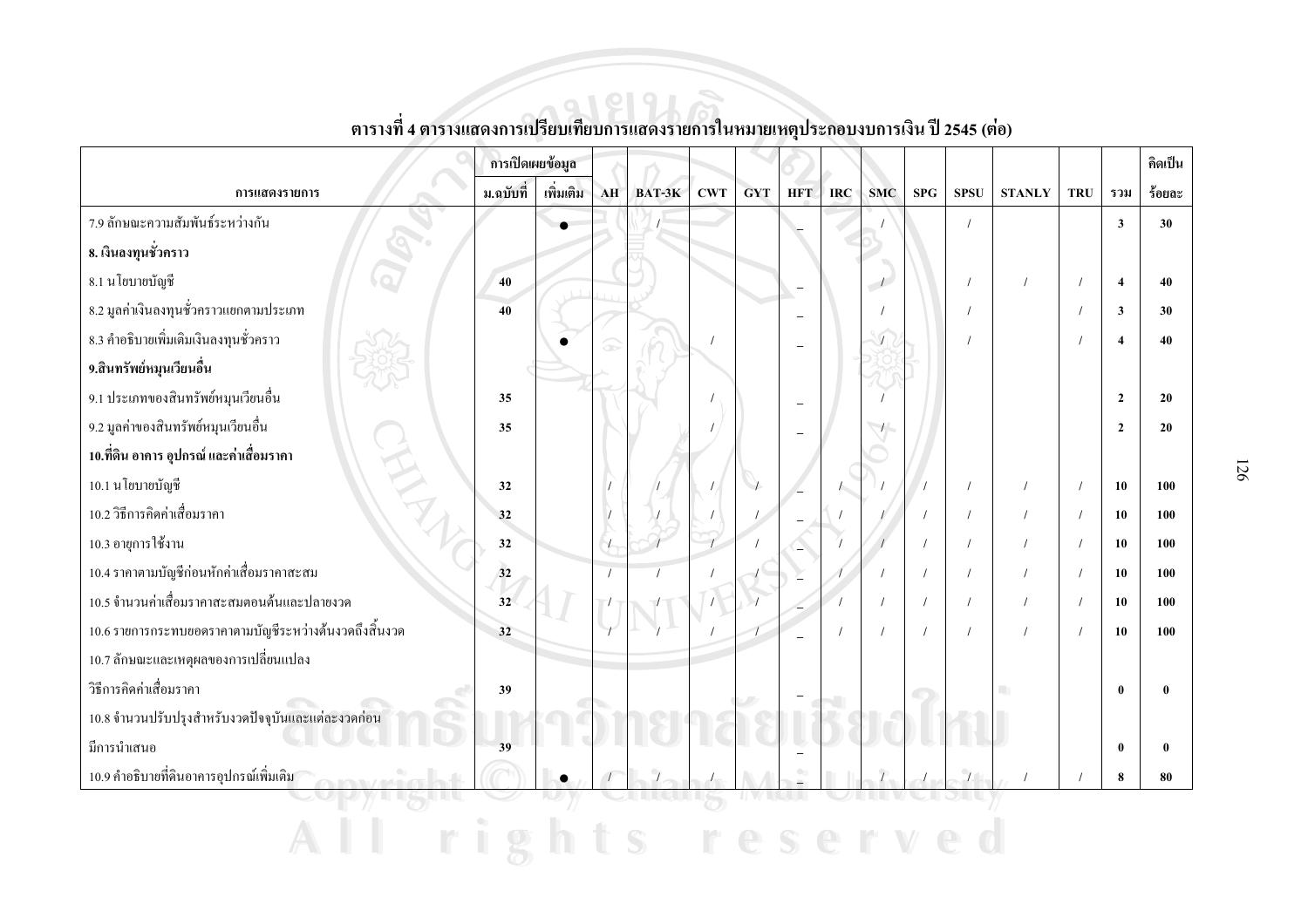|                                                                  | การเปิดเผยข้อมูล |           |    |        | <b>CWT</b> |            |                          |            |            |                |             |               |            |                        | คิดเป็น |
|------------------------------------------------------------------|------------------|-----------|----|--------|------------|------------|--------------------------|------------|------------|----------------|-------------|---------------|------------|------------------------|---------|
| การแสดงรายการ                                                    | ม.ฉบับที่        | เพิ่มเติม | AH | BAT-3K |            | <b>GYT</b> | <b>HFT</b>               | <b>IRC</b> | <b>SMC</b> | SPG            | <b>SPSU</b> | <b>STANLY</b> | <b>TRU</b> | รวม                    | ร้อยละ  |
| 10.10 รายละเอียดสินทรัพย์ที่ไม่ได้ใช้ในการคำเนินงาน              |                  | $\bullet$ |    |        |            |            | $\overline{\phantom{0}}$ |            | $\sqrt{2}$ |                |             |               |            | 6                      | 60      |
| 11.สินทรัพย์ใม่มีตัวตนรอตัดบัญชี                                 |                  |           |    |        |            |            |                          |            |            |                |             |               |            |                        |         |
| 11.1 นโยบายบัญชี                                                 | 51               |           |    |        |            |            | $\overline{\phantom{0}}$ |            |            | $\overline{D}$ |             |               |            | $\boldsymbol{\Lambda}$ | 40      |
| 11.2 จำนวนสินทรัพย์ไม่มีตัวตนรอตัดบัญชี และ การตัดบัญชีในแต่ละปี | 51               |           |    |        |            |            | $\equiv$                 |            |            |                |             |               |            | 1                      | 10      |
| 12.เงินลงทุนระยะยาวอื่น                                          |                  |           |    | æ      |            |            |                          |            |            |                |             |               |            |                        |         |
| 12.1 นโยบายบัญชี                                                 | 40               |           |    |        |            |            | $\overline{\phantom{a}}$ | $\prime$   |            |                |             |               |            | 8                      | 80      |
| 12.2 ประเภทเงินลงทุน                                             | 40               |           |    |        |            |            | $\overline{\phantom{0}}$ | $\prime$   |            |                |             |               |            | 6                      | 60      |
| 12.3 มูลค่าของเงินลงทุน                                          | 40               |           |    |        |            |            | $\overline{\phantom{0}}$ | $\prime$   |            |                |             |               |            | 6                      | 60      |
| 12.4 ประเภทกิจการ                                                |                  |           |    |        |            |            |                          |            |            |                |             |               |            | $\overline{2}$         | 20      |
| 12.5 สัดส่วนการถือหุ้น                                           |                  |           |    |        |            |            |                          |            |            |                |             |               |            | $\overline{2}$         | 20      |
| 12.6 ทุนที่ชำระแล้ว                                              |                  |           |    |        |            |            |                          |            |            |                |             |               |            | $\overline{2}$         | 20      |
| 13. สินทรัพย์ใม่หมุนเวียนอื่น                                    |                  |           |    |        |            |            |                          |            |            |                |             |               |            |                        |         |
| 13.1 ประเภทของสินทรัพย์ใม่หมุนเวียน                              | 35               |           |    |        |            |            |                          |            |            |                |             |               |            | 5                      | 50      |
| 13.2 มูลค่าของสินทรัพย์ใม่หมุนเวียนอื่น                          | 35               |           |    |        |            |            |                          |            |            |                |             |               |            | 5                      | 50      |
| 13.3 คำอธิบายรายการเพิ่มเติม                                     |                  |           |    |        |            |            |                          |            |            |                |             |               |            | 5                      | 50      |
| 14.เจ้าหนี้การค้า                                                |                  |           |    |        |            |            |                          |            |            |                |             |               |            |                        |         |
| 14.1 มูลค่าเจ้าหนี้การค้าแยกตามประเภท                            | 35 <sup>5</sup>  |           |    |        |            |            |                          |            |            |                | $\sqrt{2}$  | П             |            | $\overline{2}$         | 20      |
| 15. เงินเบิกเกินบัญชีและเงินกู้ยืมระยะสั้นจากสถาบันการเงิน       |                  |           |    |        |            |            |                          |            |            |                |             |               |            |                        |         |
| 15.1 หลักประกันหนี้สิน                                           | 35               |           |    |        |            |            |                          |            |            |                |             |               |            | $7\phantom{.0}$        | 70      |
| 15.2 ประเภทเงินเบิกเกินบัญชีและเงินกู้ขึ้มระยะสั้น               |                  |           |    |        |            |            |                          |            |            |                |             |               |            | 5                      | 50      |
|                                                                  |                  |           |    |        |            |            |                          |            |            |                |             |               |            |                        |         |
|                                                                  |                  |           |    |        |            |            |                          |            |            |                |             |               |            |                        |         |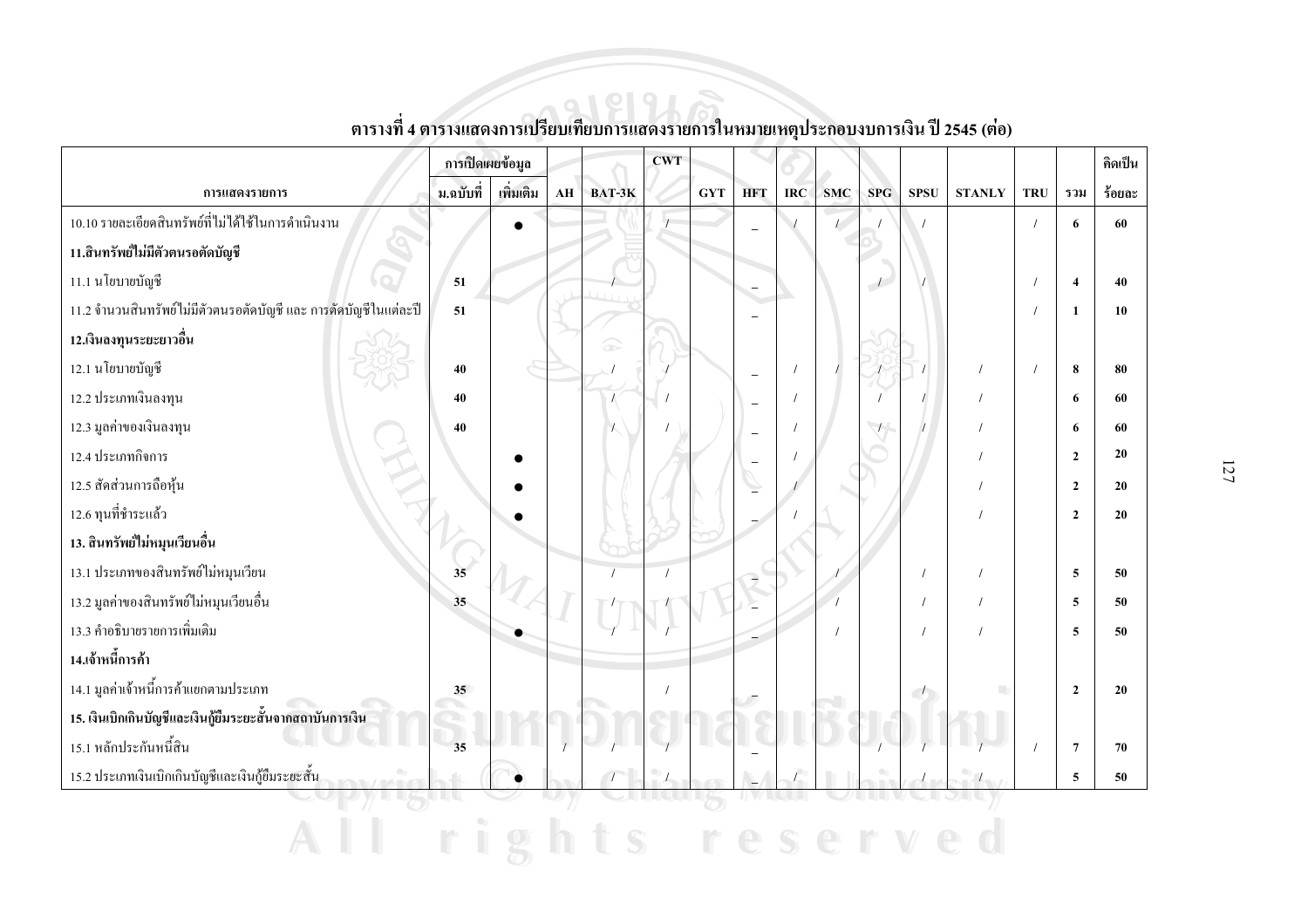|                                                  | การเปิดเผยข้อมูล |           |            |                |            |            |                          |            |            |            |             |                 |            |                         | คิดเป็น      |
|--------------------------------------------------|------------------|-----------|------------|----------------|------------|------------|--------------------------|------------|------------|------------|-------------|-----------------|------------|-------------------------|--------------|
| การแสดงรายการ                                    | ม.ฉบับที่        | เพิ่มเติม | ${\bf AH}$ | BAT-3K         | <b>CWT</b> | <b>GYT</b> | <b>HFT</b>               | <b>IRC</b> | <b>SMC</b> | <b>SPG</b> | <b>SPSU</b> | $\bold{STANLY}$ | <b>TRU</b> | รวม                     | ร้อยละ       |
| 15.3 จำนวนเงินเบิกเกินบัญชีและเงินกู้ยืมระยะสั้น |                  |           |            | $\overline{1}$ | $\sqrt{ }$ |            |                          | $\sqrt{2}$ |            |            | $\prime$    |                 |            | $\overline{4}$          | 40           |
| 15.4 อัตราคอกเบี้ย                               |                  |           |            |                |            |            |                          |            |            |            |             | $\prime$        |            | 5                       | 50           |
| 16.หนี้สินหมุนเวียนอื่น                          |                  |           |            |                |            |            |                          |            |            |            |             |                 |            |                         |              |
| 16.1 ประเภทหนี้สินหมุนเวียนอื่น                  | 35               |           |            |                | $\prime$   |            | $\overline{\phantom{a}}$ |            |            |            | $\sqrt{2}$  | $\prime$        |            | 5                       | 50           |
| 16.2 จำนวนเงิน                                   | 35               |           | æ          |                |            |            | $\equiv$                 |            |            |            |             | $\prime$        |            | 5                       | 50           |
| 17. เงินกู้ยืมระยะยาว                            |                  |           |            |                |            |            |                          |            |            |            |             |                 |            |                         |              |
| 17.1 ประเภทเงินกู้ยืมระยะยาว                     |                  |           |            |                |            |            | $\overline{\phantom{0}}$ |            |            |            |             |                 |            | 5                       | 50           |
| 17.2 จำนวนเงิน                                   |                  |           |            |                |            |            | $\equiv$                 |            |            |            |             |                 |            | 5                       | 50           |
| 17.3 อัตราคอกเบี้ย                               |                  |           |            |                |            |            |                          |            |            |            |             |                 |            | 5                       | 50           |
| HATH.<br>17.4 กำหนดเวลาการชำระหนี้               |                  |           |            |                |            |            |                          |            |            |            |             |                 |            | $\overline{4}$          | 40           |
| 17.5 หลักประกันหนี้สิน                           | 35               |           |            |                |            |            |                          |            |            |            |             |                 |            | $\boldsymbol{\Lambda}$  | 40           |
| 18.หนี้สินระยะยาว                                |                  |           |            |                |            |            |                          |            |            |            |             |                 |            |                         |              |
| 18.1 ประเภทหนี้สินระยะยาว                        |                  |           |            |                |            |            |                          |            |            |            |             |                 |            | $\overline{\mathbf{3}}$ | 30           |
| 18.2 จำนวนเงิน                                   |                  |           |            |                |            |            |                          |            |            |            |             |                 |            | $\overline{\mathbf{3}}$ | 30           |
| 18.3 อัตราคอกเบี้ย                               |                  |           |            |                |            |            |                          |            |            |            |             |                 |            | $\overline{2}$          | 20           |
| 18.4 กำหนดเวลาการชำระหนี้                        |                  |           |            |                |            |            |                          |            |            |            |             |                 |            | $\overline{2}$          | 20           |
| 18.5 หลักประกันหนี้สิน                           | 35               |           |            |                |            |            |                          |            |            |            |             |                 |            | $\overline{2}$          | 20           |
| 19.หนี้สินจากการถูกประเมินภาษีย้อนหลัง           |                  |           |            |                |            |            |                          |            |            |            |             |                 |            |                         |              |
| 19.1 ลักษณะเหตุการณ์                             |                  |           |            |                |            |            |                          |            |            |            |             |                 |            | $\bf{0}$                | $\mathbf{0}$ |
| 19.2 จำนวนเงินค่าปรับ<br><b>LOWER / MADE</b>     |                  | $\bullet$ |            |                |            |            |                          |            |            |            |             |                 |            | $\mathbf{0}$            |              |
|                                                  |                  |           |            |                |            | II V Z     |                          |            |            |            |             |                 |            |                         |              |
|                                                  |                  |           |            |                |            |            |                          |            |            |            |             |                 |            |                         |              |

ตารางที่ 4 ตารางแสดงการเปรียบเทียบการแสดงรายการในหมายเหตุประกอบงบการเงิน ปี 2545 (ต่อ)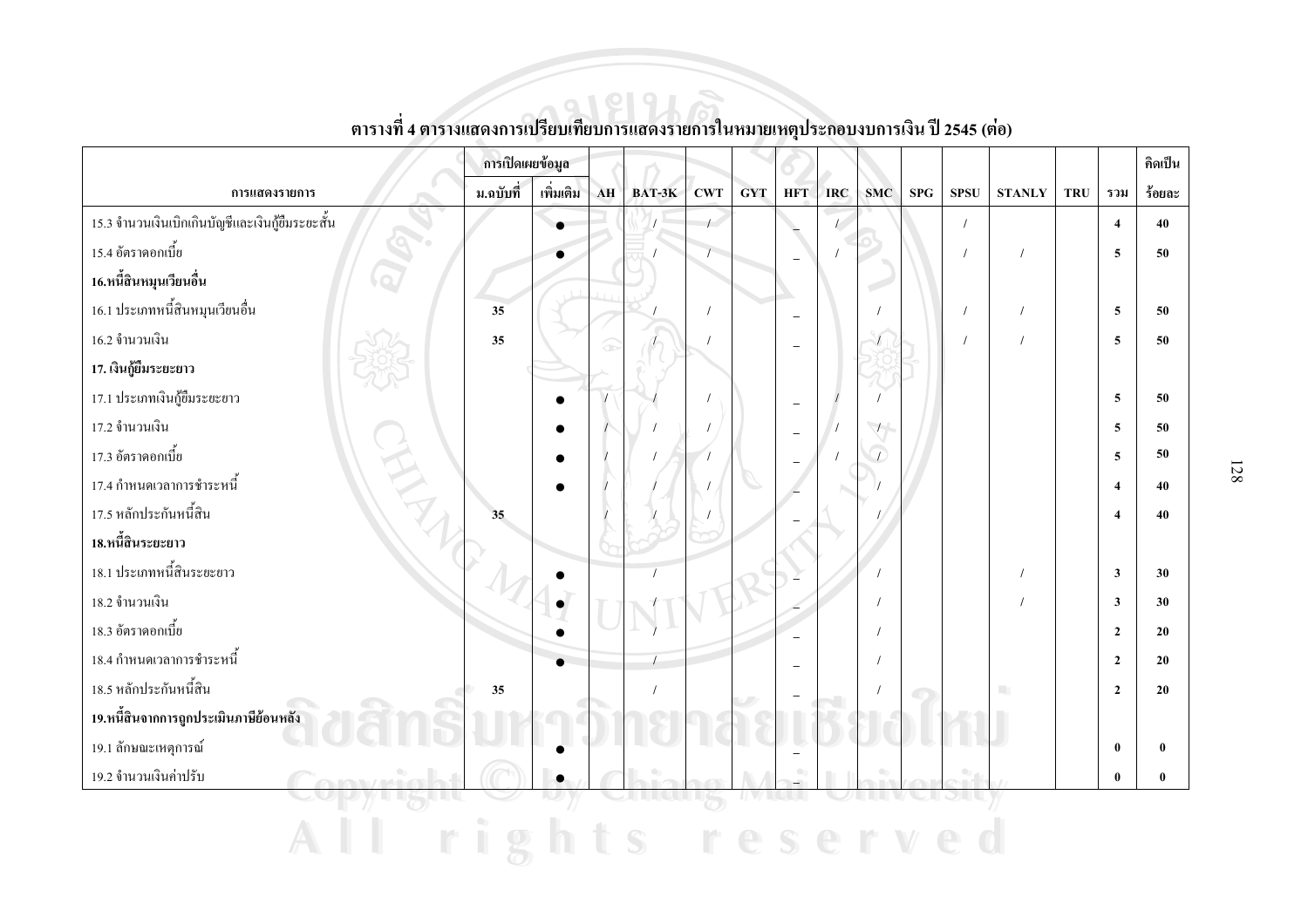|                                                   | การเปิดเผยข้อมูล |            |               |        |            |            |                          |            |            |            |             |               |            |                | คิดเป็น      |
|---------------------------------------------------|------------------|------------|---------------|--------|------------|------------|--------------------------|------------|------------|------------|-------------|---------------|------------|----------------|--------------|
| การแสดงรายการ                                     | ม.ฉบับที่        | เพิ่มเติม  | ${\bf AH}$    | BAT-3K | <b>CWT</b> | <b>GYT</b> | <b>HFT</b>               | <b>IRC</b> | <b>SMC</b> | <b>SPG</b> | <b>SPSU</b> | <b>STANLY</b> | <b>TRU</b> | รวม            | ร้อยละ       |
| 20.หนี้สินไม่หมุนเวียนอื่น                        |                  |            |               |        |            |            |                          |            |            |            |             |               |            |                |              |
| 20.1 ประเภทหนี้สินไม่หมุนเวียนอื่น                | 35               |            |               |        |            | $\prime$   |                          |            |            |            |             |               |            | 1              | 10           |
| 20.2 จำนวนเงิน                                    | 35               |            |               |        |            | $\prime$   | $\qquad \qquad -$        |            |            |            |             |               |            | 1              | 10           |
| 21. ทุนเรือนหุ้น                                  |                  |            |               |        |            |            |                          |            |            |            |             |               |            |                |              |
| 21.1 การเคลื่อนใหวบัญชีทุนระหว่างรอบระยะเวลาบัญชี | 35               |            |               |        |            | $\prime$   | $\overline{\phantom{a}}$ |            |            |            |             |               |            | 5              | 50           |
| 22.เงินปันผล                                      |                  |            |               |        |            |            |                          |            |            |            |             |               |            |                |              |
| 22.1 วันที่จ่ายเงินปันผล                          | 35               |            |               |        |            |            | $\overline{\phantom{a}}$ |            |            |            |             |               |            | 6              | 60           |
| 22.2 มูลค่าเงินปันผล                              | 35               |            |               |        |            |            | $\overline{\phantom{a}}$ |            |            |            | $\prime$    | $\prime$      |            | 6              | 60           |
| HA<br>22.3 อัตราเงินปันผลต่อหุ้น                  | 35               |            |               |        |            |            |                          |            |            |            |             | $\prime$      |            | 6              | 60           |
| 22.4 จำนวนหุ้นปันผล                               | 35               |            |               |        |            |            |                          |            |            |            |             |               |            | $\overline{2}$ | 20           |
| 23. รายได้                                        |                  |            |               |        |            |            |                          |            |            |            |             |               |            |                |              |
| 23.1 นโยบายการรับรู้รายได้                        | 37               |            | $\mathcal{L}$ |        |            |            |                          |            |            |            |             |               |            | 10             | 100          |
| 24.รายได้อื่น                                     |                  |            |               |        |            |            |                          |            |            |            |             |               |            |                |              |
| 24.1 ประเภทของรายได้อื่น                          | 35               |            |               |        |            |            |                          |            |            |            |             | $\prime$      |            | $\mathbf{3}$   | 30           |
| 24.2 จำนวนเงิน                                    | 35               |            |               |        |            |            |                          |            |            |            |             | $\prime$      |            | $\mathbf{3}$   | 30           |
| 25.ค่าใช้จ่ายอื่น                                 |                  |            |               |        |            |            |                          |            |            |            |             |               |            |                |              |
| 25.1 ประเภทของค่าใช้จ่ายอื่น                      | 35               | $\sqrt{2}$ |               |        |            |            |                          |            |            | Œ          |             |               |            | $\mathbf{0}$   | $\mathbf{0}$ |
| 25.2 จำนวนเงิน                                    | 35               |            |               |        |            |            | $\overline{\phantom{a}}$ |            |            |            |             |               |            | $\bf{0}$       | $\mathbf{0}$ |
| 26.งบกำไรขาดทุนไตรมาส 4                           |                  |            |               |        |            |            | $\overline{\phantom{a}}$ |            |            |            |             |               |            | 1              | 10           |
| 27.กำไรจากการดำเนินงาน                            |                  |            |               |        |            |            | $\bullet$                |            |            |            | $\bullet$   |               |            |                |              |
|                                                   |                  |            |               |        | 75         |            |                          |            |            |            |             |               |            |                |              |
|                                                   |                  |            |               | S      |            |            |                          |            |            |            |             |               |            |                |              |

ตารางที่ 4 ตารางแสดงการเปรียบเทียบการแสดงรายการในหมายเหตุประกอบงบการเงิน ปี 2545 (ต่อ)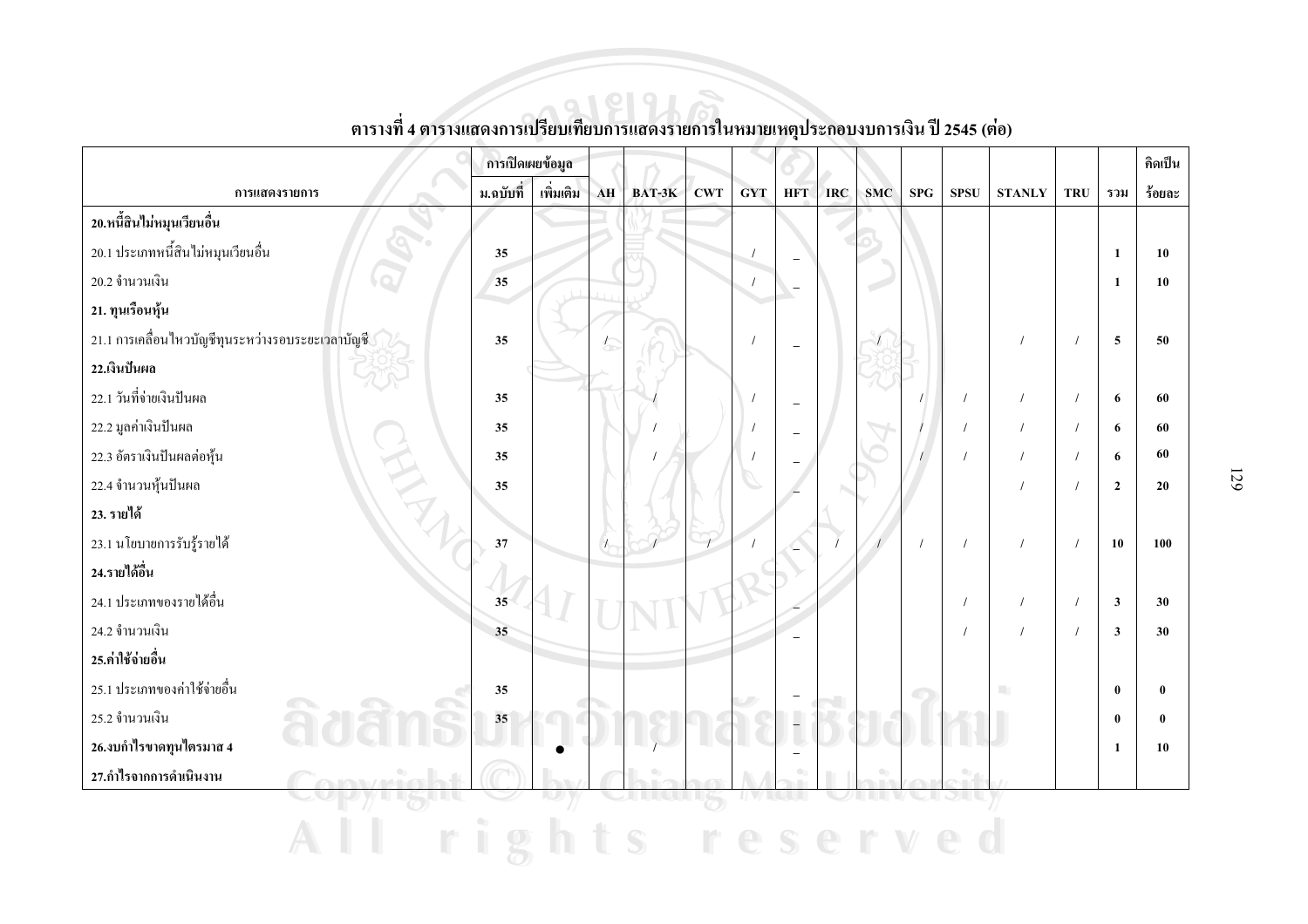|                                                            |           | การเปิดเผยข้อมูล |    |        |            |            |                          |            |            |                          |             |                          |            |                         | ลิดเป็น |
|------------------------------------------------------------|-----------|------------------|----|--------|------------|------------|--------------------------|------------|------------|--------------------------|-------------|--------------------------|------------|-------------------------|---------|
| การแสดงรายการ                                              | ม.ฉบับที่ | เพิ่มเติม        | AH | BAT-3K | <b>CWT</b> | <b>GYT</b> | <b>HFT</b>               | <b>IRC</b> | <b>SMC</b> | <b>SPG</b>               | <b>SPSU</b> | <b>STANLY</b>            | <b>TRU</b> | รวม                     | ร้อยละ  |
| 27.1 แยกตามลักษณะ                                          |           |                  |    |        |            | $\prime$   |                          |            |            |                          |             |                          |            | $\overline{\mathbf{3}}$ | 30      |
| 28. กระแสเงินสดจากการดำเนินงาน                             |           |                  |    |        |            |            |                          |            |            |                          |             |                          |            |                         |         |
| 28.1 การคำนวณกระทบยอดกระแสเงินสดจากการคำเนินงาน            | 25        |                  |    |        |            |            | $\overline{\phantom{0}}$ |            |            |                          |             |                          |            | $\mathbf{1}$            | 10      |
| ่ 29. จำนวนและค่าใช้จ่ายเกี่ยวกับพนักงาน ณ วันสิ้นงวดบัญชี |           |                  |    |        |            |            |                          |            |            |                          |             |                          |            |                         |         |
| 29.1 จำนวนพนักงานทั้งหมดรวมทุกบริษัท                       | 35        |                  |    |        |            |            | $\overline{\phantom{a}}$ |            |            |                          |             |                          |            | 10                      | 100     |
| 29.2 ค่าใช้จ่ายทั้งหมดเกี่ยวกับพนักงานรวมทุกบริษัท         |           |                  |    |        |            |            |                          |            |            |                          |             |                          |            | $\overline{7}$          | 70      |
| 29.3 นโยบายบัญชีเรื่องผลประโยชน์ของพนักงาน                 | 35        |                  |    |        |            |            |                          |            |            |                          |             |                          |            | $\boldsymbol{A}$        | 40      |
| 29.4 จำนวนพนักงานแยกตามบริษัทในเครือ                       |           |                  |    |        |            |            |                          |            |            |                          |             |                          |            | $\mathbf{1}$            | 10      |
| 29.5 ค่าใช้จ่ายเกี่ยวกับพนักงานแยกตามบริษัทในเครือ         |           |                  |    |        |            |            |                          |            |            |                          |             |                          |            | -1                      | 10      |
| 30.การด้อยค่าของสินทรัพย์                                  |           |                  |    |        |            |            |                          |            |            |                          |             |                          |            |                         |         |
| 30.1 นโยบายบัญชี                                           | 36        |                  |    |        |            |            |                          |            |            |                          |             |                          |            | $\overline{7}$          | 70      |
| 31. เงินตราต่างประเทศ                                      |           |                  |    |        |            |            |                          |            |            |                          |             |                          |            |                         |         |
| 31.1 นโยบายบัญชี                                           | 30        |                  |    |        |            |            |                          |            |            |                          |             |                          |            | 9                       | 90      |
| 32.กำไรต่อหุ้นขั้นพื้นฐาน                                  |           |                  |    |        |            |            |                          |            |            |                          |             |                          |            |                         |         |
| 32.1 นโยบายบัญชี                                           | 38        |                  |    |        |            |            |                          |            |            |                          |             |                          | $\prime$   | 10                      | 100     |
| 32.2 จำนวนที่เป็นตัวตั้งในการคำนวณกำไรต่อหุ้น              | 38        |                  |    |        |            |            |                          |            |            |                          |             |                          |            | $\overline{2}$          | 20      |
| 32.3 จำนวนหุ้นสามัญที่ออกจำหน่ายแล้ว                       | 38        |                  |    |        |            |            |                          |            |            | $\overline{\phantom{a}}$ |             | $\overline{\phantom{a}}$ |            | 6                       | 60      |
| 33. การใช้ประมาณการทางบัญชี                                |           |                  |    |        |            |            |                          |            |            |                          |             |                          |            |                         |         |
| 33.1 นโยบายบัญชี                                           | 35        |                  |    |        |            |            |                          |            |            |                          |             |                          |            | 6                       | 60      |
| 34.รายจ่ายเพื่อการลงทุน                                    |           |                  |    |        |            |            |                          |            |            |                          |             |                          |            |                         |         |
|                                                            |           |                  |    |        |            |            |                          |            |            |                          |             |                          |            |                         |         |
|                                                            |           |                  |    |        |            |            |                          |            |            |                          |             |                          |            |                         |         |

์<br>ตารางที่ 4 ตารางแสดงการเปรียบเทียบการแสดงรายการในหมายเหตุประกอบงบการเงิน ปี 2545 (ต่อ)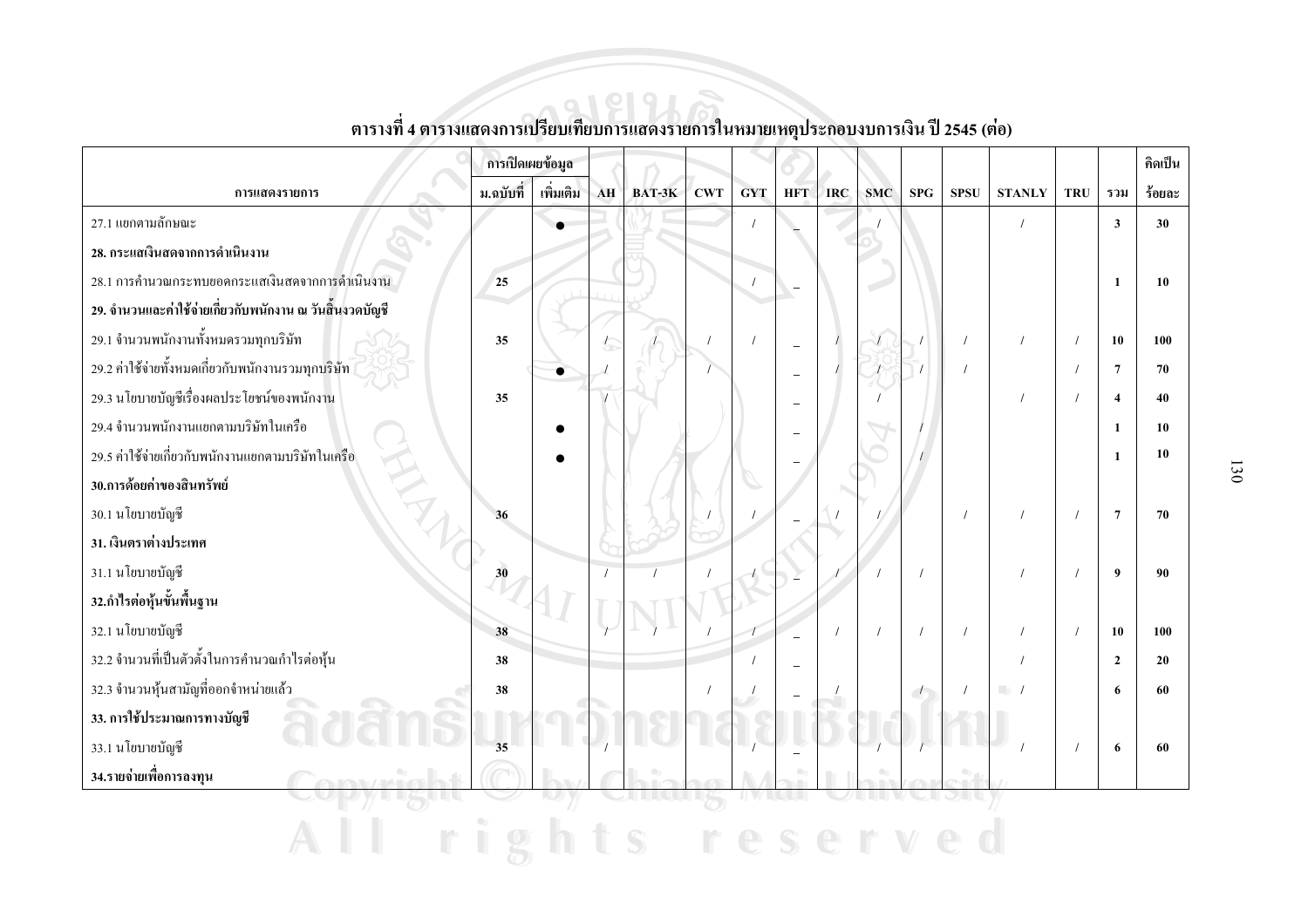|                                                              | การเปิดเผยข้อมูล |           |    |        |            |            |            |            |            |             |             |               |            |                  | คิดเป็น |
|--------------------------------------------------------------|------------------|-----------|----|--------|------------|------------|------------|------------|------------|-------------|-------------|---------------|------------|------------------|---------|
| การแสดงรายการ                                                | ม.ฉบับที่        | เพิ่มเติม | AH | BAT-3K | <b>CWT</b> | <b>GYT</b> | <b>HFT</b> | <b>IRC</b> | <b>SMC</b> | ${\bf SPG}$ | <b>SPSU</b> | <b>STANLY</b> | <b>TRU</b> | รวม              | ร้อยละ  |
| 34.1 นโยบายบัญชี                                             | 32               |           |    |        |            |            |            |            |            |             |             |               |            | $\mathbf{3}$     | 30      |
| 35.ภาษีเงินได้                                               |                  |           |    |        |            |            |            |            |            |             |             |               |            |                  |         |
| 35.1 นโยบายบัญชีเกี่ยวกับภาษีเงินใด้และภาษีเงินใด้รอตัดบัญชี | 35               |           |    |        |            |            | $\equiv$   |            |            |             |             |               |            | 6                | 60      |
| 35.2 นโยบายบัญชีภาษีหัก ณ ที่จ่าย                            |                  |           |    |        |            |            |            |            |            |             |             |               |            | 1                | 10      |
| 35.3 การคำนวณภาษีเงินได้นิติบุคคล                            |                  |           |    |        |            |            |            |            |            |             |             |               |            | $\boldsymbol{A}$ | 40      |
| 36. สินทรัพย์รอการขาย                                        |                  |           |    |        |            |            |            |            |            |             |             |               |            |                  |         |
| 36.1 นโยบายบัญชี                                             | $\overline{7}$   |           |    |        |            |            |            |            |            |             |             |               |            | 1                | 10      |
| 37. รายการที่เกี่ยวข้องกัน                                   |                  |           |    |        |            |            |            |            |            |             |             |               |            |                  |         |
| 37.1 นโยบายบัญชี                                             | 47               |           |    |        |            |            |            |            |            |             |             |               |            | 10               | 100     |
| HA.<br>37.2 ประเภทและลักษณะรายการค้า                         | 47               |           |    |        |            |            |            |            |            |             |             |               |            | 10               | 100     |
| 37.3 จำนวนเงิน                                               | 47               |           |    |        |            |            |            |            |            |             |             |               |            | 10               | 100     |
| 37.4 การเคลื่อนใหวที่มีสาระสำคัญ                             | 47               |           |    |        |            |            |            |            |            |             |             |               |            | $\boldsymbol{9}$ | 90      |
| 37.5 นโยบายการกำหนดราคาระหว่างกัน                            | 47               |           |    |        |            |            |            |            |            |             |             |               |            | $\boldsymbol{9}$ | 90      |
| 38.ค่าตอบแทนกรรมการ                                          |                  |           |    |        |            |            |            |            |            |             |             |               |            |                  |         |
| 38.1 นโยบายการจ่ายค่าตอบแทนกรรมการ                           |                  |           |    |        |            |            |            |            |            |             |             |               |            | 3                | 30      |
| 38.2 จำนวนเงินค่าตอบแทนกรรมการ                               |                  |           |    |        |            |            |            |            |            |             |             |               |            | $\boldsymbol{4}$ | 40      |
| 39.การส่งเสริมการลงทุน                                       |                  |           |    |        |            |            |            |            |            |             |             |               |            |                  |         |
| 39.1 ข้อมูลการใค้รับการส่งเสริมการลงทุนของบริษัท             | 35               |           |    |        |            |            |            |            |            |             |             |               |            | 5                | 50      |
| 39.2 สิทธิพิเศษในการใค้รับการส่งเสริมการลงทุน                |                  |           |    |        |            |            |            |            |            |             |             |               |            | 5                | 50      |
| 39.3 รายใด้แยกตามการใด้รับการส่งเสริมและใม่ได้รับการส่งเสริม |                  |           |    |        |            |            |            |            |            |             |             |               |            | $\mathbf{2}$     | 20      |
|                                                              |                  |           |    |        |            |            |            |            |            |             |             |               |            |                  |         |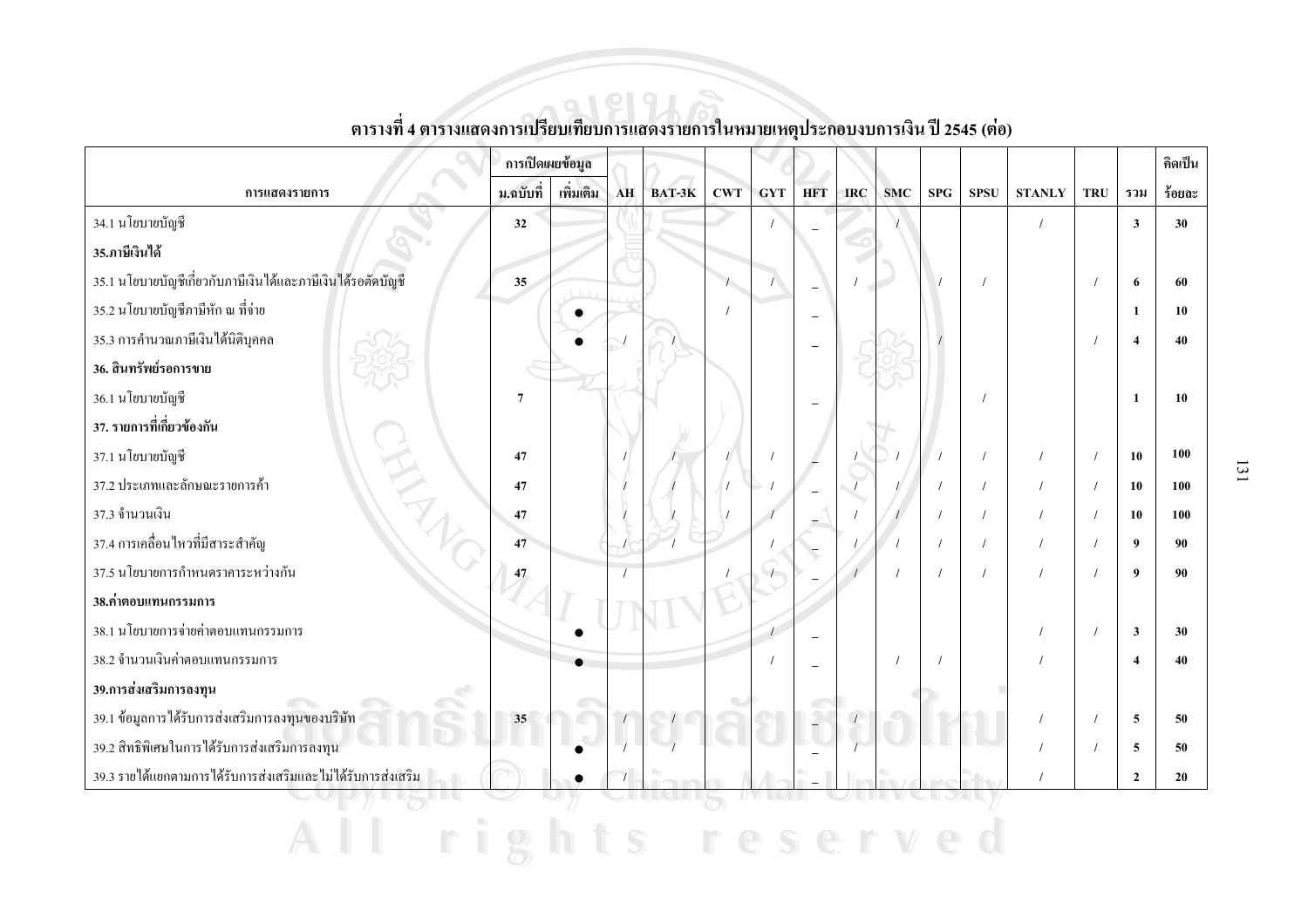|                                            | การเปิดเผยข้อมูล |           |               |        |                |            |                |            |                          |                          |             |               |            |                  | คิดเป็น |
|--------------------------------------------|------------------|-----------|---------------|--------|----------------|------------|----------------|------------|--------------------------|--------------------------|-------------|---------------|------------|------------------|---------|
| การแสดงรายการ                              | ม.ฉบับที่        | เพิ่มเติม | AH            | BAT-3K | <b>CWT</b>     | <b>GYT</b> | <b>HFT</b>     | <b>IRC</b> | <b>SMC</b>               | SPG                      | <b>SPSU</b> | <b>STANLY</b> | <b>TRU</b> | รวม              | ร้อยละ  |
| 40. สำรองตามกฎหมาย                         |                  |           |               |        |                |            |                |            |                          |                          |             |               |            |                  |         |
| 40.1 เหตุผลที่ต้องมีการสำรองตามกฎหมาย      | 35               |           |               |        | $\overline{1}$ | $\sqrt{2}$ |                |            |                          |                          | $\prime$    |               | $\prime$   | 10               | 100     |
| 40.2 จำนวนเงินที่สำรองตามกฎหมาย            |                  |           |               |        |                | $\prime$   | $\equiv$       |            | $\overline{\phantom{a}}$ |                          |             |               |            | 5                | 50      |
| 41.กองทุนสำรองเลี้ยงชีพ                    |                  |           |               |        |                |            |                |            |                          |                          |             |               |            |                  |         |
| 41.1 นโยบายกองทุนสำรองเลี้ยงชีพของบริษัท   | 35               |           |               |        |                | $\prime$   | $\equiv$       |            |                          |                          |             |               |            | $\overline{7}$   | 70      |
| 41.2 จำนวนเงินที่พนักงานจ่ายสะสมในกองทุน   |                  |           |               |        |                |            |                |            |                          |                          |             |               |            | 6                | 60      |
| 42.ภาระผูกพันและหนี้สินที่อาจจะเกิดขึ้น    |                  |           |               |        |                |            |                |            |                          |                          |             |               |            |                  |         |
| 42.1 ประมาณผลกระทบที่อาจเกิดขึ้น           | 21               |           |               |        |                |            | $\equiv$       |            |                          |                          |             |               |            | 10               | 100     |
| 42.2 ลักษณะของเหตุการณ์                    | 21               |           |               |        |                |            |                |            |                          |                          |             |               |            | 10               | 100     |
| 42.3 คำอธิบายภาระผูกพันเพิ่มเติม           |                  |           |               |        |                |            |                |            |                          |                          |             |               |            | 6                | 60      |
| 43. การนำเสนอข้อมูลทางการเงินแยกตามส่วนงาน |                  |           |               |        |                |            |                |            |                          |                          |             |               |            |                  |         |
| 43.1 กิจกรรมในแต่ละส่วนงาน                 | 50               |           | $\mathcal{L}$ |        |                |            |                |            |                          |                          |             |               |            | 9                | 90      |
| 43.2 ผลการคำเนินงาน                        | 50               |           |               |        |                |            |                |            |                          | $\sqrt{ }$               |             |               |            | $\boldsymbol{9}$ | 90      |
| 43.3 สินทรัพย์ของส่วนงาน                   | 50               |           |               |        |                |            |                |            |                          | $\sqrt{ }$               |             |               |            | 9                | 90      |
| 43.4 เหตุผลที่ไม่นำเสนอข้อมูลแยกตามส่วนงาน | 50               |           |               |        |                |            |                |            |                          |                          |             |               |            | $\mathbf{1}$     | 10      |
| 44. เครื่องมือทางการเงิน                   |                  |           |               |        |                |            |                |            |                          |                          |             |               |            |                  |         |
| 44.1 นโยบายบัญชี                           | 48               |           |               |        | $\overline{1}$ |            |                |            | $\sqrt{ }$               | $\overline{\phantom{a}}$ |             | $\Box$        |            | 9                | 90      |
| 44.2 ข้อมูลเกี่ยวกับมูลค่ายุติธรรม         | 48               |           |               |        |                |            | $\overline{a}$ |            |                          |                          |             |               |            | 10               | 100     |
| 44.3 ข้อมูลความเสี่ยงจากอัตราแลกเปลี่ยน    | 48               |           |               |        |                |            |                |            |                          |                          |             |               |            | 8                | 80      |
| 44.4 ข้อมูลความเสี่ยงด้านสินเชื้อ          | 48               |           |               |        |                |            |                |            |                          |                          |             |               |            | $\overline{7}$   | 70      |
|                                            |                  |           |               |        |                |            |                |            |                          |                          |             |               |            |                  |         |
|                                            |                  |           |               |        |                |            |                |            |                          |                          |             |               |            |                  |         |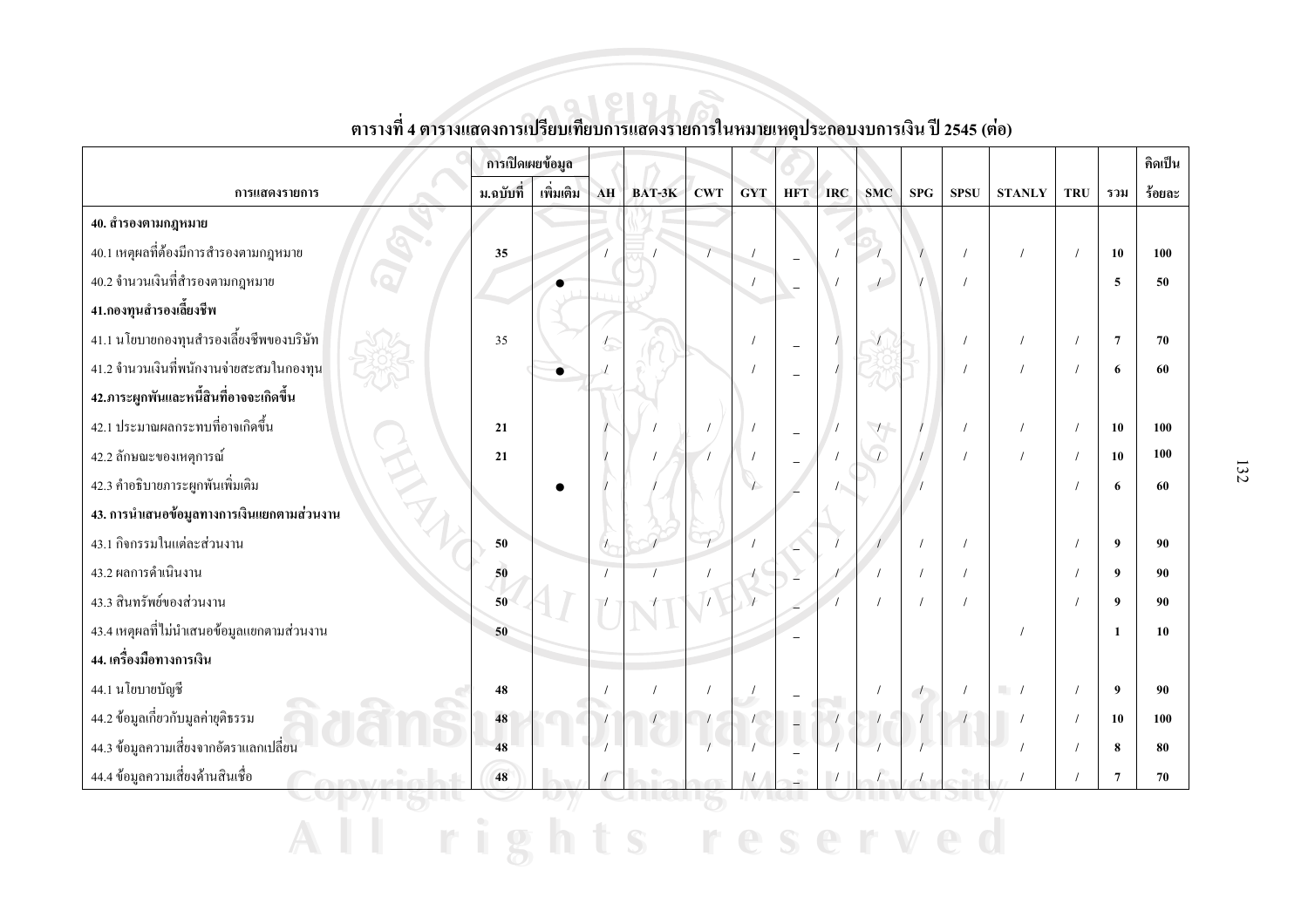|                                                           | การเปิดเผยข้อมูล |           |            |        |     |            |                          |            |            |                          |             |                  |            |                         | คิดเป็น |
|-----------------------------------------------------------|------------------|-----------|------------|--------|-----|------------|--------------------------|------------|------------|--------------------------|-------------|------------------|------------|-------------------------|---------|
| การแสดงรายการ                                             | ม.ฉบับที่        | เพิ่มเติม | ${\bf AH}$ | BAT-3K | CWT | <b>GYT</b> | <b>HFT</b>               | <b>IRC</b> | <b>SMC</b> | <b>SPG</b>               | <b>SPSU</b> | <b>STANLY</b>    | <b>TRU</b> | รวม                     | ร้อยละ  |
| 44.5 ข้อมูลความเสี่ยงด้านอัตราคอกเบี้ย                    | 48               |           |            |        |     |            |                          |            |            |                          |             |                  |            | 9                       | 90      |
| 44.6 ข้อมูลความเสี่ยงจากการ ไม่ปฏิบัติตามสัญญา            |                  | $\bullet$ |            |        |     |            | $\equiv$                 |            |            |                          |             |                  |            | 3                       | 30      |
| 44.7 ข้อมูลความเสี่ยงด้านสภาพคล่อง                        |                  |           |            |        |     |            | $\overline{\phantom{0}}$ |            |            |                          |             |                  |            | 1                       | 10      |
| 44.8 เครื่องมือทางการเงินที่ใช้                           | 48               |           |            |        |     |            | $\overline{\phantom{a}}$ |            |            |                          |             |                  |            | $\overline{4}$          | 40      |
| 44.9 รากาตามบัญชีของสินทรัพย์ หนี้สินทางการเงินที่แตกต่าง |                  |           |            |        |     |            |                          |            |            |                          |             |                  |            |                         |         |
| จากมูลค่ายุติธรรม                                         | 48               |           |            |        |     |            |                          |            |            |                          |             |                  |            | 1                       | 10      |
| 45. เหตุการณ์ภายหลังวันที่ในงบดุล                         |                  |           |            |        |     |            |                          |            |            |                          |             |                  |            |                         |         |
| 45.1 ลักษณะของเหตุการณ์                                   | 21               |           |            |        |     |            |                          |            |            |                          |             |                  |            | $\overline{\mathbf{3}}$ | 30      |
| 45.2 จำนวนเงิน                                            | 21               |           |            |        |     |            |                          |            |            |                          |             |                  |            | 3                       | 30      |
| EN A<br>46.การจัดประเภทรายการใหม่                         |                  |           |            |        |     |            |                          |            |            |                          |             |                  |            |                         |         |
| 46.1 เหตุผลของการจัดประเภทรายการใหม่                      | 35               |           |            |        |     |            |                          |            |            |                          |             |                  | $\prime$   | 8                       | 80      |
| 46.2 ผลกระทบจากการจัดประเภทรายการใหม่                     | 35               |           |            |        |     |            |                          |            |            |                          |             |                  |            | $\mathbf{0}$            |         |
| 47.สัญญาเช่าระยะยาว                                       |                  |           |            |        |     |            |                          |            |            |                          |             |                  |            |                         |         |
| 47.1 นโยบายบัญชี                                          | 29               |           |            |        |     |            |                          |            |            |                          |             |                  |            | $\overline{\mathbf{3}}$ | 30      |
| 47.2 ครบกำหนด                                             | 29               |           |            |        |     |            |                          |            |            | $\prime$                 |             |                  |            | 5                       | 50      |
| 47.3 จำนวนเงินค่าเช่า                                     | 29               |           |            |        |     |            |                          |            |            |                          |             |                  |            | 5                       | 50      |
| 47.4 รายละเอียดทั่วไปของสัญญาเช่า                         | 29               |           |            |        |     |            |                          |            |            | $\overline{\phantom{a}}$ |             | <b>The State</b> |            | $\boldsymbol{\Lambda}$  | 40      |
| 48.รายละเอียดรายการปรับโครงสร้างหนี้ของบริษัท             | 34               |           |            |        |     |            | $\overline{a}$           |            |            |                          |             |                  |            | $\mathbf{1}$            | 10      |
| 49.รายการพิเศษ                                            |                  |           |            |        |     |            |                          |            |            |                          |             |                  |            |                         |         |
| 49.1 ลักษณะเหตุการณ์                                      | 39               |           |            |        |     |            |                          |            |            |                          |             |                  |            | 1                       | 10      |
|                                                           |                  |           |            |        |     |            |                          |            |            |                          |             |                  |            |                         |         |
|                                                           |                  |           |            |        |     |            |                          |            |            |                          |             |                  |            |                         |         |

ี<br>ตารางที่ 4 ตารางแสดงการเปรียบเทียบการแสดงรายการในหมายเหตุประกอบงบการเงิน ปี 2545 (ต่อ)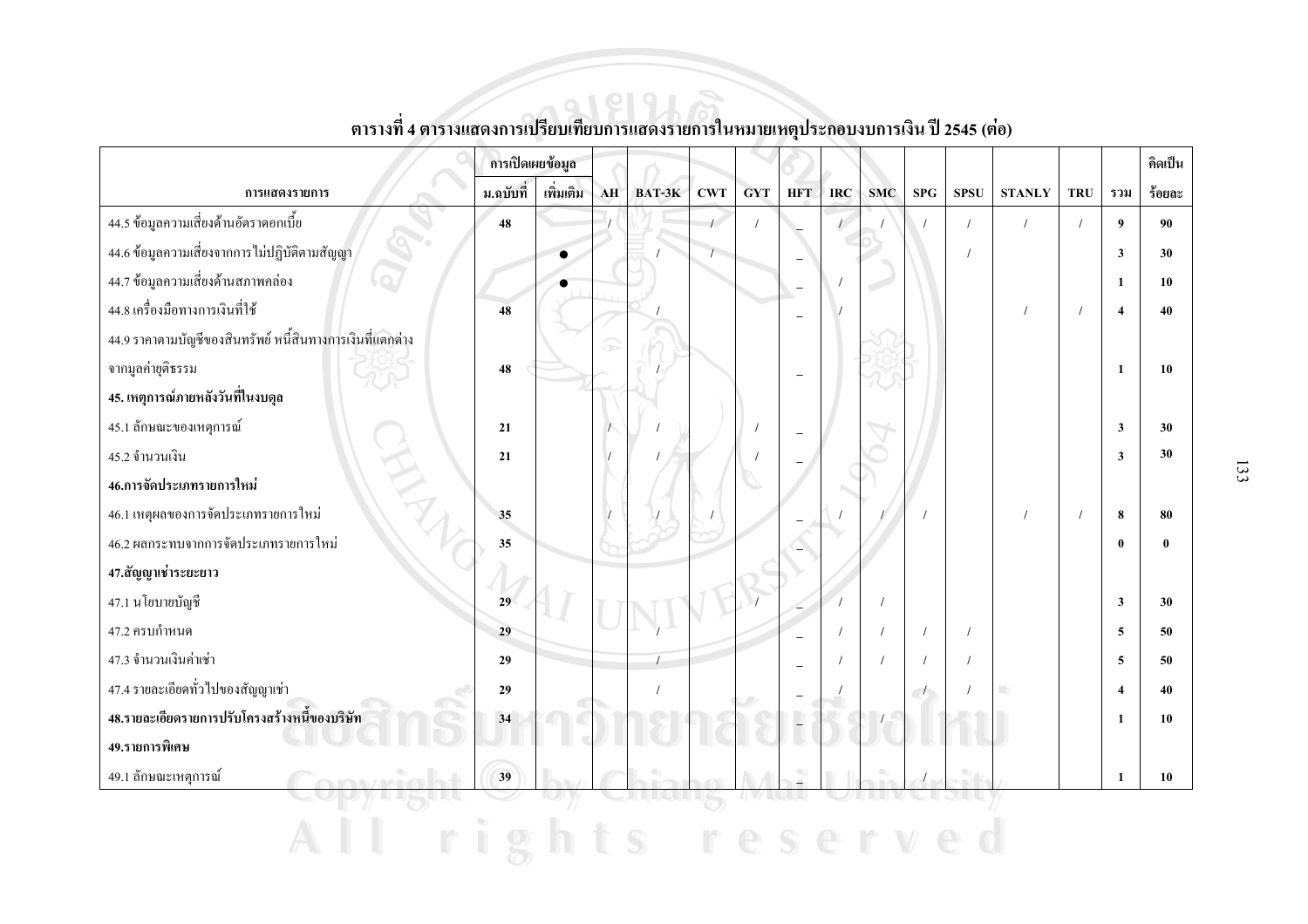|                                                                | การเปิดเผยข้อมูล |           |    |          |            |            |            |            |            |     |      |               |            |              | คิดเป็น |
|----------------------------------------------------------------|------------------|-----------|----|----------|------------|------------|------------|------------|------------|-----|------|---------------|------------|--------------|---------|
| การแสดงรายการ                                                  | ม.ฉบับที่        | เพิ่มเติม | AH | $BAT-3K$ | <b>CWT</b> | <b>GYT</b> | <b>HFT</b> | <b>IRC</b> | <b>SMC</b> | SPG | SPSU | <b>STANLY</b> | <b>TRU</b> | รวม          | ร้อยละ  |
| 49.2 จำนวนเงิน                                                 | 39               |           |    |          |            |            |            |            |            |     |      |               |            |              | 10      |
| 50.การซื้อธุรกิจ                                               |                  |           |    |          |            |            |            |            |            |     |      |               |            |              |         |
| 50.1 สิทธิในการออกเสียงที่ซื้อ                                 | 43               |           |    |          |            |            |            |            |            |     |      |               |            |              | 10      |
| 50.2 รายละเอียดการคำนวณต้นทุนกิจการที่ซื้อและสินทรัพย์รวมสุทธิ | 43               |           |    |          |            |            |            |            |            |     |      |               |            |              | 10      |
| 51.การแสดงรายการมีข้อมูลว่าได้จัดทำตามประกาศ                   |                  |           | b. |          |            |            |            |            |            |     |      |               |            |              |         |
| กรมทะเบียนการค้า                                               |                  |           |    |          |            |            |            |            |            |     |      |               |            | $\mathbf{3}$ | 30      |
| 52.การอนุมัติงบการเงิน                                         |                  |           |    |          |            |            |            |            |            |     |      |               |            |              | 30      |

REACTION

### ีตารางที่ 4 ตารางแสดงการเปรียบเทียบการแสดงรายการในหมายเหตุประกอบงบการเงิน ปี 2545 (ต่อ)

ลิขสิทธิ์มหาวิทยาลัยเชียงใหม **Copyright © by Chiang Mai University** All rights reserved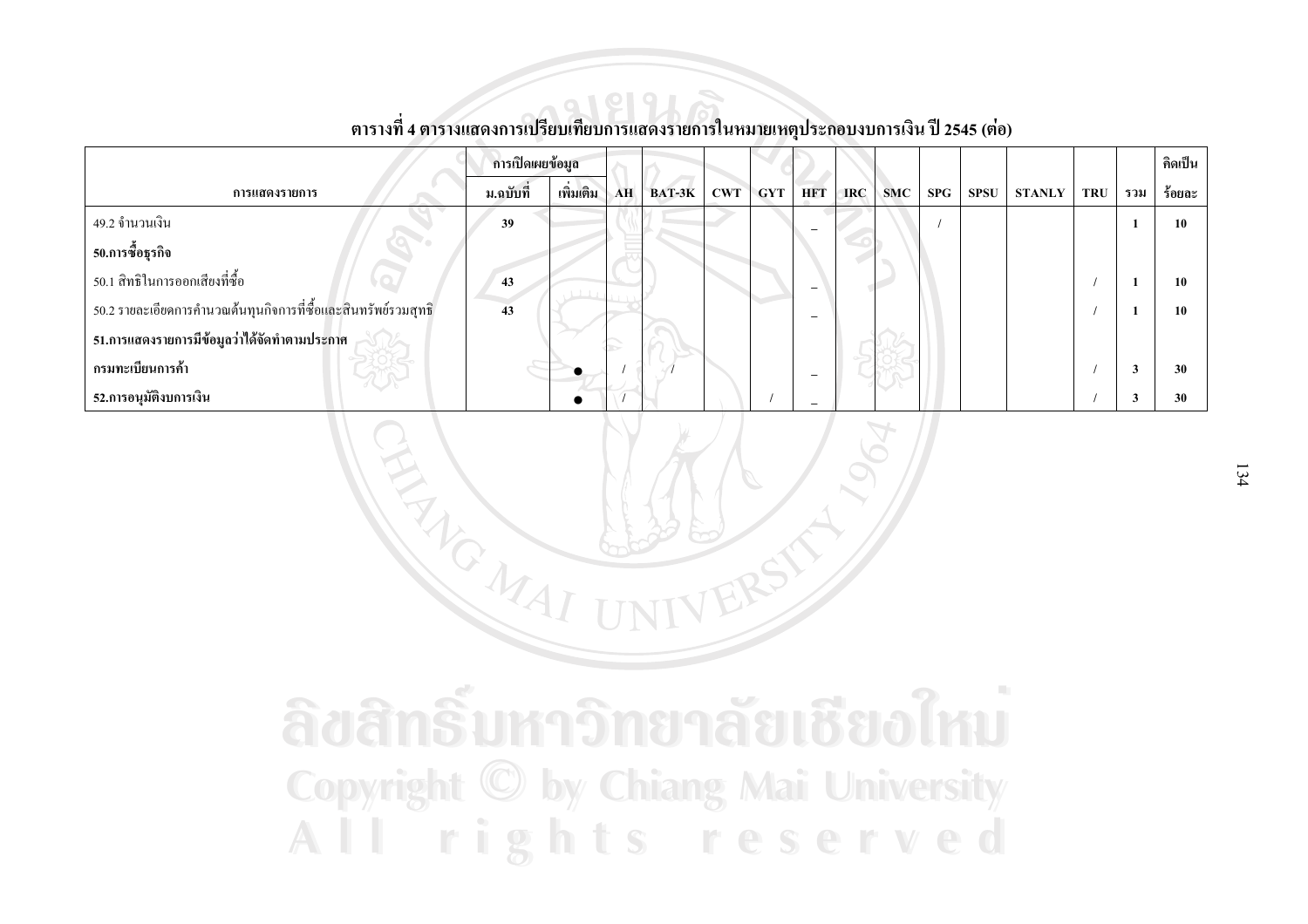ิจากตารางที่ 4 พบว่า รายการที่พบว่าเปิดเผยมากที่สุดในปีพ.ศ.2545 คือ ทุกบริษัทเปิดเผย สั่งใด้แก่

1.รายการตามมาตรฐานการบัญชีฉบับที่ 35 เรื่องการนำเสนองบการเงิน ดังนี้ ชื่อที่อยู่บริษัท ,ลักษณะการประกอบธุรกิจ, หลักเกณฑ์ในการจัดทำงบการเงินของบริษัทและงบการเงินรวม , ข้อมูลที่ระบุว่าใด้จัดทำตามหลักการบัญชีที่รับรองทั่วไป, นโยบายบัญชีที่สำคัญ (ได้แก่ เงินสด ี่ ลูกหนี้การค้า สินค้าคงเหลือ เงินลงทุน ที่ดินอาคารและอุปกรณ์ กำไรต่อหุ้นขั้นพื้นฐาน การรับรู้ ้รายได้ และรายการที่เกี่ยวข้องกัน), จำนวนพนักงานทั้งหมดของบริษัท ณ วันสิ้นงวด และเหตุผลที่ ด้องมีการสำรองตามกฎหมาย

่ 2.รายการตามมาตรฐานการบัญชีฉบับที่ 31 เรื่อง สินค้าคงเหลือ (ได้แก่ ราคาตามบัญชีของ สินค้าแยกตามประเภทของสินค้า)

3.รายการตามมาตรฐานการบัญชีฉบับที่ 32 เรื่อง ที่ดินอาคารและอุปกรณ์ (ได้แก่ วิธีการ ้คำนวณค่าเสื่อมราคา อายุการใช้งาน ราคาตามบัญชีก่อนหักค่าเสื่อมราคาสะสม จำนวนค่าเสื่อม ราคาสะสมตอนต้นและปลายงวด รายการกระทบยอดราคาตามบัญชีระหว่างต้นและปลายงวด)

4.รายการตามมาตรฐานการบัญชีฉบับที่ 47 เรื่อง การเปิดเผยข้อมูลเกี่ยวกับบุคคลหรือ ้กิจการที่เกี่ยวข้องกัน (ได้แก่ ประเภทและลักษณะรายการค้า จำนวนเงิน)

5.รายการตามมาตรฐานการบัญชีฉบับที่ 21 เรื่อง เหตุการณ์ที่อาจเกิดขึ้นในภายหน้าและ เหตุการณ์ภายหลังวันที่ในงบการเงิน (ได้แก่ ประมาณผลกระทบที่อาจเกิดขึ้น ลักษณะเหตุการณ์ ) เครื่องมือทางการเงิน (ได้แก่ ข้อมูลเกี่ยวกับมูลค่ายุติธรรม )

และรายการตามมาตรฐานการบัญชีที่พบว่าเปิดเผยข้อมูลน้อยที่สุดคือ ประเภทและ ้จำนวนเงินค่าใช้จ่ายอื่น ลักษณะเหตุผลของการเปลี่ยนแปลงวิธีการคิดค่าเสื่อมราคา และจำนวน ปรับปรุงสำหรับงวดปัจจุบันและแต่ละงวดก่อนมีการนำเสนอ

้ นอกจากนี้รายการเพิ่มเติมจากมาตรฐานการบัญชีที่พบว่ามีการเปิดเผยข้อมูลมากที่สุดคือ ้คำอธิบายรายการที่ดิน อาคารและอุปกรณ์ เพิ่มเติม (ร้อยละ 80) รายการเพิ่มเติมที่พบว่าเปิดเผย ข้อมูลน้อยที่สุด คือ หนี้สินจากการถูกประเมินภาษีย้อนหลัง และเงินฝากูธนาคารที่นำไปค้ำประกัน  $(3$ อยละ  $0)$ 

ิจากข้อมูลในหมายเหตุประกอบงบการเงินปีพ.ศ.2545 สามารถนำมาวิเคราะห์ในประเด็นที่ ี สำคัญโดยแยกแสดงตามกลุ่มของลักษณะการประกอบกิจการ เป็นดังนี้

ึกลุ่มผลิตและจำหน่ายอะไหล่รถยนต์ ซึ่งประกอบด้วย 1 บริษัท ดังนี้คือ บริษัท อาปิโก เนื่องจากบริษัทเพิ่งเริ่มต้นเข้าจดทะเบียนในตลาด ไฮเทค จำกัด (มหาชน) ชื่อหลักทรัพย์ AH หลักทรัพย์ใบปีพ ศ 2545 จึงบีการแสดงรายการวับที่การจดทะเบียบใบตลาดหลักทรัพย์ และ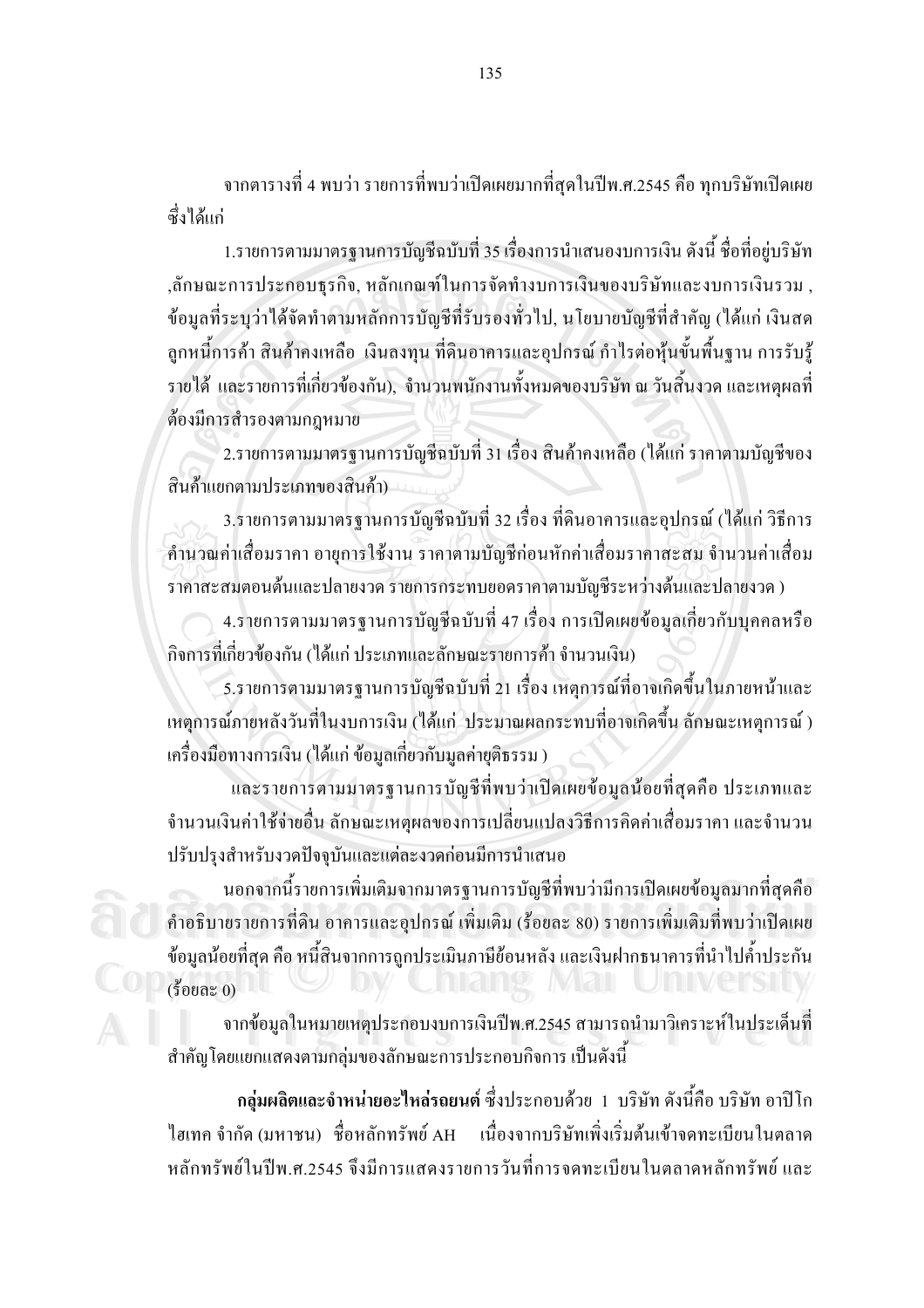้ เนื่องจาก เมื่อวันที่ 10 มิถุนายน 2545 บริษัทมีการเพิ่มทุนจดทะเบียนจากเดิม 130 ล้านบาท เป็น 160 ้ ล้านบาท โดยการออกหุ้นสามัญจำนวน 3 ล้านหุ้น มูลค่าหุ้นละ 10 บาท ต่อมาเมื่อวันที่ 22 ี กรกฎาคม 2545 บริษัทได้แปลงมูลค่าหุ้นสามัญที่ตราไว้จากมูลค่าหุ้นละ 10 บาทเป็นมูลค่าหุ้นละ 5 ้จดทะเบียนของบริษัทฯจำนวน 160 ล้านบาท แบ่งออกเป็น 32 ล้านหุ้น บาท เป็นผลให้ทน ้มูลค่าหุ้นละ 5 บาท และเพิ่มทุนจดทะเบียนจากเดิม 160 ล้านบาท เป็นจำนวน 210 ล้านบาท โดย ี การออกหุ้นสามัญเพิ่มทุนจำนวน 10 ล้านหุ้น มูลค่าที่ตราไว้หุ้นละ 5 บาท โดยเสนอขายในราคาหุ้น ละ 25 บาท นอกจากนี้บริษัทฯ ใค้จดทะเบียนการเปลี่ยนแปลงมูลค่าตราไว้ของหุ้นจากมูลค่าหุ้นละ 10 บาท เป็นมูลค่าหุ้นละ 5 บาท และการเปลี่ยนแปลงทุนจดทะเบียนเป็น 210 ล้านบาท กับ ้กระทรวงพาณิชย์เมื่อวันที่ 1 สิงหาคม 2545 และในเคือนตุลาคม 2545 บริษัทฯได้รับชำระเงินเพิ่ม ทุนจากผู้ถือหุ้นจำนวน 10 ล้านหุ้น ในราคาหุ้นละ 25 บาท รวมเป็นเงิน 250 ล้านบาท และบริษัทฯ ใค้จดทะเบียนเปลี่ยนแปลงทนที่ออกและชำระแล้วเป็นจำนวน 210 ล้านบาทกับกระทรวงพาณิชย์ ในเดือนเดียวกัน จากเหตุการณ์ดังกล่าวทำให้บริษัทมีความจำเป็นต้องเปิดเผยข้อมูลเกี่ยวกับทุน ้เรือนหุ้นให้ผู้ใช้งบการเงินได้ทราบถึงความเปลี่ยนแปลงที่เกิดขึ้น การเปิดเผยข้อมูลดังกล่าวเป็นไป ้ตามมาตรฐานการบัญชีฉบับที่ 35 เรื่องการนำเสนองบการเงิน

#### ึกลุ่มผลิตและจำหน่ายแบตเตอรี่ ซึ่งประกอบด้วย 2 บริษัท ดังนี้

1.บริษัท ไทยสโตเรจ แบตเตอรี่ จำกัด (มหาชน) ชื่อหลักทรัพย์ \_BAT-3K บริษัทนี้ค่อนข้าง ที่จะแยกแสคงรายละเอียดรายการในงบการเงินให้เห็นอย่างเด่นชัดในหมายเหตุประกอบงบการเงิน ไม่ว่าจะเป็นรายการเงินสดและรายการเทียบเท่าเงินสด, สินทรัพย์ไม่หมุนเวียนอื่น, เงินเบิกเกิน บัญชีและเงินกู้ยืมระยะสั้น, หนี้สินหมุนเวียนอื่น, เงินกู้ยืมระยะยาว และหนี้สินระยะยาว นอกจากนี้ มีการแสดงรายการงบกำไรขาดทุนในใตรมาสที่ 4 เพื่อให้นักลงทุนนำไปใช้ในการวิเคราะห์ เปรียบเทียบกับผลการดำเนินงานในปีพ.ศ.2545 ใต้

2 .บริษัท สยามภัณฑ์กรุ๊ป จำกัด (มหาชน) ชื่อหลักทรัพย์ sPG ภายในปีพ.ศ.2545 มีการ ้แสคงรายการพิเศษ เนื่องจาก ตามสัญญารับประกันการจัดหาวัตถุดิบ และการซื้อขายผลิตภัณฑ์ (Supplemental Supply and Offtake Agreement - SSOA) ระหว่าง ผู้ถือหุ้นบริษัท ไทยสู้บเบส จำกัด (มหาชน) และธนาคารเจ้าหนี้ ลงวันที่ 16 กุมภาพันธ์ 2538 ถ้าบริษัท ไทยสู้บเบส จำกัด (มหาชน) ผลิตหรือขายสินค้าต่ำกว่าปริมาณ หรือราคาที่กำหนดในสัญญา ผู้ถือหุ้นจะต้องจ่ายเงินชดเชยส่วน นี้ให้กับบริษัท ไทยสู้บเบส จำกัด (มหาชน) หรือธนาคารเจ้าหนี้ใน สัดส่วนการถือหุ้น ซึ่งบริษัท ได้ง่ายเงินชดเชยดังกล่าวเป็นจำนวน 715,294.30 คอลลาร์สหรัฐหรือเท่ากับ 30,749,321.37 บาท แล้วในเดือนธันวาคม 2545 โดยแสดงเป็นรายการพิเศษ จำนวน 23,061,991.03 บาท ซึ่งสุทธิจาก ภาษีเงินได้ จำนวน 7,687,330.34 บาท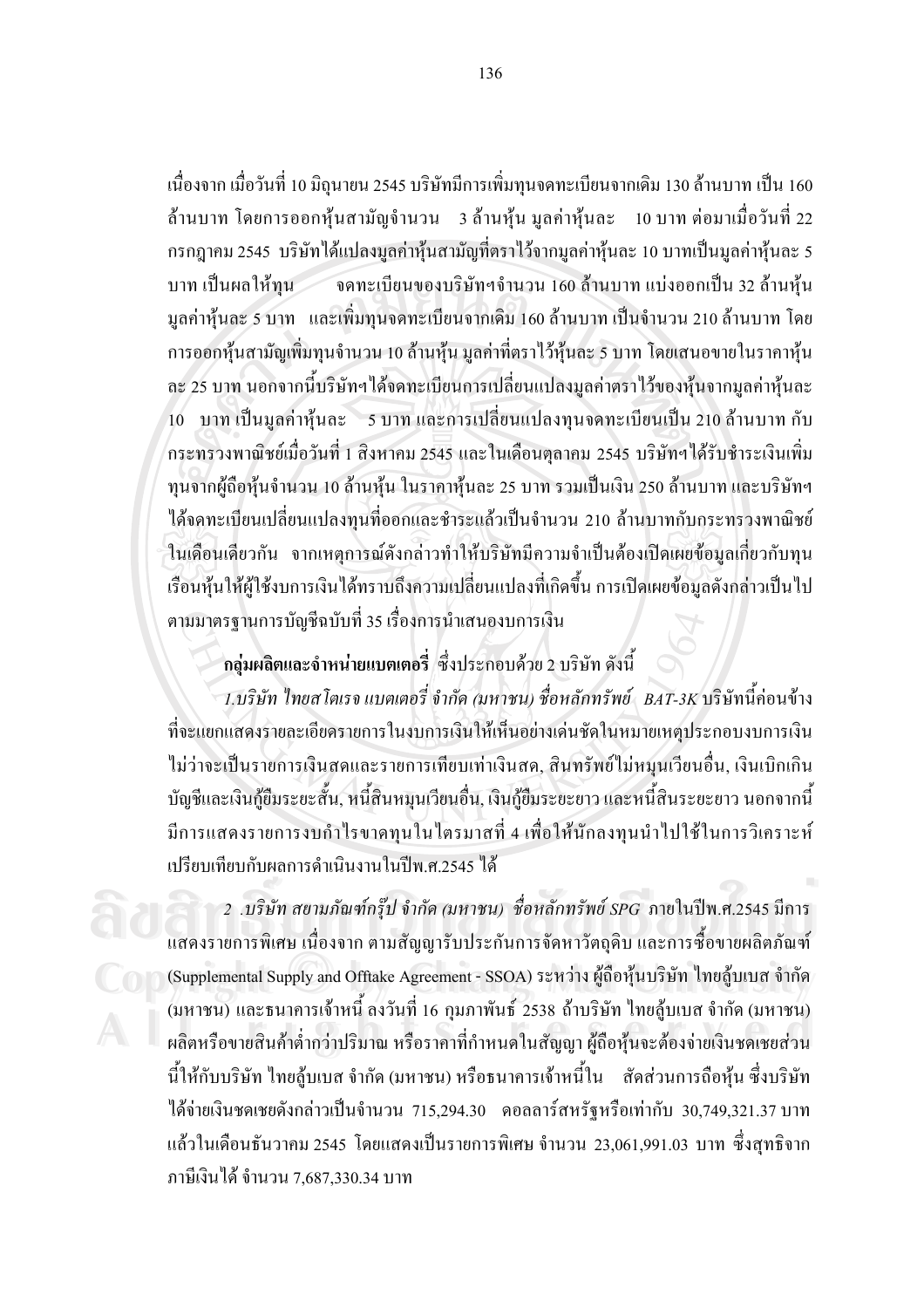จากข้อมูลทั่วไปของทั้งบริษัท 2 บริษัทในกลุ่มนี้ พบว่า ทั้ง 2 บริษัทมีการติดต่อค้าขายและ ้ส่งสินค้าออกไปจำหน่ายยังต่างประเทศ จึงมีรายการนโยบายบัญชีด้านเงินตราต่างประเทศ การ ้ แสดงข้อมูลความเสี่ยงของอัตราแลกเปลี่ยน และ มีการใช้เครื่องมือทางการเงินในเรื่องการป้องกัน ิดวามเสี่ยงจากความผับผวบของอัตราแลกเปลี่ยบ

ึกลุ่มผลิตเบาะและชิ้นส่วนหนังในยานยนต์ ซึ่งประกอบด้วย 1 บริษัท ดังนี้

้บริษัท ชัยวัฒนา แทนเนอรี่ กรุ๊ป จำกัด (มหาชน) ชื่อหลักทรัพย์ CWT บริษัทดังกล่าวเป็น ึบริษัทที่ทำการฟอกหนัง ในปัจจุบันมีการแข่งขันค่อนข้างรุนแรงจากประเทศจีน เวียดนาม และ อิบเดีย จึงทำให้บริษัทจำเป็นต้องพัฒนาออกแบบผลิตภัณฑ์ให้ตรงตามความต้องการของตลาด การ พัฒนาผลิตภัณฑ์จำเป็นต้องใช้เงินลงทุนสูงในการวิจัยและพัฒนา และเหตุผลอีกประการคือ การ ประสบกับภาวะขาดทนสะสมจากอัตราแลกเปลี่ยน เนื่องจากบริษัทเป็นบริษัทที่สั่งซื้อวัตถดิบมา ิจากต่างประเทศจึง ทำให้บริษัทขาดทุนอย่างมหาศาลในครั้งนั้นเป็นจำนวน 153.71 ล้านบาท และ ิ ภาระดอกเบี้ยเงินกู้ที่สูงมาก บริษัทจึงต้องพยายามสรรหาเงินทุนเพื่อใช้ในการดำเนินงานจากหลาย แหล่ง ได้แก่ เงินกู้ขึมระยะยาวที่ถึงกำหนดชำระภายในหนึ่งปี เงินกู้ขึมระยะสั้นจากบุคคลที่ เกี่ยวข้องกัน เจ้าหนี้การค้า และเงินกู้ยืมจากธนาคาร โดยมีการแสดงรายละเอียดของรายการดังกล่าว ในหมายเหตุประกอบงบการเงิน

ี กลุ่มผลิตยางนอกและยางในของยานยนต์ ในปีพ.ศ.2545 ซึ่งประกอบด้วย 2 บริษัท ดังนี้

1.บริษัท กู๊คเยียร์ (ประเทศไทย) จำกัด (มหาชน) ชื่อหลักทรัพย์ GYT พบว่าในงบการเงิน และหมายเหตุประกอบงบการเงินไม่มีการแสดงรายการเงินลงทุน ซึ่งบันทึกโดยวิธีส่วนได้เสีย อาจ ้เนื่องมาจากบริษัทไม่มีรายการคังกล่าวหรือนำไปรวมไว้กับรายการสินทรัพย์หมนเวียนอื่น ที่ไม่ได้ แสคงรายการอ้างอิงในหมายเหตประกอบงบการเงิน

2.บริษัท อีโนเว รับเบอร์ (ประเทศไทย) จำกัด (มหาชน) ชื่อหลักทรัพย์ IRC ไม่มีการแสดง รายการแยกประเภทลูกหนี้ในหมายเหตุประกอบงบการเงิน เนื่องจาก บริษัทได้มีการแยกแสดง ้ รายการลูกหนี้ บริษัทอื่น และลูกหนี้กิจการที่เกี่ยวข้องกันไว้แล้วในงบคุล และในหมายเหตุ ้ ประกอบงบการเงินมีเพียงการแสดงรายการลูกหนี้ที่เกี่ยวข้องกันเท่านั้น ,รายการที่ดินที่ไม่ได้ใช้ใน ิการคำเนินงานพบว่าที่ดินที่ไม่ได้ใช้ในการคำเนินงานดังกล่าวเป็นของบริษัทย่อยแห่งหนึ่ง (ซึ่งได้ ซื้อมาตั้งแต่เดือนสิงหาคม 2538) ฝ่ายบริหารมีแผนการก่อสร้างโรงงานบนที่ดินดังกล่าวในอนาคต ้อันใกล้นี้, เนื่องจากบริษัทมีการติดต่อค้าขายกับต่างประเทศ จึงต้องมีการป้องกันความเสี่ยงไว้ดังนี้ มีการสัญญาซื้อเงินตราต่างประเทศล่วงหน้า (ระยะเวลาไม่เกิน) 1 ปี จำนวน 90,415 เหรียญสหรัฐ และ 1,250,000 เยนญี่ปุ่น เพื่อแลกเปลี่ยนเงินบาทจำนวน 4,312,234 บาทซึ่งรายการดังกล่าวแสดง ในรายการเครื่องมือทางการเงิน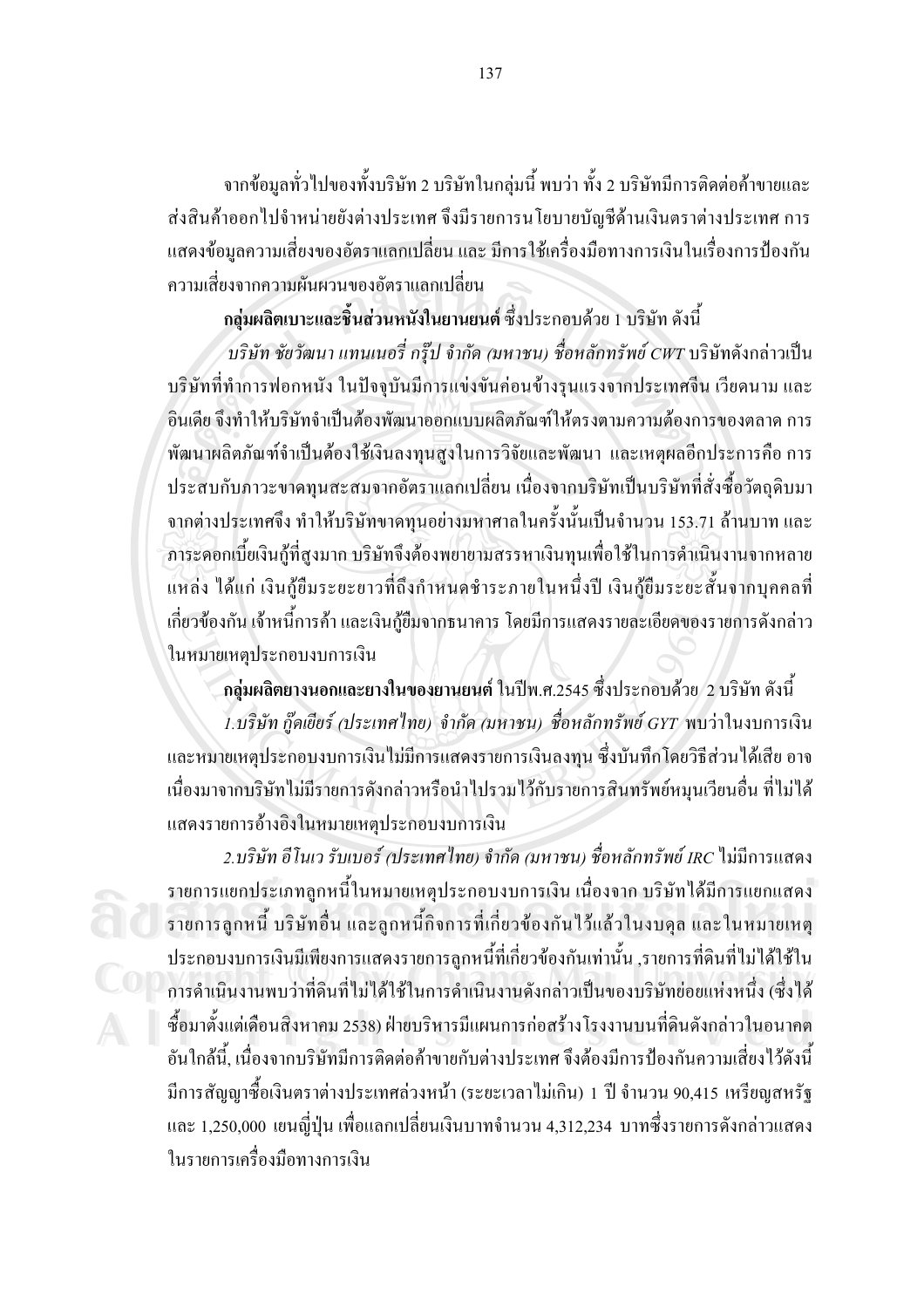ำเรินัททั้ง 2 บริษัทนี้ล้วนเป็นบริษัทชื่อดังระดับโลก มีการติดต่อค้าขายและส่งสินค้าไปยัง ภูมิภาคต่าง ๆ ทั่วโลก จึงจำเป็นต้องมีการแสดงนโยบายบัญชีเรื่องเงินตราต่างประเทศ และความ ้เสี่ยงเกี่ยวกับอัตราแลกเปลี่ยน และเครื่องมือทางการเงินที่ใช้ในการป้องกันความเสี่ยง เพื่อช่วย ป้องกันความเสี่ยงที่อาจจะเกิดขึ้นจากความผันผวนของอัตราแลกเปลี่ยน

ึกลุ่มขายและบริการหลังการขายยานยนต์ ซึ่งประกอบด้วย 3 บริษัท ดังนี้

1. บริษัท สวีเคนมอเตอร์ส จำกัด (มหาชน) ชื่อหลักทรัพย์ SMC มีรายการบัตรเงินฝาก ดังนี้ บริษัทมีเงินลงทุนเป็นตั๋วสัญญาใช้เงินของบริษัทเงินลงทุนและบริษัทเงินทุนหลักทรัพย์ที่ ้กระทรวงการคลังได้ประกาศให้เลิกกิจการเป็นการถาวรเมื่อวันที่ 8 ธันวาคม พ.ศ. 2540 บริษัทและ บริษัทย่อยใด้ดำเนินการเปลี่ยนตั๋วสัญญาใช้เงินดังกล่าวเป็นตั๋วสัญญาใช้เงินของบริษัทเงินทุน หลักทรัพย์ กรุงไทยธนกิจ จำกัด (มหาชน) และบัตรเงินฝากของธนาคารกรุงไทย จำกัด (มหาชน) ูบัตรเงินฝากของบริษัท (48.3 ล้านบาท) ครบกำหนดไถ่ถอนในเดือนกันยายน พ.ศ. 2545, เนื่องจาก ึบริษัท มีการปรับโครงสร้างหนี้เมื่อวันที่ 29 พฤศจิกายน พ.ศ. 2542 และพบว่าบริษัทไม่สามารถทำ ให้เกิดกระแสเงินสดและกำไรที่เพียงพอต่อการชำระหนี้ดังกล่าว เนื่องจากกระแสเงินสดในปัจจุบัน และประมาณการกำไรและกระแสเงินสดของบริษัทในอนาคตประมาณ 2-3 ปี แสดงให้เห็นว่า ึบริษัทใม่สามารถทำให้เกิดกระแสเงินสดที่เพียงพอในการชำระหนี้เงินก้ยืมระยะยาวและห้นก้ ี่ ดังนั้น จึงได้มีการเจรจาเพื่อปรับโครงสร้างหนี้ ซึ่งในขณะนี้กำลังอยู่ในระหว่างการเจรจากับเจ้าหนี้ เกี่ยวกับเงื่อนไขของการปรับโครงสร้างหนี้ครั้งใหม่ ด้วยสาเหตุดังกล่าวจึงต้องมีการเปิดเผยข้อมูล ให้ผู้ใช้งบการเงินได้ทราบ

2. บริษัท เอส.พี.ซูซูกิ จำกัด *(มหาชน) ชื่อหลักทรัพย์ SPSU* เนื่องจากธุรกิจเป็นธุรกิจเช่า ซื้อจึงมีสินทรัพย์รอการขาย ซึ่งเป็นสินทรัพย์ที่ยึดคืนมาจากผู้เช่าซื้อ ซึ่งแสดงมูลค่าราคาตามบัญชี หรือราคาประเมินที่คาดว่าจะจำหน่ายได้แล้วแต่ราคาใดจะต่ำกว่า และมีการแสดงรายการลูกหนี้เช่า ซื้อ ในการแยกประเภทลูกหนี้ และมีนโยบายบัญชีสำหรับ การรับรู้รายได้สำหรับธุรกิจเช่าซื้อ

3. บริษัท ไทยรุ่งยูเนี่ยนคาร์ จำกัด (มหาชน) ชื่อหลักทรัพย์ TRU มีการแสดงลูกหนี้เช่าซื้อ แสดงในรายละเอียดประเภทลูกหนี้ ในหมายเหตุประกอบงบการเงิน , และรายการที่ดินที่ไม่ได้ใช้ ในการคำเนินงาน เนื่องจาก ในปี 2538 บริษัทย่อยแห่งหนึ่ง (บริษัท ไทยอัลติเมทคาร์ จำกัด) ได้ซื้อ ที่ดิน 1 แปลง มูลค่า 160.8 ล้านบาท เพื่อใช้เป็นสถานที่ก่อสร้างอาคารสำนักงานใหญ่ โชว์รูมและ ้ศูนย์บริการ ปัจจุบันบริษัทย่อยดังกล่าวได้ชะลอ การก่อสร้างไว้และได้บันทึกมูลค่าที่ดินตามราคา ทนที่ได้มา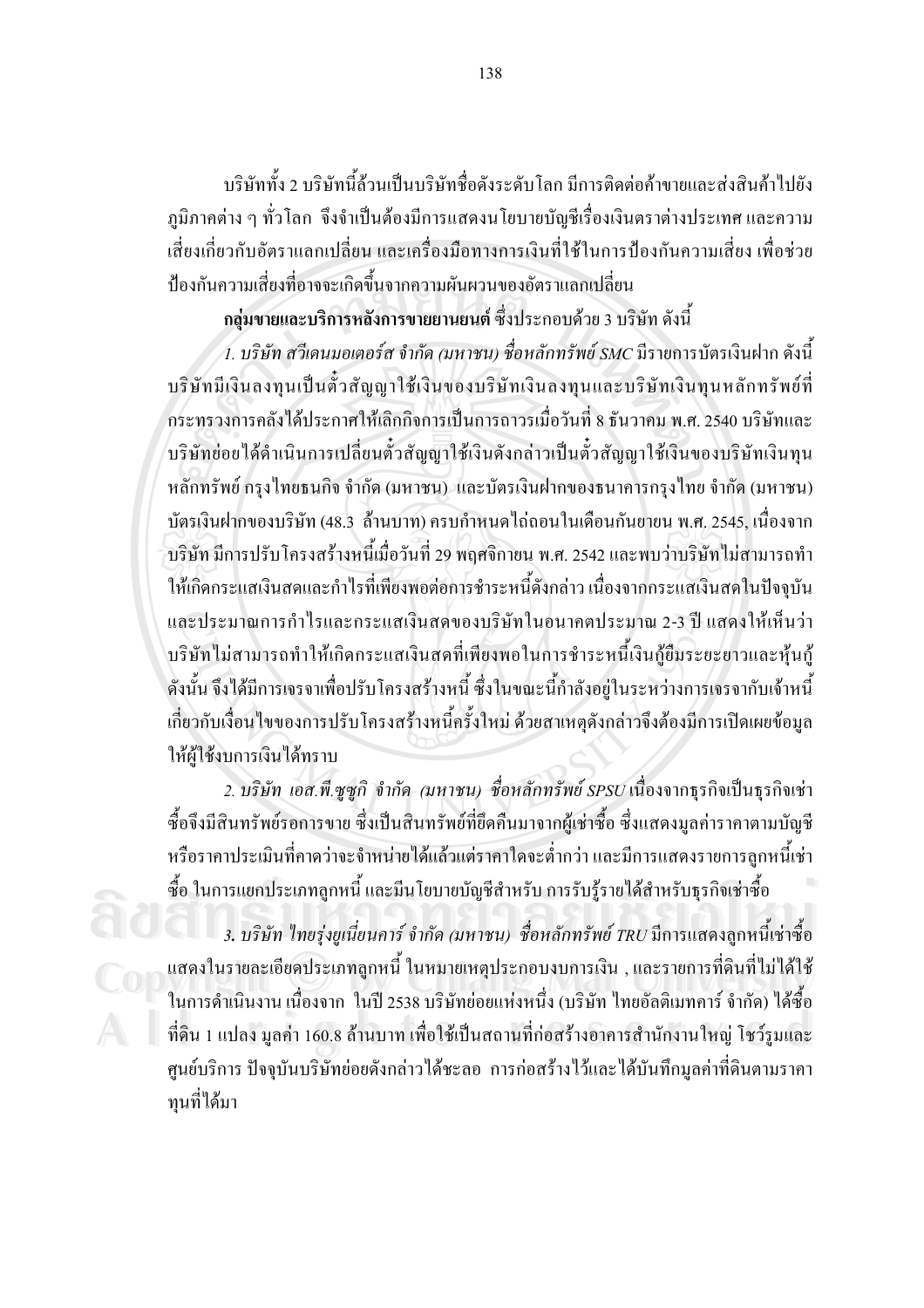ในกลุ่มขายและบริการหลังการขายยานยนต์ จัดเป็นธุรกิจเช่าซื้อยานยนต์ ดังนั้นรายการที่ ี พบในกลุ่มนี้จึงเป็น นโยบายการบัญชีเรื่อง การรับรู้รายได้ของธุรกิจเช่าซื้อ, ลูกหนี้กิจการเช่าซื้อ, และสินทรัพย์รอการขาย ซึ่งได้มาจากการยึดคืนมาจากผู้เช่าซื้อ นอกจากนี้ยังมีการแสดงความเสี่ยง ้จากการไม่ปฏิบัติตามสัญญาของลูกหนี้ โดยแสดงไว้ในหัวข้อเครื่องมือทางการเงิน

ึกลุ่มผลิตและจำหน่ายหลอดไฟยานยนต์ ซึ่งประกอบด้วย 1 บริษัท ดังนี้ บริษัท ไทยสแตนเลย์การ ไฟฟ้า จำกัด (มหาชน) ชื่อหลักทรัพย์ STANLY เป็นธุรกิจผลิต หลอดไฟสำหรับยานยนต์และแม่พิมพ์ บริษัทมิได้จัดทำ ข้อมูลจำแนกตามส่วนงานสำหรับธุรกิจ แม่พิมพ์ ซึ่งมีลักษณะแตกต่างจากหลอดไฟและอุปกรณ์ส่องสว่างยานยนต์ เนื่องจากยอดขายของ ส่วนงานดังกล่าวคิดเป็นเพียงร้อยละ 5.22 ของยอดขายรวม

<u> เหาวิทยาลัยเชียงไห</u> Copyright © by Chiang Mai University rights reserved AII

ENGINAL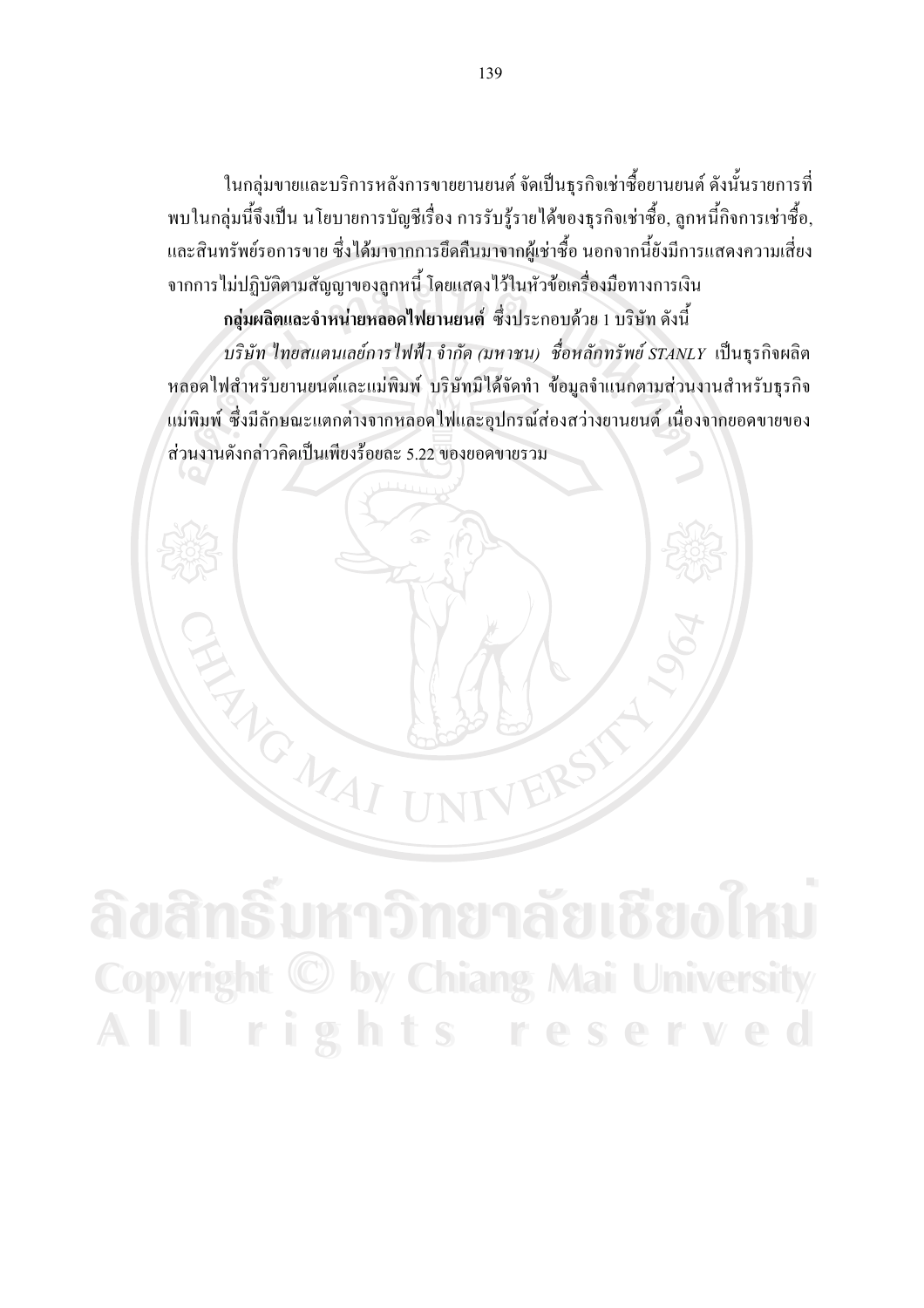|                                                                    | ิการเปิดเผยข้อมูล |           |            |        |            |                                                                                                                                                                                                                                                                                                                                                  |            |            |            |     |             |               |            |                         | คิดเป็น | เฉลี่ย 2 ปี |
|--------------------------------------------------------------------|-------------------|-----------|------------|--------|------------|--------------------------------------------------------------------------------------------------------------------------------------------------------------------------------------------------------------------------------------------------------------------------------------------------------------------------------------------------|------------|------------|------------|-----|-------------|---------------|------------|-------------------------|---------|-------------|
| การแสดงรายการ                                                      | ม.ฉบับที่         | เพิ่มเติม | AH         | BAT-3K | <b>CWT</b> | <b>GYT</b>                                                                                                                                                                                                                                                                                                                                       | <b>HFT</b> | <b>IRC</b> | <b>SMC</b> | SPG | <b>SPSU</b> | <b>STANLY</b> | <b>TRU</b> | รวม                     | ร้อยละ  | ร้อยละ      |
| 1.ข้อมูลทั่วไป                                                     |                   |           |            |        |            |                                                                                                                                                                                                                                                                                                                                                  |            |            |            |     |             |               |            |                         |         |             |
| 1.1 ชื่อบริษัท                                                     | 35                |           |            |        |            |                                                                                                                                                                                                                                                                                                                                                  |            |            |            |     |             |               |            | <b>11</b>               | 100     | 100         |
| 1.2 ที่อยู่บริษัท                                                  | 35 <sub>1</sub>   |           |            |        |            | $\begin{picture}(120,17)(-10,17) \put(0,0){\line(1,0){10}} \put(10,0){\line(1,0){10}} \put(10,0){\line(1,0){10}} \put(10,0){\line(1,0){10}} \put(10,0){\line(1,0){10}} \put(10,0){\line(1,0){10}} \put(10,0){\line(1,0){10}} \put(10,0){\line(1,0){10}} \put(10,0){\line(1,0){10}} \put(10,0){\line(1,0){10}} \put(10,0){\line(1,0){10}} \put(1$ | $\prime$   |            |            |     |             |               | $\prime$   | 11                      | 100     | 100         |
| 1.3 ลักษณะการประกอบธุรกิจ                                          | 35                |           |            |        |            |                                                                                                                                                                                                                                                                                                                                                  |            |            |            |     |             |               | $\prime$   | 11                      | 100     | 100         |
| 1.4 ข้อมูลการจดทะเบียนในตลาดหลักทรัพย์                             |                   |           |            |        |            |                                                                                                                                                                                                                                                                                                                                                  |            |            |            |     |             |               |            | $\overline{\mathbf{3}}$ | 27.27   | 33.64       |
| 1.5 ข้อมูลบริษัทในเครือ                                            | 35                |           |            |        |            |                                                                                                                                                                                                                                                                                                                                                  |            |            |            |     |             |               |            | 3                       | 27.27   | 33.64       |
| 2.ข้อมูลที่ระบุว่าได้จัดทำตามหลักการบัญชีที่รับรองทั่วไป           | 35                |           |            |        |            |                                                                                                                                                                                                                                                                                                                                                  |            |            |            |     |             |               | $\sqrt{ }$ | 11                      | 100     | 100         |
| 3.เกณฑ์ในการจัดทำงบการเงินรวม                                      |                   |           |            |        |            |                                                                                                                                                                                                                                                                                                                                                  |            |            |            |     |             |               |            |                         |         |             |
| 3.1 หลักเกณฑ์ในการจัดทำงบการเงินรวมและงบการเงินของบริษัท           | 35                |           |            |        |            |                                                                                                                                                                                                                                                                                                                                                  |            |            |            |     |             |               |            | 11                      | 100     | 100         |
| 3.2 ชื่อบริษัทใหญ่และย่อย                                          | 44                |           |            |        |            |                                                                                                                                                                                                                                                                                                                                                  |            |            |            |     |             |               |            | $\overline{7}$          | 63.64   | 66.82       |
| 3.3 สถานที่จดทะเบียนและการประกอบกิจการบริษัทใหญ่และย่อย            | 44                |           |            |        |            |                                                                                                                                                                                                                                                                                                                                                  |            |            |            |     |             |               |            | $\boldsymbol{\Lambda}$  | 36.36   | 33.18       |
| 3.4 สัดส่วนการเป็นเจ้าของ                                          | 44                |           |            |        |            |                                                                                                                                                                                                                                                                                                                                                  |            |            |            |     |             |               |            | 7                       | 63.64   | 66.82       |
| 3.5 ลักษณะธุรกิจของบริษัทย่อย                                      | 44                |           |            |        |            |                                                                                                                                                                                                                                                                                                                                                  |            |            |            |     |             |               |            | 6                       | 54.55   | 52.27       |
| 3.6 ความสัมพันธ์ระหว่างบริษัทใหญ่และย่อย                           | 44                |           |            |        |            |                                                                                                                                                                                                                                                                                                                                                  |            |            |            |     |             |               |            | -1                      | 9.09    | 9.55        |
| 3.7 ยอดสินทรัพย์และรายใด้รวมของบริษัทย่อยซึ่งรวมอยู่ในงบการเงินรวม | 44                |           |            |        |            |                                                                                                                                                                                                                                                                                                                                                  |            |            |            |     |             |               |            | $\overline{2}$          | 18.18   | 19.09       |
| 3.8 รายการเกี่ยวกับบริษัทย่อยที่สำคัญในปีที่เกิดรายการ             | 44                |           | $\sqrt{ }$ |        |            |                                                                                                                                                                                                                                                                                                                                                  |            |            |            |     |             |               |            | -1                      | 9.09    | 9.55        |
| 4. เงินสดและรายการเทียบเท่าเงินสด                                  |                   |           |            |        |            |                                                                                                                                                                                                                                                                                                                                                  |            |            |            |     |             | n.            |            |                         |         |             |
| 4.1 นโยบายบัญชี                                                    | 25                |           | $\sqrt{2}$ |        |            |                                                                                                                                                                                                                                                                                                                                                  |            |            |            |     |             |               | $\prime$   | 11                      | 100     | 100         |
| 4.2 รายละเอียดเงินสดและรายการเทียบเท่าเงินสด                       | $\overline{25}$   |           |            |        |            |                                                                                                                                                                                                                                                                                                                                                  |            |            |            |     |             |               |            | 6                       | 54.55   | 57,27       |
| 4.3 เงินฝากธนาคารที่นำไปค้ำประกัน                                  |                   |           |            |        |            |                                                                                                                                                                                                                                                                                                                                                  |            |            |            |     |             |               |            |                         | 9.09    | 4.55        |
|                                                                    |                   |           |            |        |            |                                                                                                                                                                                                                                                                                                                                                  |            |            |            |     |             |               |            |                         |         |             |

All rights reserved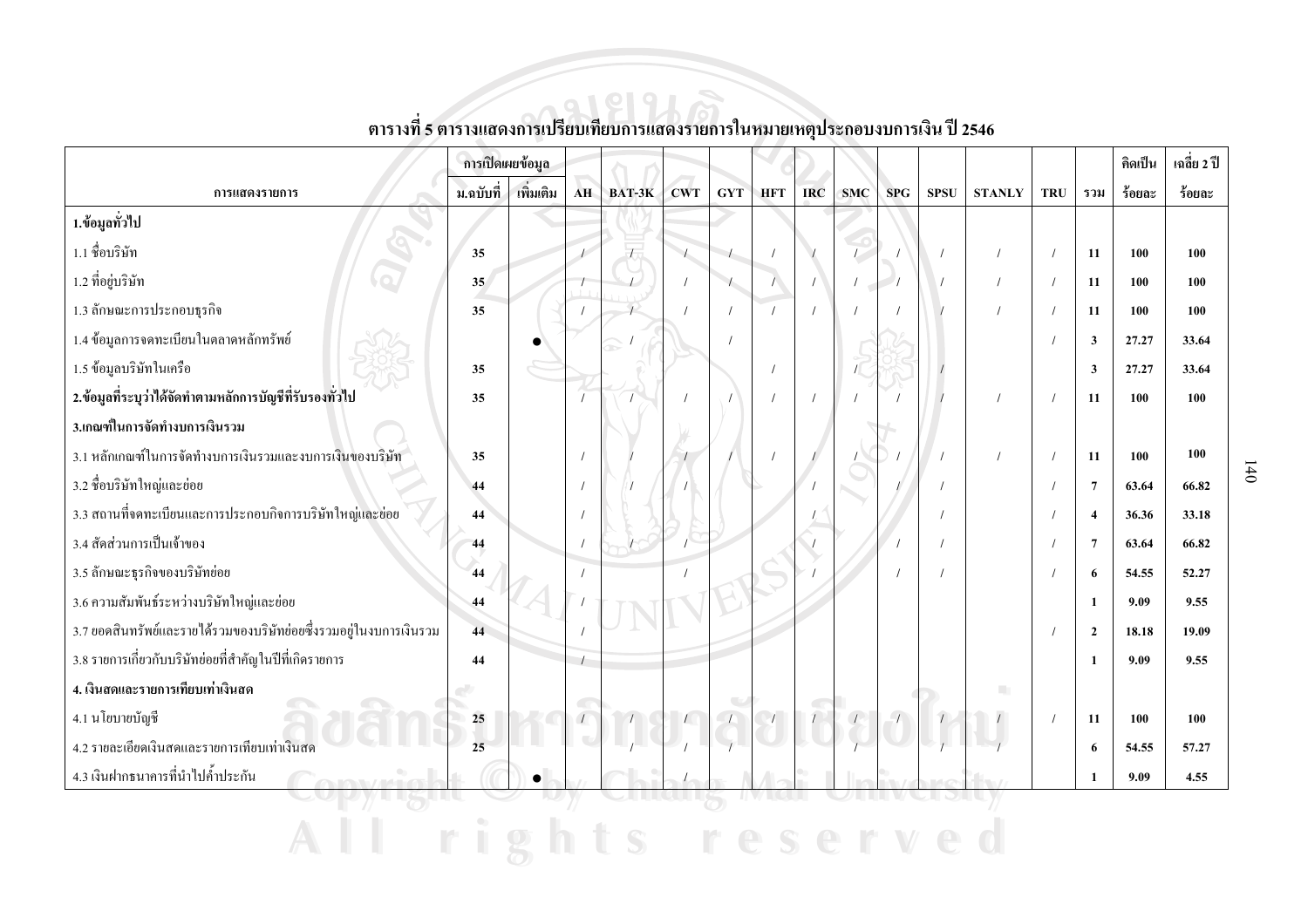|                                                         | การเปิดเผยข้อมูล |           |                                       |        |            |            |            |            |     |            |             |               |            |              | คิดเป็น  | เฉลี่ย 2 ปี |
|---------------------------------------------------------|------------------|-----------|---------------------------------------|--------|------------|------------|------------|------------|-----|------------|-------------|---------------|------------|--------------|----------|-------------|
| การแสดงรายการ                                           | ม.ฉบับที่        | เพิ่มเติม | <b>AH</b>                             | BAT-3K | <b>CWT</b> | <b>GYT</b> | <b>HFT</b> | <b>IRC</b> | SMC | <b>SPG</b> | <b>SPSU</b> | <b>STANLY</b> | <b>TRU</b> | รวม          | ร้อยละ   | ร้อยละ      |
| 4.4 บัตรเงินฝาก                                         |                  | $\bullet$ |                                       |        |            |            |            |            |     |            |             |               |            | $\mathbf{0}$ | $\theta$ | 5.00        |
| 5.ลูกหนี้การค้าและค่าเผื่อหนี้สงสัยจะสูญ                |                  |           |                                       |        |            |            |            |            |     |            |             |               |            |              |          |             |
| 5.1 นโยบายบัญชี                                         | 35               |           |                                       |        |            |            |            |            | C   |            |             |               |            | 11           | 100      | 100         |
| 5.2 มูลค่าลูกหนี้การค้าแยกตามอายุลูกหนี้                | 35               |           |                                       |        |            |            |            |            |     |            |             |               | $\prime$   | 11           | 100      | 95.00       |
| 5.3 จำนวนค่าเผื่อหนี้สงสัยจะสูญ                         | 11               |           |                                       |        |            |            |            |            |     |            |             |               |            | 11           | 100      | 95.00       |
| 5.4 มูลค่าลูกหนี้แยกตามประเภทลูกหนี้                    | 35               |           |                                       |        |            |            |            |            |     |            |             |               |            | 6            | 54.55    | 57.27       |
| 5.5 คำอธิบายเพิ่มเติมลูกหนี้                            |                  | $\bullet$ |                                       |        |            |            |            |            |     |            |             |               |            | 3            | 27,27    | 28.64       |
| 6. สินค้าคงเหลือ                                        |                  |           |                                       |        |            |            |            |            |     |            |             |               |            |              |          |             |
| 6.1 นโยบายบัญชี                                         | 31               |           |                                       |        |            |            |            |            |     |            |             |               | $\prime$   | 11           | 100      | 100         |
| 6.2 ราคาตามบัญชีของสินค้าแยกตามประเภทสินค้า             | 31               |           |                                       |        |            |            |            |            |     |            |             |               |            | 11           | 100      | 100         |
| 6.3 คำอธิบายเพิ่มเติมเกี่ยวกับสินค้าคงเหลือ             |                  | $\bullet$ |                                       |        |            |            |            |            |     |            |             |               |            | $\mathbf{1}$ | 9.09     | 9.55        |
| 7. เงินลงทุนซึ่งบันทึกโดยวิธีส่วนได้เสีย                |                  |           |                                       |        |            |            |            |            |     |            |             |               |            |              |          |             |
| 7.1 นโยบายบัญชี                                         | 44,45            |           |                                       |        |            |            |            |            |     |            | $\prime$    |               |            | 9            | 81.82    | 85.91       |
| 7.2 รายชื่อบริษัทร่วมและย่อย                            | 44,45            |           |                                       |        |            |            |            |            |     |            | $\sqrt{ }$  |               |            | 9            | 81.82    | 85.91       |
| 7.3 สัดส่วนการเป็นเจ้าของ                               | 44,45            |           |                                       |        |            |            |            |            |     |            | $\prime$    |               |            | 9            | 81.82    | 85.91       |
| 7.4 คำอธิบายรายการเกี่ยวกับเงินลงทุนในบริษัทย่อยและร่วม | 44,45            |           | $\prime$                              |        |            |            |            |            |     |            |             |               |            | 4            | 36.36    | 43.18       |
| 7.5 ลักษณะธุรกิจของบริษัทร่วมและย่อย                    |                  | $\bullet$ |                                       |        |            |            |            |            |     |            |             | $\sqrt{2}$    |            | 7            | 63.64    | 66.82       |
| 7.6 ทุนชำระแล้วของบริษัทร่วมและย่อย                     |                  | $\bullet$ | $\subset$<br>$\overline{\phantom{a}}$ |        |            |            |            |            |     |            |             |               |            | 8            | 72.73    | 76.36       |
| 7.7 จำนวนเงินตามวิธีการบันทึกบัญชีแบบรากาทุน            |                  |           |                                       |        |            |            |            |            |     |            |             |               |            | 5            | 45.45    | 47.73       |
| 7.8 จำนวนเงินตามวิธีการบันทึกบัญชีแบบส่วนใด้เสีย        | 45               |           |                                       |        |            |            |            |            |     |            |             |               |            | 9            | 81.82    | 85.91       |
|                                                         |                  |           |                                       |        |            |            |            |            |     |            |             |               |            |              |          |             |

All rights reserved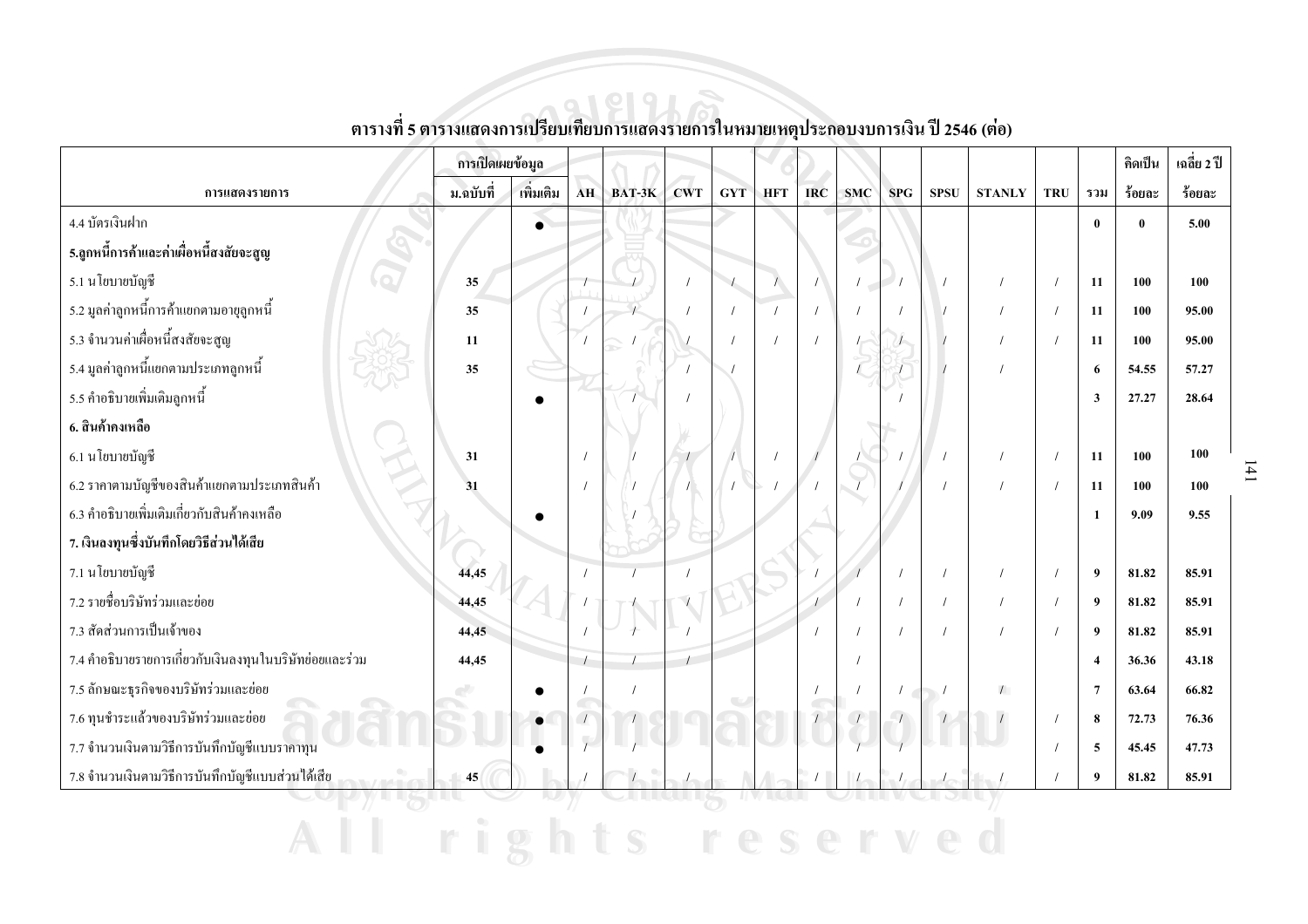|                                                        | การเปิดเผยข้อมูล |            |           |        |            |            |            |            |            |            |             |               |            |                | คิดเป็น | เฉลี่ย 2 ปี |
|--------------------------------------------------------|------------------|------------|-----------|--------|------------|------------|------------|------------|------------|------------|-------------|---------------|------------|----------------|---------|-------------|
| การแสดงรายการ                                          | ม.ฉบับที่        | ้เพิ่มเติม | <b>AH</b> | BAT-3K | <b>CWT</b> | <b>GYT</b> | <b>HFT</b> | <b>IRC</b> | <b>SMC</b> | <b>SPG</b> | <b>SPSU</b> | <b>STANLY</b> | <b>TRU</b> | รวม            | ร้อยละ  | ร้อยละ      |
| 7.9 ลักษณะความสัมพันธ์ระหว่างกัน                       |                  |            |           |        |            |            |            |            |            |            |             |               |            | $\mathbf{3}$   | 27.27   | 28.64       |
| 8. เงินลงทุนชั่วคราว                                   |                  |            |           |        |            |            |            |            |            |            |             |               |            |                |         |             |
| 8.1 นโยบายบัญชี                                        | 40               |            |           |        |            |            |            |            |            |            |             |               |            | $\overline{4}$ | 36.36   | 38.18       |
| 8.2 มูลค่าเงินลงทุนชั่วคราวแยกตามประเภท                | 40               |            |           |        |            |            |            |            |            |            |             |               |            | 3              | 27,27   | 28.64       |
| 8.3 คำอธิบายเพิ่มเติมเงินลงทุนชั่วคราว                 |                  |            |           |        |            |            |            |            |            |            |             |               |            | 3              | 27,27   | 33.64       |
| 9.สินทรัพย์หมุนเวียนอื่น                               |                  |            |           |        |            |            |            |            |            |            |             |               |            |                |         |             |
| 9.1 ประเภทของสินทรัพย์หมุนเวียนอื่น                    | 35               |            |           |        |            |            |            |            |            |            |             |               |            | $\overline{2}$ | 18.18   | 19.09       |
| 9.2 มูลค่าของสินทรัพย์หมุนเวียนอื่น                    | 35               |            |           |        |            |            |            |            |            |            |             |               |            | $\overline{2}$ | 18.18   | 19.09       |
| 10.ที่ดิน อาคาร อุปกรณ์ และค่าเสื่อมราคา               |                  |            |           |        |            |            |            |            |            |            |             |               |            |                |         |             |
| 10.1 นโยบายบัญชี                                       | 32               |            |           |        |            |            |            |            |            |            |             |               | $\prime$   | 11             | 100     | 100         |
| 10.2 วิธีการคิดค่าเสื่อมราคา                           | 32               |            |           |        |            |            |            |            |            |            |             |               |            | 11             | 100     | 100         |
| 10.3 อายุการใช้งาน                                     | 32               |            |           |        |            |            |            |            |            |            |             |               |            | 11             | 100     | 100         |
| 10.4 ราคาตามบัญชีก่อนหักค่าเสื่อมราคาสะสม              | 32               |            |           |        |            |            |            |            |            |            |             |               | $\prime$   | 11             | 100     | 100         |
| 10.5 จำนวนค่าเสื่อมราคาสะสมตอนต้นและปลายงวด            | 32               |            |           |        |            |            |            |            |            |            |             |               | $\prime$   | 11             | 100     | 100         |
| 10.6 รายการกระทบยอดราคาตามบัญชีระหว่างต้นงวดถึงสิ้นงวด | 32               |            |           |        |            |            |            |            |            |            |             |               | $\prime$   | 11             | 100     | 100         |
| 10.7 ลักษณะและเหตุผลของการเปลี่ยนแปลง                  |                  |            |           |        |            |            |            |            |            |            |             |               |            |                |         |             |
| วิธีการคิดค่าเสื่อมราคา                                | 39               |            |           |        |            |            |            |            |            |            |             |               | m.         | 1              | 9.09    | 4.55        |
| 10.8 จำนวนปรับปรุงสำหรับงวดปัจจุบันและแต่ละงวดก่อน     |                  |            |           |        |            |            |            |            |            |            |             |               |            |                |         |             |
| มีการนำเสนอ                                            | 39               |            |           |        |            |            |            |            |            |            |             |               |            | 1              | 9.09    | 4.55        |
| 10.9 คำอธิบายที่ดินอาคารอุปกรณ์เพิ่มเติม               |                  |            |           |        |            |            |            |            |            |            | $\bullet$   |               |            | 10             | 90.91   | 85.45       |
|                                                        |                  |            |           |        |            |            |            |            |            |            |             |               |            |                |         |             |

All rights reserved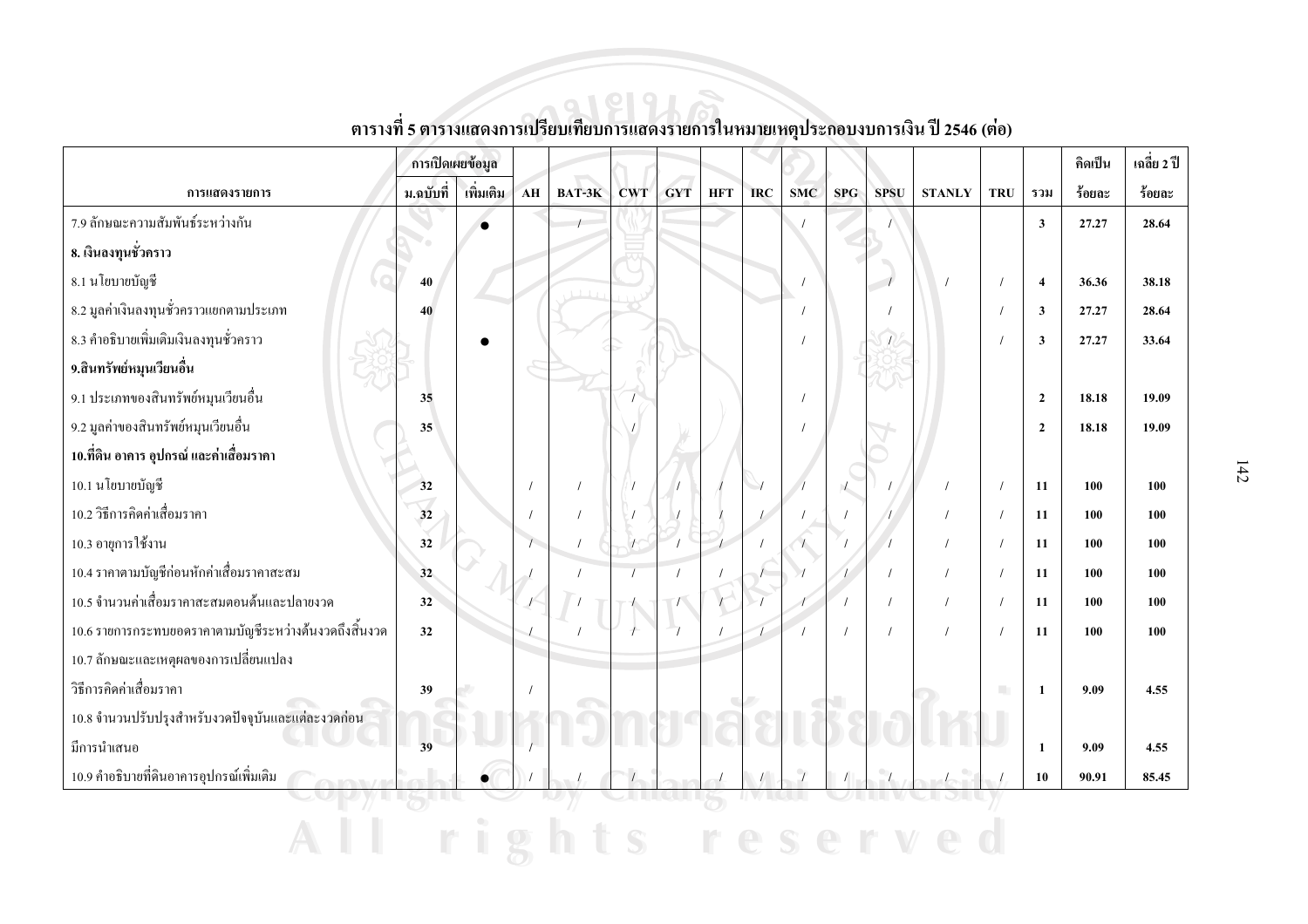|                                                                  | การเปิดเผยข้อมูล      |           |    |        |            |            |            |            |            |            |             |               |            |                  | คิดเป็น | เฉลี่ย 2 ปี |
|------------------------------------------------------------------|-----------------------|-----------|----|--------|------------|------------|------------|------------|------------|------------|-------------|---------------|------------|------------------|---------|-------------|
| การแสดงรายการ                                                    | ม.ฉบับที่             | เพิ่มเติม | AH | BAT-3K | <b>CWT</b> | <b>GYT</b> | <b>HFT</b> | <b>IRC</b> | <b>SMC</b> | <b>SPG</b> | <b>SPSU</b> | <b>STANLY</b> | <b>TRU</b> | รวม              | ร้อยละ  | ร้อยละ      |
| 10.10 รายละเอียดสินทรัพย์ที่ไม่ได้ใช้ในการคำเนินงาน              |                       | $\bullet$ |    |        |            |            |            |            |            |            |             |               |            | $\overline{7}$   | 63.64   | 61.82       |
| 11.สินทรัพย์ใม่มีตัวตนรอตัดบัญชี                                 |                       |           |    |        |            |            |            |            |            |            |             |               |            |                  |         |             |
| 11.1 นโยบายบัญชี                                                 | 51                    |           |    |        |            |            |            |            |            |            |             |               |            | $\boldsymbol{4}$ | 36.36   | 38.18       |
| 11.2 จำนวนสินทรัพย์ไม่มีตัวตนรอตัดบัญชี และ การตัดบัญชีในแต่ละปี | 51                    |           |    |        |            |            |            |            |            |            |             |               |            | $\mathbf{1}$     | 9.09    | 9.55        |
| 12.เงินลงทุนระยะยาวอื่น                                          |                       |           |    | œ      |            |            |            |            |            |            |             |               |            |                  |         |             |
| 12.1 นโยบายบัญชี                                                 | 40                    |           |    |        |            |            |            |            |            |            |             |               |            | 8                | 72.73   | 76.36       |
| 12.2 ประเภทเงินลงทุน                                             | 40                    |           |    |        |            |            |            |            |            |            |             |               |            | 6                | 54.55   | 57.27       |
| 12.3 มูลค่าของเงินลงทุน                                          | 40                    |           |    |        |            |            |            |            |            |            |             |               |            | 6                | 54.55   | 57.27       |
| 12.4 ประเภทกิจการ                                                |                       | c         |    |        |            |            |            |            |            |            |             |               |            | $\overline{2}$   | 18.18   | 19.09       |
| 12.5 สัดส่วนการถือหุ้น                                           |                       |           |    |        |            |            |            |            |            |            |             |               |            | $\overline{2}$   | 18.18   | 19.09       |
| 12.6 ทุนที่ชำระแล้ว                                              |                       |           |    |        |            |            |            |            |            |            |             |               |            | $\overline{2}$   | 18.18   | 19.09       |
| 13. สินทรัพย์ใม่หมุนเวียนอื่น                                    |                       |           |    |        |            |            |            |            |            |            |             |               |            |                  |         |             |
| 13.1 ประเภทของสินทรัพย์ใม่หมุนเวียน                              | $\overrightarrow{35}$ |           |    |        |            |            |            |            |            |            |             |               |            | 5                | 45.45   | 47.73       |
| 13.2 มูลค่าของสินทรัพย์ใม่หมุนเวียนอื่น                          | 35                    |           |    |        |            |            |            |            |            |            |             |               |            | 5                | 45.45   | 47.73       |
| 13.3 คำอธิบายรายการเพิ่มเติม                                     |                       |           |    |        |            |            |            |            |            |            |             |               |            | 5                | 45.45   | 47.73       |
| 14.เจ้าหนี้การค้า                                                |                       |           |    |        |            |            |            |            |            |            |             |               |            |                  |         |             |
| 14.1 มูลค่าเจ้าหนี้การค้าแยกตามประเภท                            | 35                    |           |    |        |            |            |            |            |            |            |             | m.            |            | $\overline{2}$   | 18.18   | 19.09       |
| 15. เงินเบิกเกินบัญชีและเงินกู้ยืมระยะสั้นจากสถาบันการเงิน       |                       |           |    |        |            |            |            |            |            |            |             |               |            |                  |         |             |
| 15.1 หลักประกันหนี้สิน                                           | 35                    |           |    |        |            |            |            |            |            |            |             |               |            | $7\phantom{.0}$  | 63.64   | 66.82       |
| 15.2 ประเภทเงินเบิกเกินบัญชีและเงินกู้ยืมระยะสั้น                |                       |           |    |        |            |            |            |            |            |            |             |               |            | 5                | 45.45   | 47.73       |
|                                                                  |                       |           |    |        |            |            |            |            |            |            |             |               |            |                  |         |             |

All rights reserved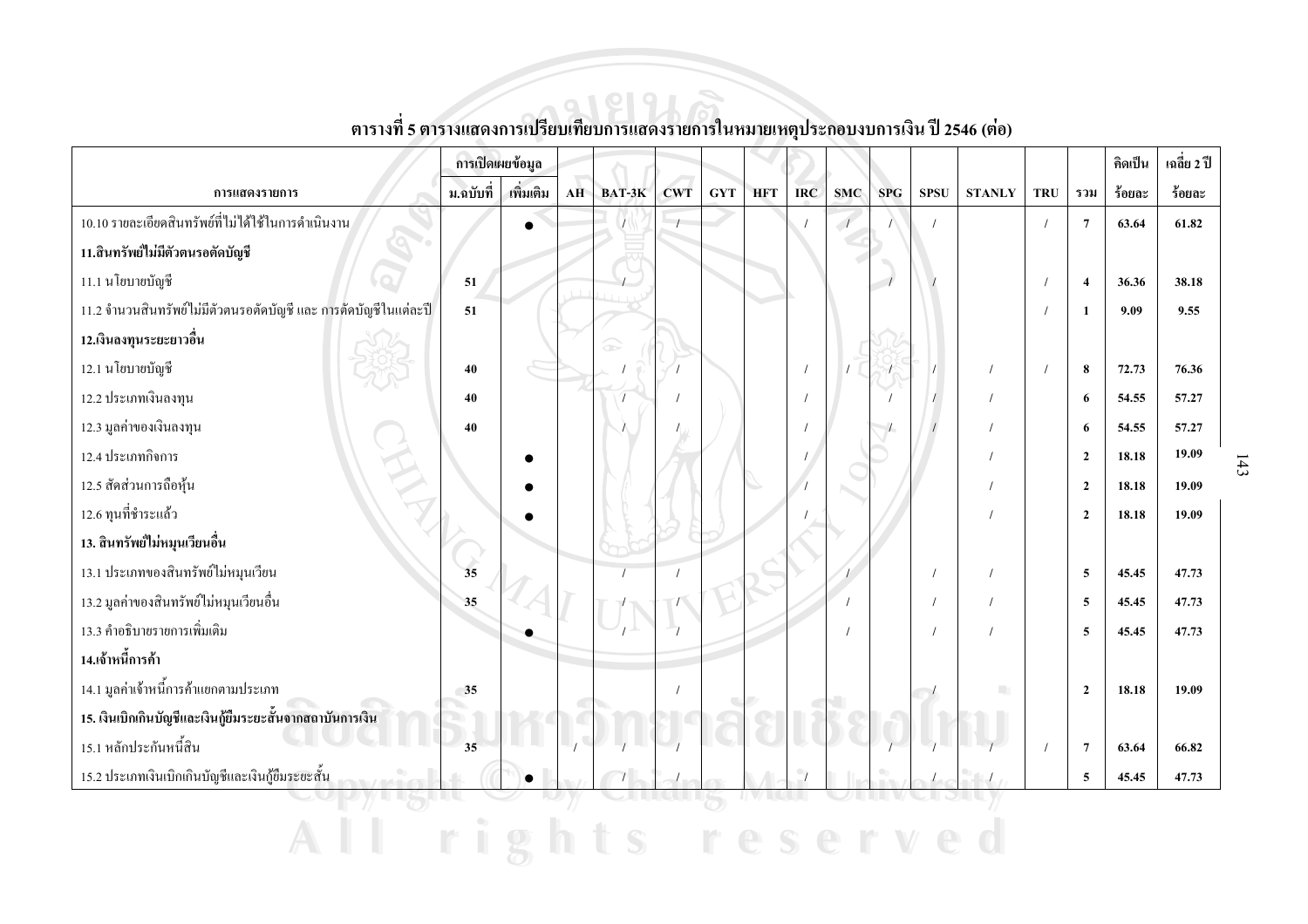|                                                  | การเปิดเผยข้อมูล |           |            |        |            |            |            |            |            |     |             |               |            |                         | คิดเป็น | เฉลี่ย 2 ปี |
|--------------------------------------------------|------------------|-----------|------------|--------|------------|------------|------------|------------|------------|-----|-------------|---------------|------------|-------------------------|---------|-------------|
| การแสดงรายการ                                    | ม.ฉบับที่        | เพิ่มเติม | ${\bf AH}$ | BAT-3K | <b>CWT</b> | <b>GYT</b> | <b>HFT</b> | <b>IRC</b> | <b>SMC</b> | SPG | <b>SPSU</b> | <b>STANLY</b> | <b>TRU</b> | รวม                     | ร้อยละ  | ร้อยละ      |
| 15.3 จำนวนเงินเบิกเกินบัญชีและเงินกู้ยืมระยะสั้น |                  | $\bullet$ |            |        |            |            |            |            |            |     |             |               |            | $\overline{4}$          | 36.36   | 38.18       |
| 15.4 อัตราคอกเบี้ย                               |                  |           |            |        |            |            |            |            |            |     |             | $\prime$      |            | 5                       | 45.45   | 47.73       |
| 16.หนี้สินหมุนเวียนอื่น                          |                  |           |            |        |            |            |            |            |            |     |             |               |            |                         |         |             |
| 16.1 ประเภทหนี้สินหมุนเวียนอื่น                  | 35               |           |            |        |            |            |            |            |            |     |             |               |            | $\overline{4}$          | 36.36   | 43.18       |
| 16.2 จำนวนเงิน                                   | 35               |           |            | L      | $\sqrt{ }$ |            |            |            |            |     |             |               |            | $\overline{4}$          | 36.36   | 43.18       |
| 17. เงินกู้ยืมระยะยาว                            |                  |           |            |        |            |            |            |            |            |     |             |               |            |                         |         |             |
| 17.1 ประเภทเงินกู้ยืมระยะยาว                     |                  |           |            |        |            |            |            |            |            |     |             |               |            | 6                       | 54.55   | 52.27       |
| 17.2 จำนวนเงิน                                   |                  |           |            |        |            |            |            |            |            |     |             |               |            | 6                       | 54.55   | 52.27       |
| 17.3 อัตราคอกเบี้ย                               |                  |           |            |        |            |            |            |            |            |     |             |               |            | 6                       | 54.55   | 52.27       |
| 17.4 กำหนดเวลาการชำระหนี้                        |                  |           |            |        |            |            |            |            |            |     |             |               |            | 5                       | 45.45   | 42.73       |
| 17.5 หลักประกันหนี้สิน                           | 35               |           |            |        |            |            |            |            |            |     |             |               |            | 5                       | 45.45   | 42.73       |
| 18.หนี้สินระยะยาว                                |                  |           |            |        |            |            |            |            |            |     |             |               |            |                         |         |             |
| 18.1 ประเภทหนี้สินระยะยาว                        |                  |           |            |        |            |            |            |            |            |     |             |               |            | $\overline{\mathbf{3}}$ | 27.27   | 28.64       |
| 18.2 จำนวนเงิน                                   |                  |           |            |        |            |            |            |            |            |     |             |               |            | $\overline{\mathbf{3}}$ | 27.27   | 28.64       |
| 18.3 อัตราคอกเบี้ย                               |                  |           |            |        |            |            |            |            |            |     |             |               |            | $\overline{2}$          | 18.18   | 19.09       |
| 18.4 กำหนดเวลาการชำระหนี้                        |                  | $\bullet$ |            |        |            |            |            |            |            |     |             |               |            | $\overline{2}$          | 18.18   | 19.09       |
| 18.5 หลักประกันหนี้สิน                           | 35 <sup>5</sup>  |           |            |        |            |            |            |            |            |     | $\bigcirc$  | n             |            | $\overline{2}$          | 18.18   | 19.09       |
| 19.หนี้สินจากการถูกประเมินภาษีย้อนหลัง           |                  |           |            |        |            |            |            |            |            |     |             |               |            |                         |         |             |
| 19.1 ลักษณะเหตุการณ์                             |                  |           |            |        |            |            |            |            |            |     |             |               |            | 1                       | 9.09    | 4.55        |
| 19.2 จำนวนเงินค่าปรับ                            |                  |           |            |        |            |            |            |            |            |     |             |               |            | 1                       | 9.09    | 4.55        |
|                                                  |                  |           |            |        |            |            |            |            |            |     |             |               |            |                         |         |             |
|                                                  |                  |           |            |        |            |            |            |            |            |     |             |               |            |                         |         |             |

ตารางที่ 5 ตารางแสดงการเปรียบเทียบการแสดงรายการในหมายเหตุประกอบงบการเงิน ปี 2546 (ต่อ)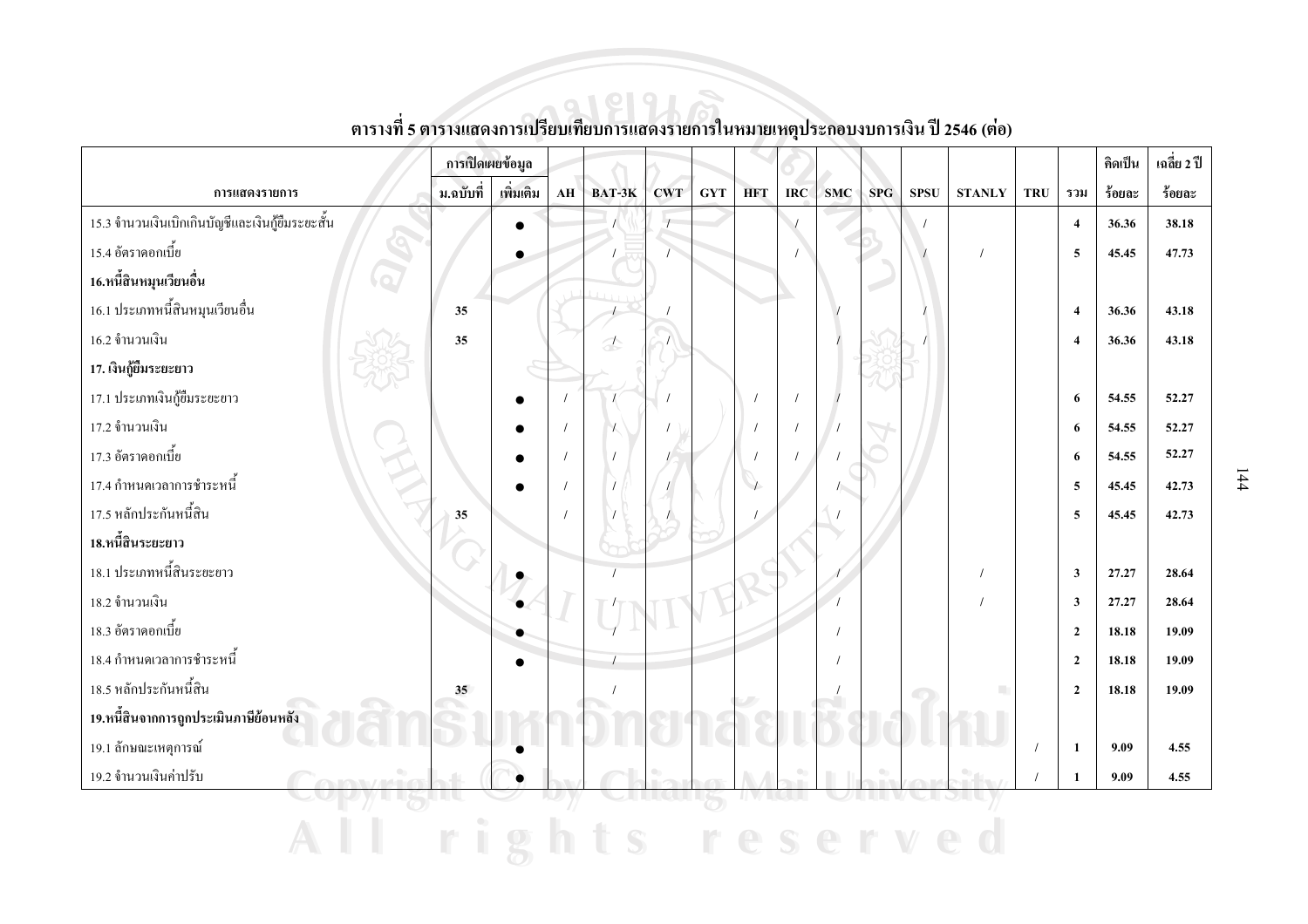|                                                   | การเปิดเผยข้อมูล              |           |                        |          |            |               |                          |            |            |            |              |               |                             |                | คิดเป็น | เฉลี่ย 2 ปี |
|---------------------------------------------------|-------------------------------|-----------|------------------------|----------|------------|---------------|--------------------------|------------|------------|------------|--------------|---------------|-----------------------------|----------------|---------|-------------|
| การแสดงรายการ                                     | ม.ฉบับที่                     | เพิ่มเติม | $\mathbf{A}\mathbf{H}$ | BAT-3K   | <b>CWT</b> | GYT           | <b>HFT</b>               | <b>IRC</b> | SMC        | <b>SPG</b> | <b>SPSU</b>  | <b>STANLY</b> | <b>TRU</b>                  | รวม            | ร้อยละ  | ร้อยละ      |
| 20.หนี้สินไม่หมุนเวียนอื่น                        |                               |           |                        |          |            |               |                          |            |            |            |              |               |                             |                |         |             |
| 20.1 ประเภทหนี้สินไม่หมุนเวียนอื่น                | 35                            |           |                        |          |            |               |                          |            |            |            |              |               |                             | $\mathbf{1}$   | 9.09    | 9.55        |
| 20.2 จำนวนเงิน                                    | 35                            |           |                        |          |            |               |                          |            |            |            |              |               |                             | 1              | 9.09    | 9.55        |
| 21. ทุนเรือนหุ้น                                  |                               |           |                        |          |            |               |                          |            |            |            |              |               |                             |                |         |             |
| 21.1 การเคลื่อนใหวบัญชีทุนระหว่างรอบระยะเวลาบัญชี | 35                            |           |                        | æ        |            |               |                          |            | $\prime$   |            |              | $\prime$      | $\prime$                    | $\overline{7}$ | 63.64   | 56.82       |
| 22.เงินปันผล                                      |                               |           |                        |          |            |               |                          |            |            |            |              |               |                             |                |         |             |
| 22.1 วันที่จ่ายเงินปันผล                          | 35                            |           | $\sqrt{ }$             | $\prime$ |            | $\prime$      |                          | $\sqrt{ }$ |            |            |              | $\prime$      | $\prime$                    | 9              | 81.82   | 70.91       |
| 22.2 มูลค่าเงินปันผล                              | 35                            |           | $\prime$               |          |            |               | $\prime$                 | $\sqrt{ }$ |            |            |              | $\prime$      | $\prime$                    | 9              | 81.82   | 70.91       |
| 22.3 อัตราเงินปันผลต่อหุ้น                        | 35                            |           | $\sqrt{ }$             | $\prime$ |            |               | $\overline{1}$           |            |            |            |              | $\prime$      | $\sqrt{ }$                  | 9              | 81.82   | 70.91       |
| 22.4 จำนวนหุ้นปันผล                               | 35                            |           |                        |          |            |               |                          |            |            |            |              |               |                             | $\overline{4}$ | 36.36   | 28.18       |
| 23. รายได้                                        |                               |           |                        |          |            |               |                          |            |            |            |              |               |                             |                |         |             |
| 23.1 นโยบายการรับรู้รายได้                        | 37                            |           | $\left  \right $       |          |            |               |                          |            |            |            |              | $\prime$      | $\sqrt{ }$                  | 11             | 100     | 100         |
| 24.รายได้อื่น                                     |                               |           |                        |          |            |               |                          |            |            |            |              |               |                             |                |         |             |
| 24.1 ประเภทของรายได้อื่น                          | 35 <sup>°</sup>               |           |                        |          |            |               |                          |            |            |            | $\prime$     | $\sqrt{ }$    | $\sqrt{ }$                  | $\sqrt{5}$     | 45.45   | 37.73       |
| 24.2 จำนวนเงิน                                    | 35                            |           |                        |          |            |               |                          |            |            |            |              |               |                             | 5              | 45.45   | 37.73       |
| 25.ค่าใช้จ่ายอื่น                                 |                               |           |                        |          |            |               |                          |            |            |            |              |               |                             |                |         |             |
| 25.1 ประเภทของค่าใช้จ่ายอื่น                      | 35<br>$\overline{\mathbb{C}}$ |           |                        |          |            |               | $\overline{\phantom{a}}$ |            |            |            | $\mathbb{C}$ |               | $\mathcal{L}_{\mathcal{A}}$ | $\mathbf{1}$   | 9.09    | 4.55        |
| C.<br>25.2 จำนวนเงิน                              | $35\phantom{a}$               |           |                        |          |            |               |                          |            | $\sqrt{2}$ |            |              |               |                             | $\mathbf{1}$   | 9.09    | 4.55        |
| 26.งบกำไรขาดทุนไตรมาส 4                           |                               |           |                        |          |            |               | - 7                      |            |            |            |              |               |                             | $\mathbf{1}$   | 9.09    | 9.55        |
| 27.กำไรจากการดำเนินงาน<br>0.1011/141              |                               |           |                        |          | $\bullet$  |               |                          |            |            |            |              |               |                             |                |         |             |
|                                                   |                               |           |                        |          |            | <b>ITALIS</b> |                          |            |            |            |              |               |                             |                |         |             |
|                                                   |                               |           |                        |          |            |               |                          |            |            |            |              |               |                             |                |         |             |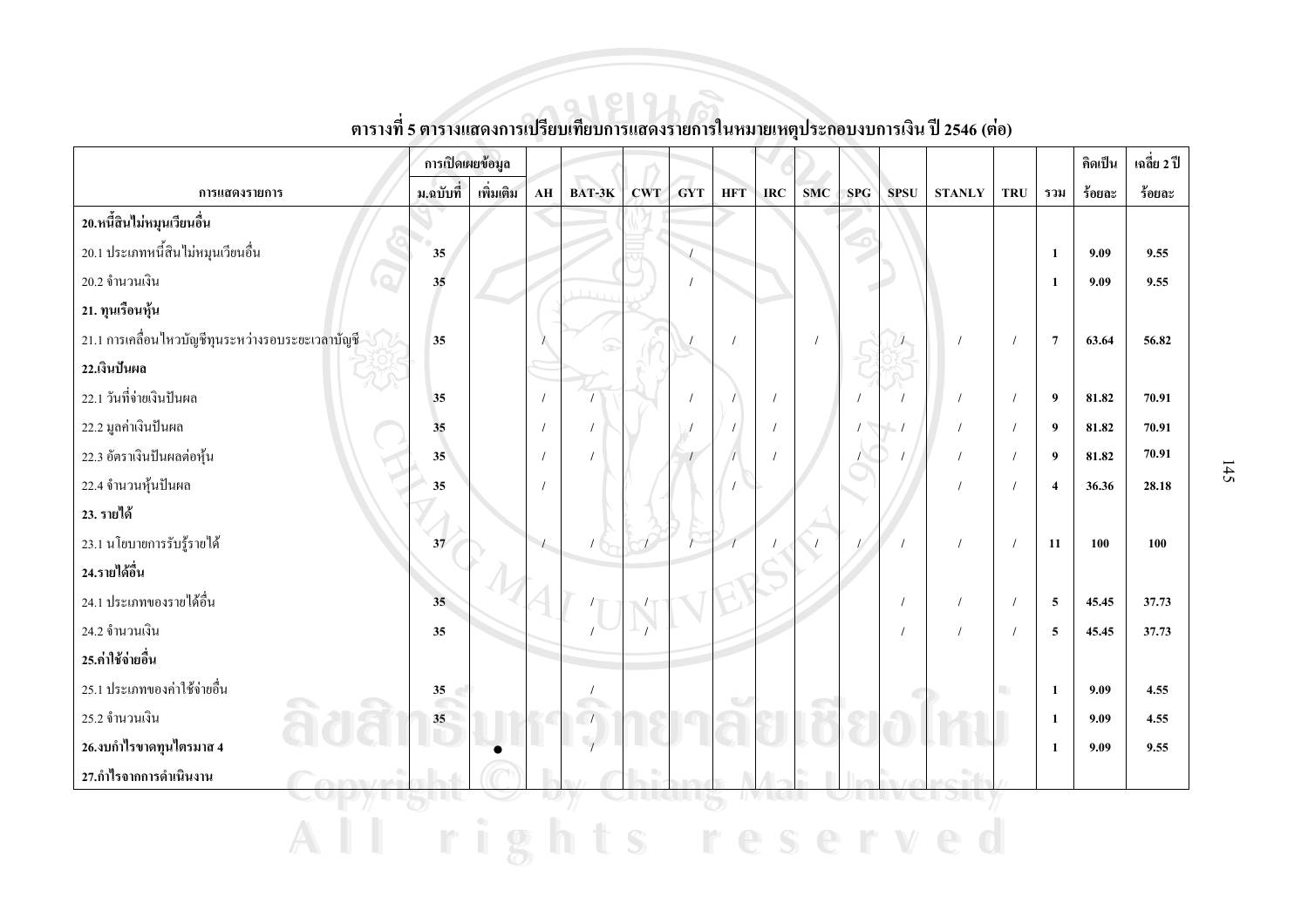|                                                        | การเปิดเผยข้อมูล |           |                        |        |            |            |            |            |            |            |                      |               |                          |                         | คิดเป็น  | เฉลี่ย 2 ปี |
|--------------------------------------------------------|------------------|-----------|------------------------|--------|------------|------------|------------|------------|------------|------------|----------------------|---------------|--------------------------|-------------------------|----------|-------------|
| การแสดงรายการ                                          | ม.ฉบับที่        | เพิ่มเติม | $\mathbf{A}\mathbf{H}$ | BAT-3K | <b>CWT</b> | <b>GYT</b> | <b>HFT</b> | <b>IRC</b> | <b>SMC</b> | <b>SPG</b> | <b>SPSU</b>          | <b>STANLY</b> | <b>TRU</b>               | รวม                     | ร้อยละ   | ร้อยละ      |
| 27.1 แยกตามลักษณะ                                      |                  | $\bullet$ |                        |        |            |            |            |            |            |            |                      |               |                          | $\overline{\mathbf{3}}$ | 27,27    | 28.64       |
| 28. กระแสเงินสดจากการดำเนินงาน                         |                  |           |                        |        |            |            |            |            |            |            |                      |               |                          |                         |          |             |
| 28.1 การคำนวณกระทบยอดกระแสเงินสดจากการดำเนินงาน        | 25               |           |                        |        |            |            |            |            |            |            |                      |               |                          | 1                       | 9.09     | 9.55        |
| 29. จำนวนและค่าใช้จ่ายเกี่ยวกับพนักงาน                 |                  |           |                        |        |            |            |            |            |            |            |                      |               |                          |                         |          |             |
| 29.1 จำนวนพนักงานทั้งหมดรวมทุกบริษัท ณ วันสิ้นงวดบัญชี | 35               |           |                        | 6      |            |            |            |            | $\prime$   |            |                      |               | $\sqrt{ }$               | 11                      | 100      | 100         |
| 29.2 ค่าใช้จ่ายทั้งหมดเกี่ยวกับพนักงานรวมทุกบริษัท     |                  |           | $\prime$               |        |            |            |            |            | $\prime$   | $\sqrt{2}$ | $\mathcal{L}$        |               |                          | 8                       | 72.73    | 71.36       |
| 29.3 นโยบายบัญชีเรื่องผลประโยชน์ของพนักงาน             | 35               |           |                        |        |            |            |            |            | $\prime$   |            |                      |               |                          | $\overline{4}$          | 36.36    | 38.18       |
| 29.4 จำนวนพนักงานแยกตามบริษัทในเครือ                   |                  |           |                        |        |            |            |            |            |            |            |                      |               |                          | $\mathbf{0}$            | $\bf{0}$ | 5.00        |
| 29.5 ค่าใช้จ่ายเกี่ยวกับพนักงานแยกตามบริษัทในเครือ     |                  |           |                        |        |            |            |            |            |            |            |                      |               |                          | $\mathbf{0}$            | $\bf{0}$ | 5.00        |
| 30.การด้อยค่าของสินทรัพย์                              |                  |           |                        |        |            |            |            |            |            |            |                      |               |                          |                         |          |             |
| 30.1 นโยบายบัญชี                                       | 36               |           |                        |        |            |            |            |            |            |            |                      |               |                          | 8                       | 72.73    | 71.36       |
| 31. เงินตราต่างประเทศ                                  |                  |           |                        |        |            |            |            |            |            |            |                      |               |                          |                         |          |             |
| 31.1 นโยบายบัญชี                                       | 30               |           |                        |        |            |            |            |            |            |            |                      |               | $\overline{\phantom{a}}$ | 10                      | 90.91    | 90.45       |
| 32.กำไรต่อหุ้นขั้นพื้นฐาน                              |                  |           |                        |        |            |            |            |            |            |            |                      |               |                          |                         |          |             |
| 32.1 นโยบายบัญชี                                       | 38               |           |                        |        |            |            |            |            |            | $\prime$   |                      |               | $\sqrt{ }$               | 11                      | 100      | 100         |
| 32.2 จำนวนที่เป็นตัวตั้งในการคำนวณกำไรต่อหุ้น          | 38               |           |                        |        |            |            |            |            |            |            |                      |               |                          | $\overline{2}$          | 18.18    | 19.09       |
| 32.3 จำนวนหุ้นสามัญที่ออกจำหน่ายแล้ว                   | 38               |           |                        |        |            |            |            |            |            | $\prime$   | $\frac{1}{\sqrt{2}}$ |               |                          | $\overline{7}$          | 63.64    | 61.82       |
| 33. การใช้ประมาณการทางบัญชี                            |                  |           |                        |        |            |            |            |            |            |            |                      |               |                          |                         |          |             |
| 33.1 นโยบายบัญชี                                       | $\overline{35}$  |           |                        |        |            |            |            |            |            |            |                      |               |                          | $\overline{4}$          | 36.36    | 48.18       |
| 34.รายจ่ายเพื่อการลงทุน                                |                  |           |                        |        |            |            |            |            |            |            |                      |               |                          |                         |          |             |
|                                                        |                  |           |                        |        |            |            |            |            |            |            |                      |               |                          |                         |          |             |
|                                                        |                  |           |                        |        |            |            |            |            |            |            |                      |               |                          |                         |          |             |

ตารางที่ 5 ตารางแสดงการเปรียบเทียบการแสดงรายการในหมายเหตุประกอบงบการเงิน ปี 2546 (ต่อ)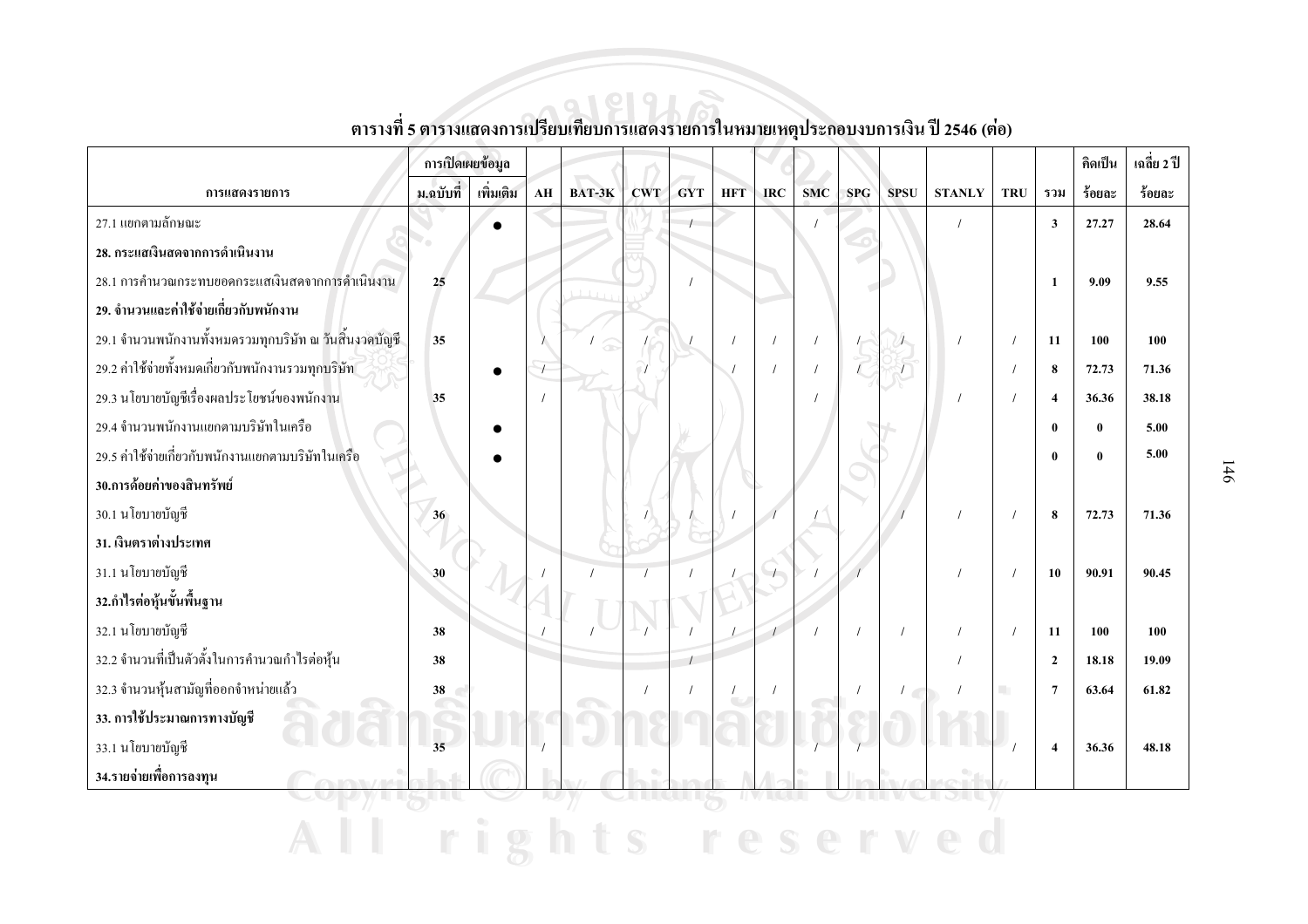|                                                              | การเปิดเผยข้อมูล |           |    |        |            |                |            |            |            |     |             |                          |            |                         | คิดเป็น | เฉลี่ย 2 ปี |
|--------------------------------------------------------------|------------------|-----------|----|--------|------------|----------------|------------|------------|------------|-----|-------------|--------------------------|------------|-------------------------|---------|-------------|
| การแสดงรายการ                                                | ม.ฉบับที่        | เพิ่มเติม | AH | BAT-3K | <b>CWT</b> | <b>GYT</b>     | <b>HFT</b> | <b>IRC</b> | <b>SMC</b> | SPG | <b>SPSU</b> | <b>STANLY</b>            | <b>TRU</b> | รวม                     | ร้อยละ  | ร้อยละ      |
| 34.1 นโยบายบัญชี                                             | 32               |           |    |        |            | $\overline{1}$ |            |            | $\sqrt{2}$ |     |             |                          |            | $\overline{\mathbf{3}}$ | 27.27   | 28.64       |
| 35.ภาษีเงินได้                                               |                  |           |    |        |            |                |            |            |            |     |             |                          |            |                         |         |             |
| 35.1 นโยบายบัญชีเกี่ยวกับภาษีเงินใด้และภาษีเงินใด้รอตัดบัญชี | 35               |           |    |        |            |                |            |            |            |     |             | $\prime$                 |            | $7\phantom{.0}$         | 63.64   | 61.82       |
| 35.2 นโยบายบัญชีภาษีหัก ณ ที่จ่าย                            |                  |           |    |        |            |                |            |            |            |     |             |                          |            | 1                       | 9.09    | 9.55        |
| 35.3 การคำนวณภาษีเงินได้นิติบุคคล                            |                  |           |    |        |            |                |            |            |            |     |             |                          |            | 5                       | 45.45   | 42.73       |
| 36. สินทรัพย์รอการขาย                                        |                  |           |    |        |            |                |            |            |            |     |             |                          |            |                         |         |             |
| 36.1 นโยบายบัญชี                                             | $\overline{7}$   |           |    |        |            |                |            |            |            |     |             |                          |            | $\mathbf{1}$            | 9.09    | 9.55        |
| 37. รายการที่เกี่ยวข้องกัน                                   |                  |           |    |        |            |                |            |            |            |     |             |                          |            |                         |         |             |
| 37.1 นโยบายบัญชี                                             | 47               |           |    |        |            |                |            |            |            |     |             |                          |            | 11                      | 100     | 100         |
| 37.2 ประเภทและลักษณะรายการค้า                                | 47               |           |    |        |            |                |            |            |            |     |             |                          |            | 11                      | 100     | 100         |
| 37.3 จำนวนเงิน                                               | 47               |           |    |        |            |                |            |            |            |     |             |                          |            | 11                      | 100     | 100         |
| 37.4 การเคลื่อนใหวที่มีสาระสำคัญ                             | 47               |           |    |        |            |                |            |            |            |     |             |                          |            | 11                      | 100     | 95.00       |
| 37.5 นโยบายการกำหนดราคาระหว่างกัน                            | 47               |           |    |        |            |                |            |            |            |     |             |                          |            | 10                      | 90.91   | 90.45       |
| 38.ค่าตอบแทนกรรมการ                                          |                  |           |    |        |            |                |            |            |            |     |             |                          |            |                         |         |             |
| 38.1 นโยบายการจ่ายค่าตอบแทนกรรมการ                           |                  |           |    |        |            |                |            |            |            |     |             |                          |            | $\overline{4}$          | 36.36   | 33.18       |
| 38.2 จำนวนเงินค่าตอบแทนกรรมการ                               |                  |           |    |        |            |                |            |            |            |     |             |                          |            | $\boldsymbol{\Lambda}$  | 36.36   | 38.18       |
| 39.การส่งเสริมการลงทุน                                       |                  |           |    |        |            |                |            |            |            |     |             |                          |            |                         |         |             |
| 39.1 ข้อมูลการใค้รับการส่งเสริมการลงทุนของบริษัท             | 35               |           |    |        |            |                |            |            |            |     |             |                          |            | 6                       | 54.55   | 52.27       |
| 39.2 สิทธิพิเศษในการได้รับการส่งเสริมการลงทุน                |                  |           |    |        |            |                |            |            |            |     |             |                          |            | 6                       | 54.55   | 52.27       |
| 39.3 รายใด้แยกตามการใด้รับการส่งเสริมและไม่ได้รับการส่งเสริม |                  |           |    |        |            |                |            |            |            |     |             | $\overline{\phantom{a}}$ |            | 3                       | 27.27   | 23.64       |
|                                                              |                  |           |    |        |            |                |            |            |            |     |             |                          |            |                         |         |             |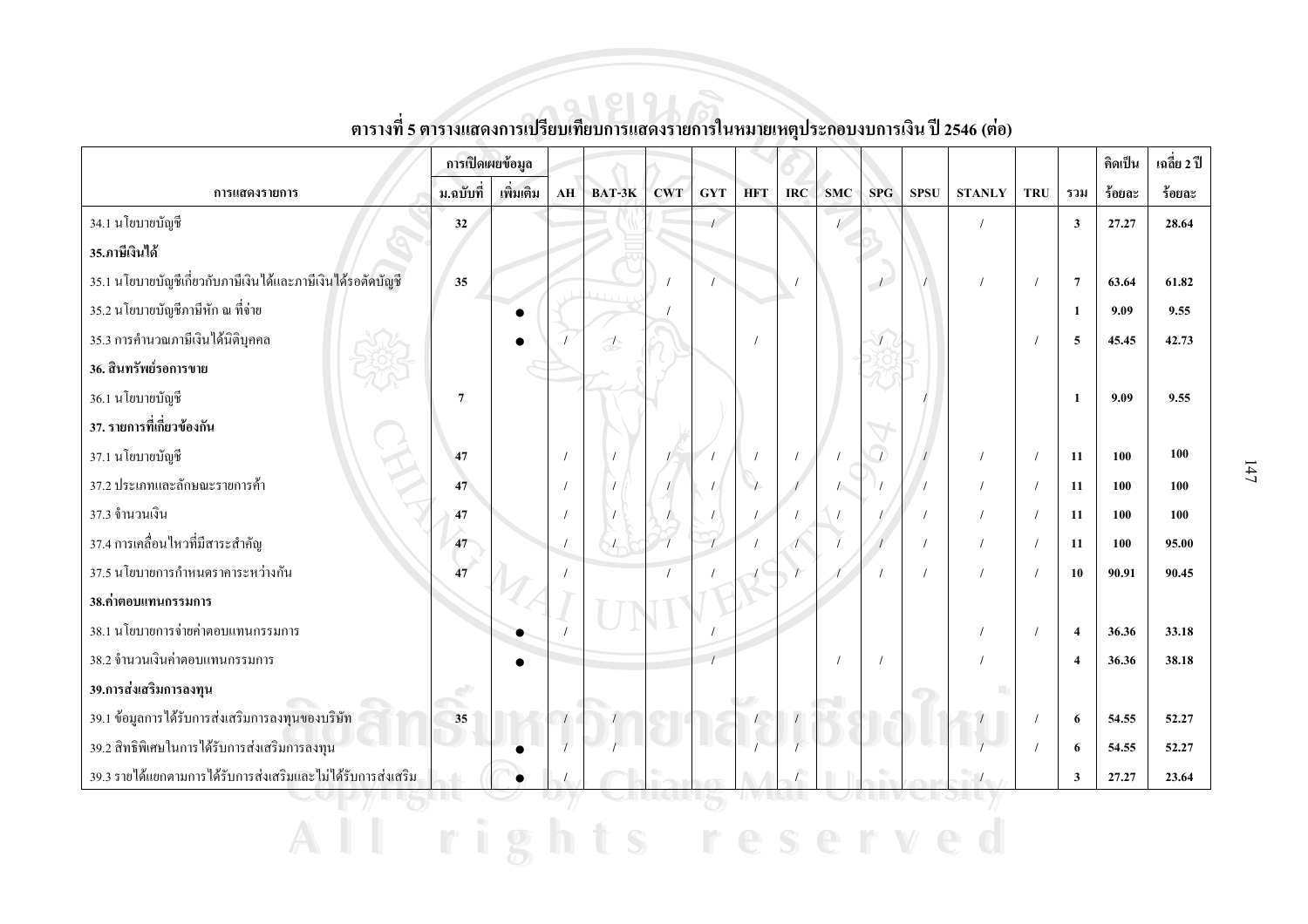|                                               | การเปิดเผยข้อมูล |           |                  |        |            |            |                          |            |            |                      |             |               |                          |                | คิดเป็น | เฉลี่ย 2 ปี |
|-----------------------------------------------|------------------|-----------|------------------|--------|------------|------------|--------------------------|------------|------------|----------------------|-------------|---------------|--------------------------|----------------|---------|-------------|
| การแสดงรายการ                                 | ม.ฉบับที่        | เพิ่มเติม | ${\bf AH}$       | BAT-3K | <b>CWT</b> | <b>GYT</b> | <b>HFT</b>               | <b>IRC</b> | <b>SMC</b> | <b>SPG</b>           | <b>SPSU</b> | <b>STANLY</b> | <b>TRU</b>               | รวม            | ร้อยละ  | ร้อยละ      |
| 40. สำรองตามกฎหมาย                            |                  |           |                  |        |            |            |                          |            |            |                      |             |               |                          |                |         |             |
| 40.1 เหตุผลที่ต้องมีการสำรองตามกฎหมาย         | 35               |           |                  |        |            |            |                          |            |            |                      |             |               |                          | 11             | 100     | 100         |
| 40.2 จำนวนเงินที่สำรองตามกฎหมาย<br>$\bigcirc$ |                  |           |                  |        |            |            |                          |            |            | $\sqrt{2}$<br>$\sim$ |             |               |                          | 5              | 45.45   | 47.73       |
| 41.กองทุนสำรองเลี้ยงชีพ                       |                  |           |                  |        |            |            |                          |            |            |                      |             |               |                          |                |         |             |
| 41.1 นโยบายกองทุนสำรองเลี้ยงชีพของบริษัท      | 35               |           |                  |        |            |            |                          |            |            |                      |             |               |                          | $\overline{7}$ | 63.64   | 66.82       |
| 41.2 จำนวนเงินที่พนักงานจ่ายสะสมในกองทุน      |                  | $\bullet$ |                  |        |            |            |                          |            |            |                      |             |               |                          | $\overline{7}$ | 63.64   | 61.82       |
| 42.ภาระผูกพันและหนี้สินที่อาจจะเกิดขึ้น       |                  |           |                  |        |            |            |                          |            |            |                      |             |               |                          |                |         |             |
| 42.1 ประมาณผลกระทบที่อาจเกิดขึ้น              | 21               |           |                  |        |            |            |                          |            |            |                      |             |               |                          | 11             | 100     | 100         |
| 42.2 ลักษณะของเหตุการณ์                       | 21               |           |                  |        |            |            |                          |            |            |                      |             |               |                          | 11             | 100     | 100         |
| 42.3 คำอธิบายภาระผูกพันเพิ่มเติม              |                  |           |                  |        |            |            |                          |            |            |                      |             |               |                          | 8              | 72.73   | 66.36       |
| 43. การนำเสนอข้อมูลทางการเงินแยกตามส่วนงาน    |                  |           |                  |        |            |            |                          |            |            |                      |             |               |                          |                |         |             |
| 43.1 กิจกรรมในแต่ละส่วนงาน                    | 50               |           | $\left  \right $ |        |            |            |                          |            |            |                      |             |               |                          | 10             | 90.91   | 90.45       |
| 43.2 ผลการดำเนินงาน                           | 50               |           |                  |        |            |            |                          |            |            |                      |             |               |                          | 10             | 90.91   | 90.45       |
| 43.3 สินทรัพย์ของส่วนงาน                      | 50               |           |                  |        |            |            |                          |            |            |                      |             |               |                          | 10             | 90.91   | 90.45       |
| 43.4 เหตุผลที่ไม่นำเสนอข้อมูลแยกตามส่วนงาน    | 50               |           |                  |        |            |            |                          |            |            |                      |             |               |                          | $\mathbf{1}$   | 9.09    | 9.55        |
| 44. เครื่องมือทางการเงิน                      |                  |           |                  |        |            |            |                          |            |            |                      |             |               |                          |                |         |             |
| 44.1 นโยบายบัญชี                              | 48               |           |                  |        |            |            |                          |            |            |                      |             |               | $\overline{\phantom{a}}$ | 9              | 81.82   | 85.91       |
| 44.2 ข้อมูลเกี่ยวกับมูลค่ายุติธรรม            | 48               |           | $\sqrt{ }$       |        |            |            | $\overline{\phantom{a}}$ |            |            |                      |             |               |                          | 11             | 100.00  | 100.00      |
| 44.3 ข้อมูลความเสี่ยงจากอัตราแลกเปลี่ยน       | 48               |           |                  |        |            |            |                          |            |            |                      |             |               |                          | 8              | 72.73   | 76.36       |
| 44.4 ข้อมูลความเสี่ยงด้านสินเชื้อ             | $\bf 48$         |           |                  |        |            |            |                          |            |            |                      |             |               |                          | $\pmb{8}$      | 72.73   | 71.36       |
|                                               |                  |           |                  |        |            |            |                          |            |            |                      |             |               |                          |                |         |             |

All rights reserved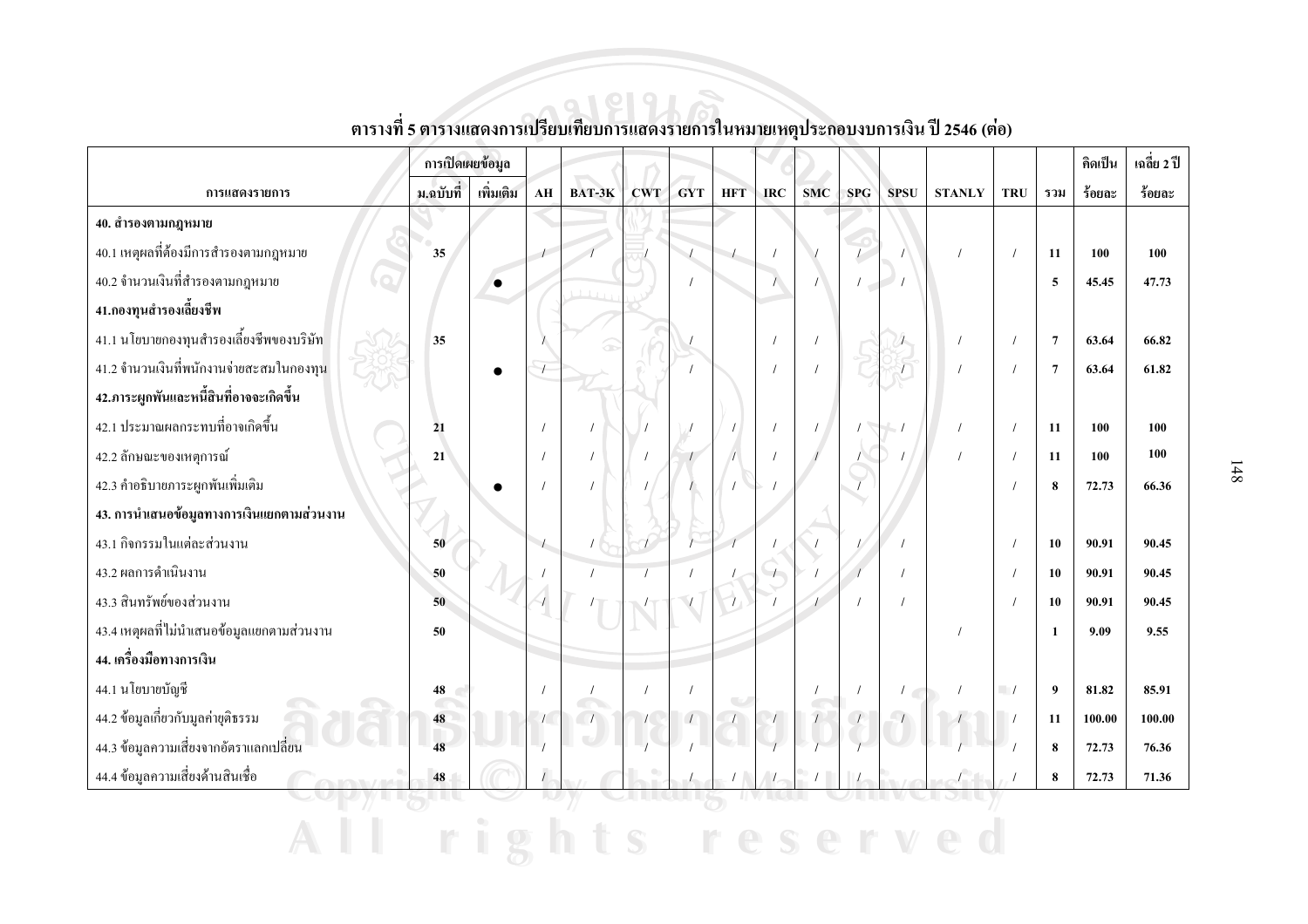|                                                               | การเปิดเผยข้อมูล |           |                |           |            |            |            |            |            |            |             |               |            |                         | คิดเป็น      | เฉลี่ย 2 ปี |
|---------------------------------------------------------------|------------------|-----------|----------------|-----------|------------|------------|------------|------------|------------|------------|-------------|---------------|------------|-------------------------|--------------|-------------|
| การแสดงรายการ                                                 | ม.ฉบับที่        | เพิ่มเติม | AH             | BAT-3K    | <b>CWT</b> | <b>GYT</b> | <b>HFT</b> | <b>IRC</b> | <b>SMC</b> | <b>SPG</b> | <b>SPSU</b> | <b>STANLY</b> | <b>TRU</b> | รวม                     | ร้อยละ       | ร้อยละ      |
| 44.5 ข้อมูลความเสี่ยงด้านอัตราดอกเบี้ย                        | 48               |           | $\overline{1}$ |           |            |            |            |            |            |            |             |               |            | 10                      | 90.91        | 90.45       |
| 44.6 ข้อมูลความเสี่ยงจากการไม่ปฏิบัติตามสัญญา                 |                  | $\bullet$ |                |           |            |            |            |            |            |            |             |               |            | 3                       | 27,27        | 28.64       |
| 44.7 ข้อมูลความเสี่ยงด้านสภาพคล่อง<br>$\overline{\mathbf{C}}$ |                  | $\bullet$ |                | $1 + 1 +$ |            |            |            |            |            |            |             |               |            | $\overline{2}$          | 18.18        | 14.09       |
| 44.8 เครื่องมือทางการเงินที่ใช้                               | 48               |           |                |           |            |            |            |            |            |            |             |               |            | $\overline{\mathbf{3}}$ | 27.27        | 33.64       |
| 44.9 รากาตามบัญชีของสินทรัพย์ หนี้สินทางการเงินที่แตกต่าง     |                  |           |                |           |            |            |            |            |            |            |             |               |            |                         |              |             |
| จากมูลค่ายุติธรรม                                             | 48               |           |                |           |            |            |            |            |            |            |             |               |            | $\mathbf{0}$            | $\mathbf{0}$ | 5.00        |
| 45. เหตุการณ์ภายหลังวันที่ในงบดุล                             |                  |           |                |           |            |            |            |            |            |            |             |               |            |                         |              |             |
| 45.1 ลักษณะของเหตุการณ์                                       | 21               |           |                |           |            |            |            |            |            |            |             |               |            | $\overline{2}$          | 18.18        | 24.09       |
| 45.2 จำนวนเงิน                                                | 21               |           |                |           |            |            |            |            |            |            |             |               |            | $\overline{2}$          | 18.18        | 24.09       |
| 46.การจัดประเภทรายการใหม่                                     |                  |           |                |           |            |            |            |            |            |            |             |               |            |                         |              |             |
| 46.1 เหตุผลของการจัดประเภทรายการใหม่                          | 35 <sub>o</sub>  |           |                |           |            |            |            |            |            |            |             |               |            | $\overline{5}$          | 45.45        | 62.73       |
| 46.2 ผลกระทบจากการจัดประเภทรายการใหม่                         | 35               |           |                |           |            |            |            |            |            |            |             |               |            | 1                       | 9.09         | 4.55        |
| 47.สัญญาเช่าระยะยาว                                           |                  |           |                |           |            |            |            |            |            |            |             |               |            |                         |              |             |
| 47.1 นโยบายบัญชี                                              | 29               |           |                |           |            |            |            |            |            |            |             |               |            | $\overline{5}$          | 45.45        | 37.73       |
| 47.2 ครบกำหนด                                                 | 29               |           |                |           |            |            |            |            |            |            |             |               |            | 6                       | 54.55        | 52,27       |
| 47.3 จำนวนเงินค่าเช่า                                         | 29               |           |                |           |            |            |            |            |            |            |             |               |            | 6                       | 54.55        | 52,27       |
| 47.4 รายละเอียดทั่วไปของสัญญาเช่า                             | 29               |           |                |           |            |            |            |            |            |            |             |               |            | 5                       | 45.45        | 42.73       |
| 48.รายละเอียดรายการปรับโครงสร้างหนึ่งองบริษัท                 | $\subset$<br>34  |           |                |           |            |            |            |            |            |            |             |               |            | 1                       | 9.09         | 9.55        |
| 49.รายการพิเศษ                                                |                  |           |                |           |            |            |            |            |            |            |             |               |            |                         |              |             |
| 49.1 ลักษณะเหตุการณ์                                          | 39               |           |                |           |            |            |            |            |            |            |             |               |            | $\mathbf{1}$            | 9.09         | 9.55        |
|                                                               |                  |           |                |           |            |            |            |            |            |            |             |               |            |                         |              |             |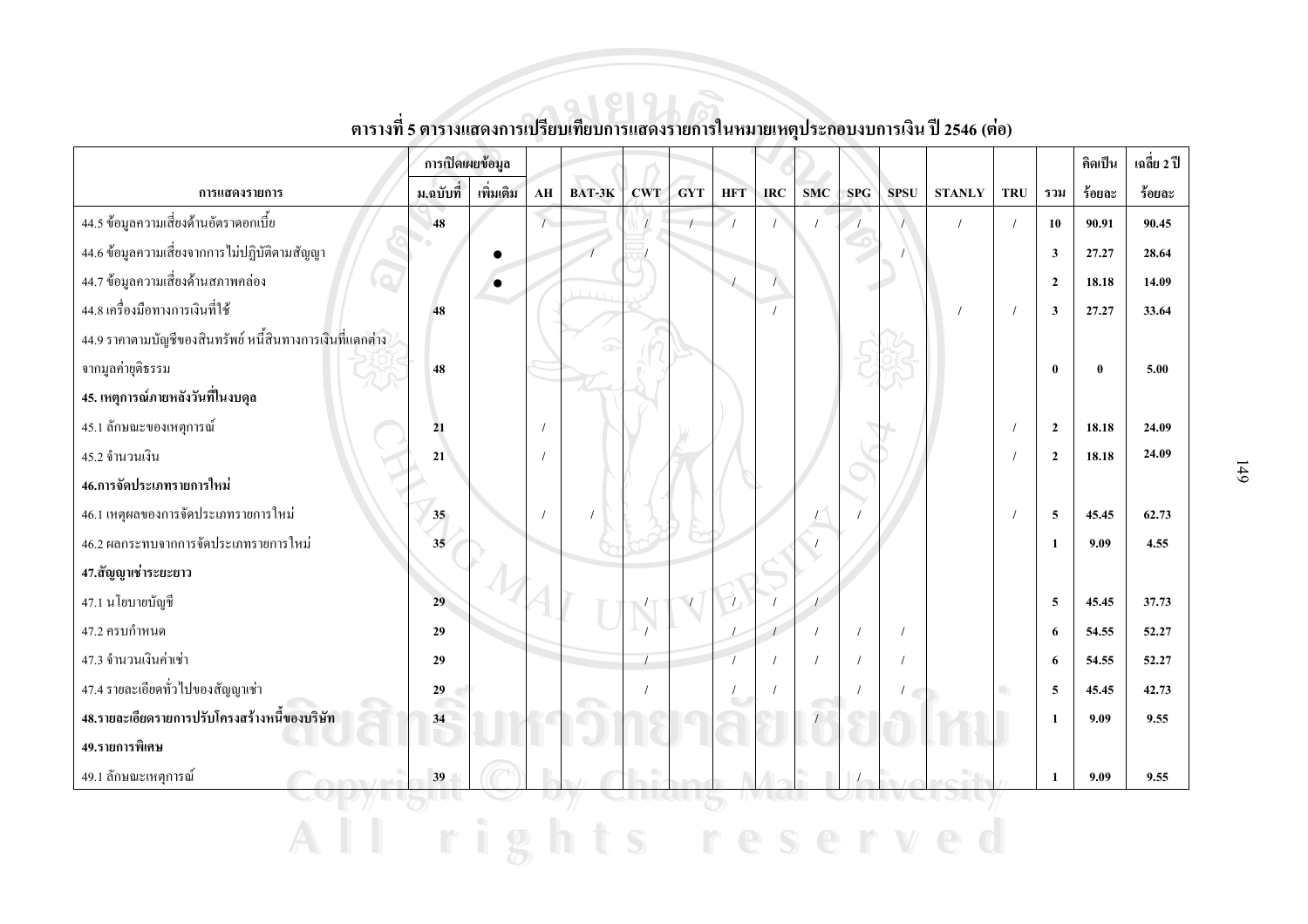|                                                                |           | การเปิดเผยข้อมูล |    |                    |     |            |            |      |            |     |             |               |            |              | คิดเป็น | เฉลี่ย 2 ปี |
|----------------------------------------------------------------|-----------|------------------|----|--------------------|-----|------------|------------|------|------------|-----|-------------|---------------|------------|--------------|---------|-------------|
| การแสดงรายการ                                                  | ม.ฉบับที่ | เพิ่มเติม        | AH | $BAT-3K$           | CWT | <b>GYT</b> | <b>HFT</b> | IRC- | <b>SMC</b> | SPG | <b>SPSU</b> | <b>STANLY</b> | <b>TRU</b> | รวม          | ร้อยละ  | ร้อยละ      |
| 49.2 จำนวนเงิน                                                 | 39        |                  |    |                    |     |            |            |      |            |     |             |               |            |              | 9.09    | 9.55        |
| 50.การซื้อธุรกิจ                                               |           |                  |    |                    |     |            |            |      |            |     |             |               |            |              |         |             |
| ่ 50.1 สิทธิในการออกเสียงที่ซื้อ                               | 43        |                  |    |                    |     |            |            |      |            |     |             |               |            | $\mathbf{0}$ |         | 5.00        |
| 50.2 รายละเอียดการคำนวณต้นทุนกิจการที่ซื้อและสินทรัพย์รวมสุทธิ | 43        |                  |    |                    |     |            |            |      |            |     |             |               |            | $\mathbf{0}$ |         | 5.00        |
| ่ 51.การแสดงรายการมีข้อมูลว่าได้จัดทำตามประกาศ                 |           |                  |    | $\widehat{\infty}$ |     |            |            |      |            |     |             |               |            |              |         |             |
| กรมทะเบียนการค้า                                               |           |                  |    |                    |     |            |            |      |            |     |             |               |            | 3            | 27.27   | 28.64       |
| 52.การอนุมัติงบการเงิน                                         |           |                  |    |                    |     |            |            |      |            |     |             |               |            | 3            | 27,27   | 28.64       |

NEW CMAI

### ์<br>ตารางที่ 5 ตารางแสดงการเปรียบเทียบการแสดงรายการในหมายเหตุประกอบงบการเงิน ปี 2546 (ต่อ)

ลิขสิทธิ์มหาวิทยาลัยเชียงใหม **Copyright © by Chiang Mai University** All rights reserved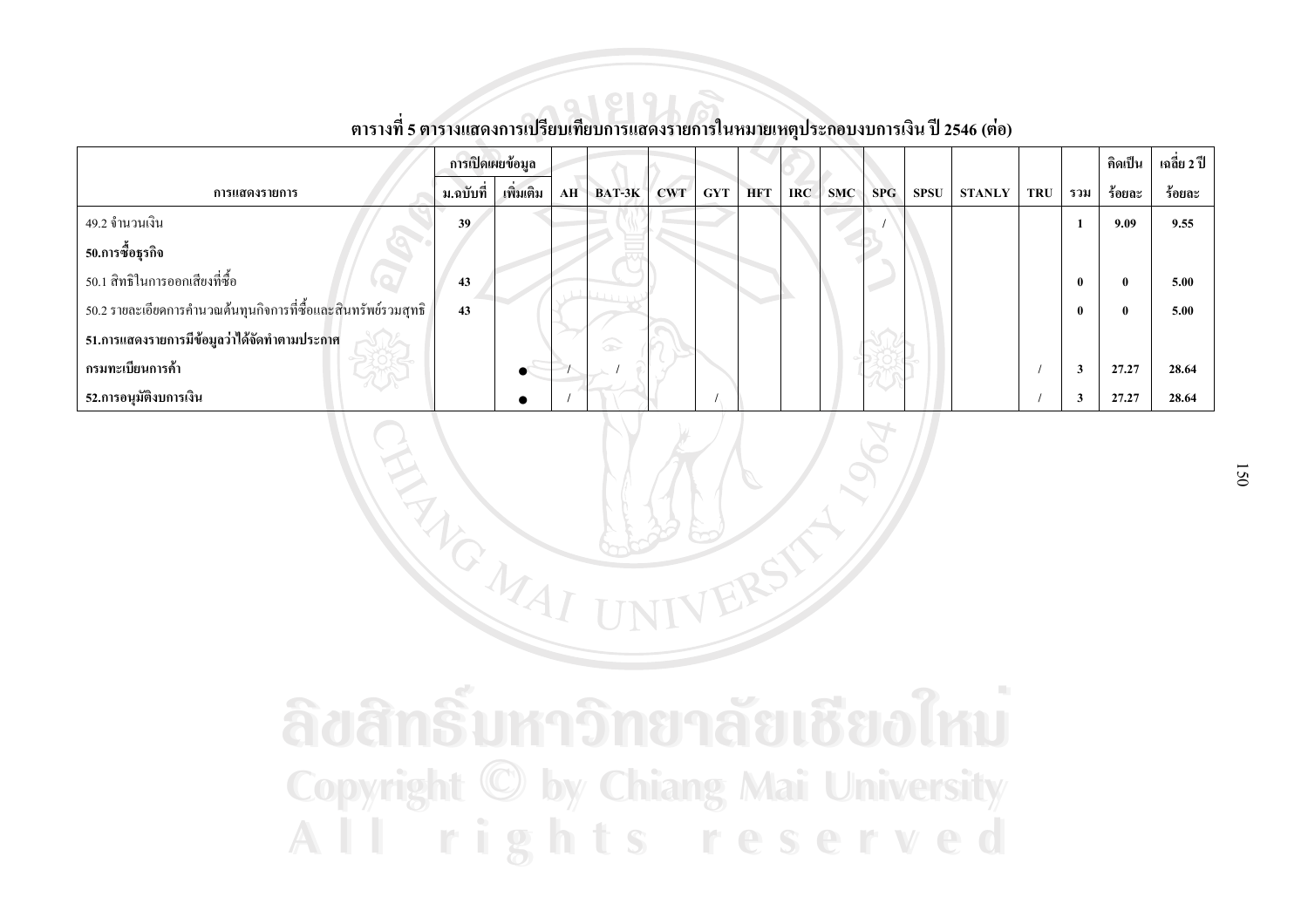ี จากตารางที่ 5 พบว่า รายการที่พบว่าเปิดเผยมากที่สุดในปีพ.ศ.2546 คือ ทุกบริษัทเปิดเผย สั่งใด้แก่

1.รายการตามมาตรฐานการบัญชีฉบับที่ 35 เรื่องการนำเสนองบการเงิน ดังนี้ ชื่อที่อยู่บริษัท ,ลักษณะการประกอบธุรกิจ, หลักเกณฑ์ในการจัดทำงบการเงินของบริษัทและงบการเงินรวม , ข้อมูลที่ระบุว่าใด้จัดทำตามหลักการบัญชีที่รับรองทั่วไป, นโยบายบัญชีที่สำคัญ (ได้แก่ เงินสด ้ลูกหนี้การค้า สินค้าคงเหลือ เงินลงทุน ที่ดินอาคารและอุปกรณ์ กำไรต่อหุ้นขั้นพื้นฐาน การรับรู้ รายได้ และรายการที่เกี่ยวข้องกัน), จำนวนพนักงานทั้งหมดของบริษัท ณ วันสิ้นงวด และเหตุผลที่ ้ต้องมีการสำรองตามกฎหมาย, ลูกหนี้การค้า (ได้แก่ มูลค่าลูกหนี้แยกตามประเภทลูกหนี้)

่ 2.รายการตามมาตรฐานการบัญชีฉบับที่ 31 เรื่อง สินค้าคงเหลือ (ได้แก่ ราคาตามบัญชีของ สินค้าแยกตามประเภทของสินค้า)

3.รายการตามมาตรฐานการบัญชีฉบับที่ 32 เรื่อง ที่ดินอาคารและอุปกรณ์ (ได้แก่ วิธีการ ้คำนวณค่าเสื่อมราคา อายุการใช้งาน ราคาตามบัญชีก่อนหักค่าเสื่อมราคาสะสม จำนวนค่าเสื่อม ราคาสะสมตอนต้นและปลายงวด รายการกระทบยอดราคาตามบัญชีระหว่างต้นและปลายงวด)

4.รายการตามมาตรฐานการบัญชีฉบับที่ 47 เรื่อง การเปิดเผยข้อมูลเกี่ยวกับบุคคลหรือ ี กิจการที่เกี่ยวข้องกัน (ได้แก่ ประเภทและลักษณะรายการค้า จำนวนเงิน)

5.รายการตามมาตรฐานการบัญชีฉบับที่ 21 เรื่อง เหตุการณ์ที่อาจเกิดขึ้นในภายหน้าและ เหตุการณ์ภายหลังวันที่ในงบการเงิน (ได้แก่ ประมาณผลกระทบที่อาจเกิดขึ้น ลักษณะเหตุการณ์ ) เครื่องมือทางการเงิน (ได้แก่ ข้อมูลเกี่ยวกับมูลค่ายุติธรรม )

6.รายการตามมาตรฐานการบัญชีฉบับที่ 7 เรื่อง หนี้สงสัยจะสูญ (ได้แก่ จำนวนค่าเผื่อหนี้ สงสัยจะสูญ)

และรายการตามมาตรฐานการบัญชีที่พบว่าเปิดเผยข้อมูลน้อยที่สุด คือ ร้อยละ 0 ได้แก่ 1.รายการตามมาตรฐานการบัญชีฉบับที่ 48 เรื่องเครื่องมือทางการเงิน (ได้แก่ ราคาตาม ้บัญชีของสินทรัพย์ หนี้สินทางการเงินที่แตกต่างจากมูลค่ายุติธรรม )

2.รายการตามมาตรฐานการบัญชีฉบับที่ 43 เรื่อง การรวมธุรกิจ (ได้แก่ การซื้อธุรกิจ) ้นอกจากนี้รายการเพิ่มเติมจากมาตรฐานการบัญชีที่พบว่ามีการเปิดเผยข้อมูลมากที่สุดคือ คำอธิบายรายการที่ดิน อาคารและอุปกรณ์ เพิ่มเติม (ร้อยละ 90.91) รายการเพิ่มเติมที่พบว่าเปิดเผย ข้อมูลน้อยที่สุด คือ บัตรเงินฝาก, จำนวนพนักงานและค่าใช้จ่ายเกี่ยวกับพนักงานแยกตามบริษัทใน เครือ (ร้อยละ 0)

ิจากข้อมูลในหมายเหตุประกอบงบการเงินปีพ.ศ.2546 สามารถนำมาวิเคราะห์ในประเด็น ที่สำคัญโดยแยกแสดงตามกลุ่มของลักษณะการประกอบกิจการ เป็นดังนี้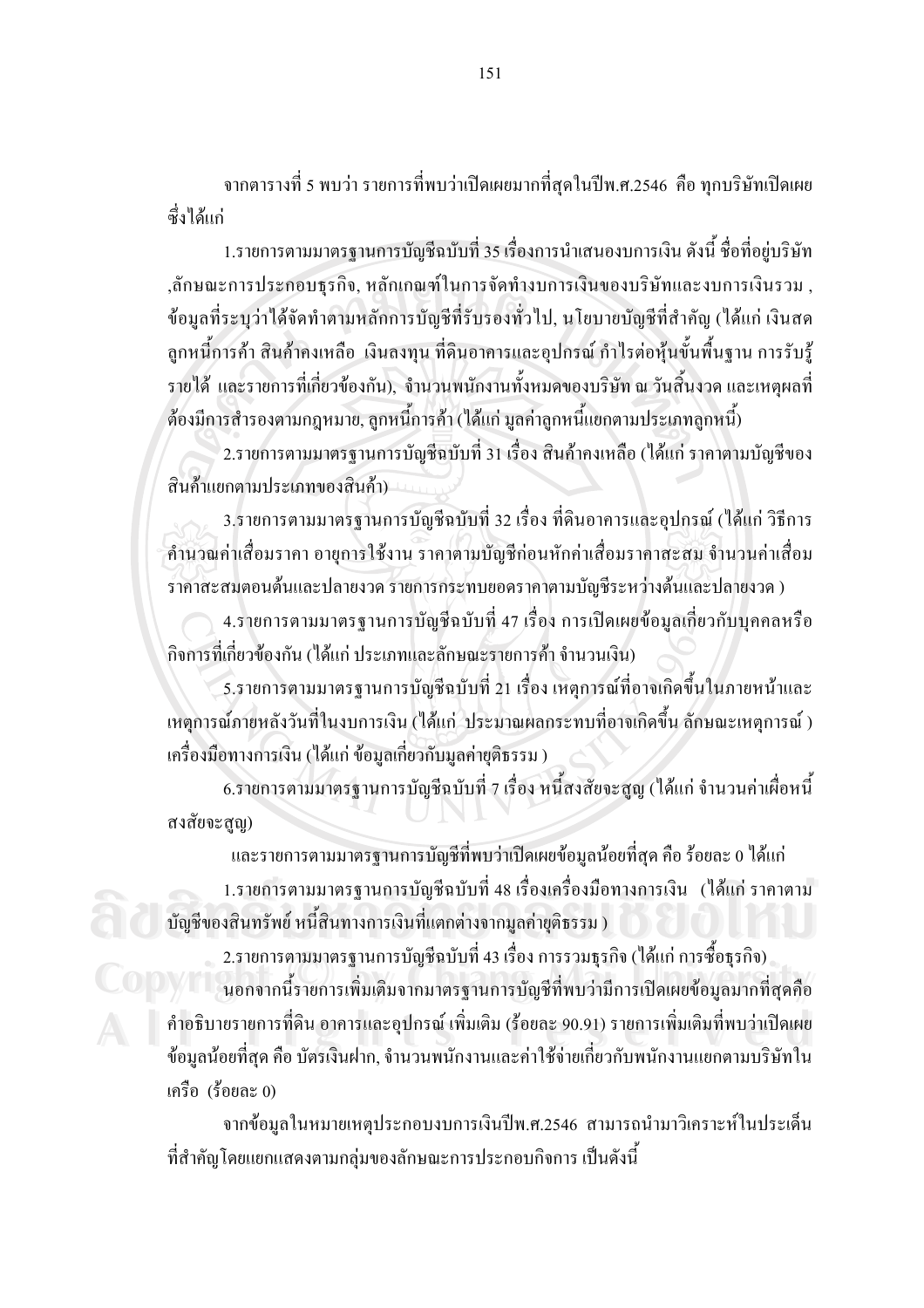#### ึกลุ่มผลิตและจำหน่ายอะไหล่รถยนต์ ซึ่งประกอบด้วย 1 บริษัทกือ

บริษัท อาปีโก ไฮเทค จำกัด (มหาชน) ยังคงนำเสนอรายการในหมายเหตุประกอบงบ ี<br>การเงินที่คล้ายกับปี พ.ศ.2545 มีเพียงบางรายการเท่านั้นที่บริษัทมีความจำเป็นต้องเปิดเผยเพื่อให้ ผู้ใช้งบการเงินได้ทราบ ดังนี้ บริษัทย่อยมีการเปลี่ยนแปลงวิธีการคิดค่าเสื่อมราคา จึงต้องมีการ ้เปิดเผยข้อมูลให้เป็นไปตามมาตรฐานการบัญชีฉบับที่ 39 เรื่อง กำไรหรือขาดทุนสำหรับงวด ข้อผิดพลาดที่สำคัญและการเปลี่ยนแปลงทางบัญชี , นอกจากนี้บริษัทยังมีการในเดือนกันยายน 2546 มีการเพิ่มทุนจดทะเบียนจากเดิม 210 ล้านบาทเป็นจำนวน 240 ล้านบาท โดยการออกหุ้น สามัญเพิ่มทุนเพื่อเสนอขายให้ผู้ถือหุ้นเดิมจำนวน 4.2 ล้านหุ้น มูลค่าที่ตราไว้หุ้นละ 5 บาท และ ้เสนอขายให้นักลงทุนทั่วไปอีกจำนวน 1.8 ล้านหุ้น มูลค่าที่ตราไว้ หุ้นละ 5 บาทและใ น เ ดื อ น ้ตุลาคม 2546 บริษัทฯ ได้รับชำระเงินเพิ่มทุนรวมเป็นเงินประมาณ 590 ล้านบาท โดยแบ่งเป็นทุนที่ ออกและเรียกชำระแล้วจำนวนเงิน 30 ล้านบาทและส่วนเกินมูลค่าหุ้นสามัญจำนวนเงินประมาณ 560 ถ้านบาท

#### ึกลุ่มผลิตและจำหน่ายแบตเตอรี่ ประกอบด้วย 2 บริษัท คือ

1.บริษัท ไทยสโตเรจ แบตเตอรี่ จำกัด (มหาชน) มีการแสดงรายการเพิ่มเติมจากปีพ.ศ.2545 เพียงเล็กน้อย ได้แก่เรื่อง ที่ดินที่ไม่ได้ใช้ในการดำเนินงาน เนื่องจากในปีพ.ศ.2546 บริษัทได้ชะลอ ึการก่อสร้างโรงงาน จึงมีการบันทึกที่ดินตามมูลค่าที่ได้มา และยังได้รับที่ดินจากการโอนชำระหนี้ ้ค่าสินค้าจากลูกค้ารายหนึ่ง โดยแสดงตามราคาประเมินของที่ดิน ,รายได้อื่น เนื่องจากในปีพ.ศ.2546 ำเริษัทมีรายได้อื่นที่ไม่ได้เกี่ยวข้องกับการดำเนินงานจำนวนมากและได้มาจากหลายแหล่งจึงต้องมี การเปิดเผยประเภทรายใด้ดังกล่าวให้ผู้ใช้งบการเงินได้ทราบ เช่นเดียวกับค่าใช้ง่ายอื่น ๆ ที่มีจำนวน มากเช่นกันและมีหลายประเภท จึงต้องจัดประเภทและแยกแสดงรายละเอียดในหมายเหตุประกอบ งบการเงิน

2.บริษัท สยามภัณฑ์กรุ๊ป จำกัด (มหาชน) ไม่มีการแสดงรายการเพิ่มเติมจากปีพ.ศ.2545 แต่ ี่มีการลดการนำเสนอข้อมูลและลักษณะการประกอบธุรกิจ, จำนวนพนักงานและค่าใช้จ่ายเกี่ยวกับ พนักงานของบริษัทย่อยทั้งหมดลง เนื่องจาก บริษัทอาจจะเห็นว่ารายการดังกล่าวเป็นเพียงรายการที่ ้เพิ่มเติมจากมาตรฐานการบัญชี จึงไม่มีความจำเป็นที่จะต้องเปิดเผยมากนัก และการเปิดเผยดังกล่าว จะเพิ่มความยุ่งยากให้กับผู้ใช้และผู้จัดทำงบการเงิน อีกทั้งยังเสียเวลาและค่าใช้จ่ายในการเปิดเผย ข้อมลดังกล่าวอีกค่อนข้างมาก

#### ึกล่มผลิตเบาะและชิ้นส่วนหนังในยานยนต์ ประกอบด้วย 1 บริษัท คือ

*บริษัท ชัยวัฒนา แทนเนอรี่ กรุ๊ป จำกัด (มหาชน)* ธุรกิจนี้ประสบปัญหาทางด้านสภาพ ี คล่องเป็นอย่างมาก เนื่องจากผลจากวิกฤตเศรษฐกิจในปี พ.ศ.2540 ส่งผลทำให้บริษัทเกิดผลขาดทน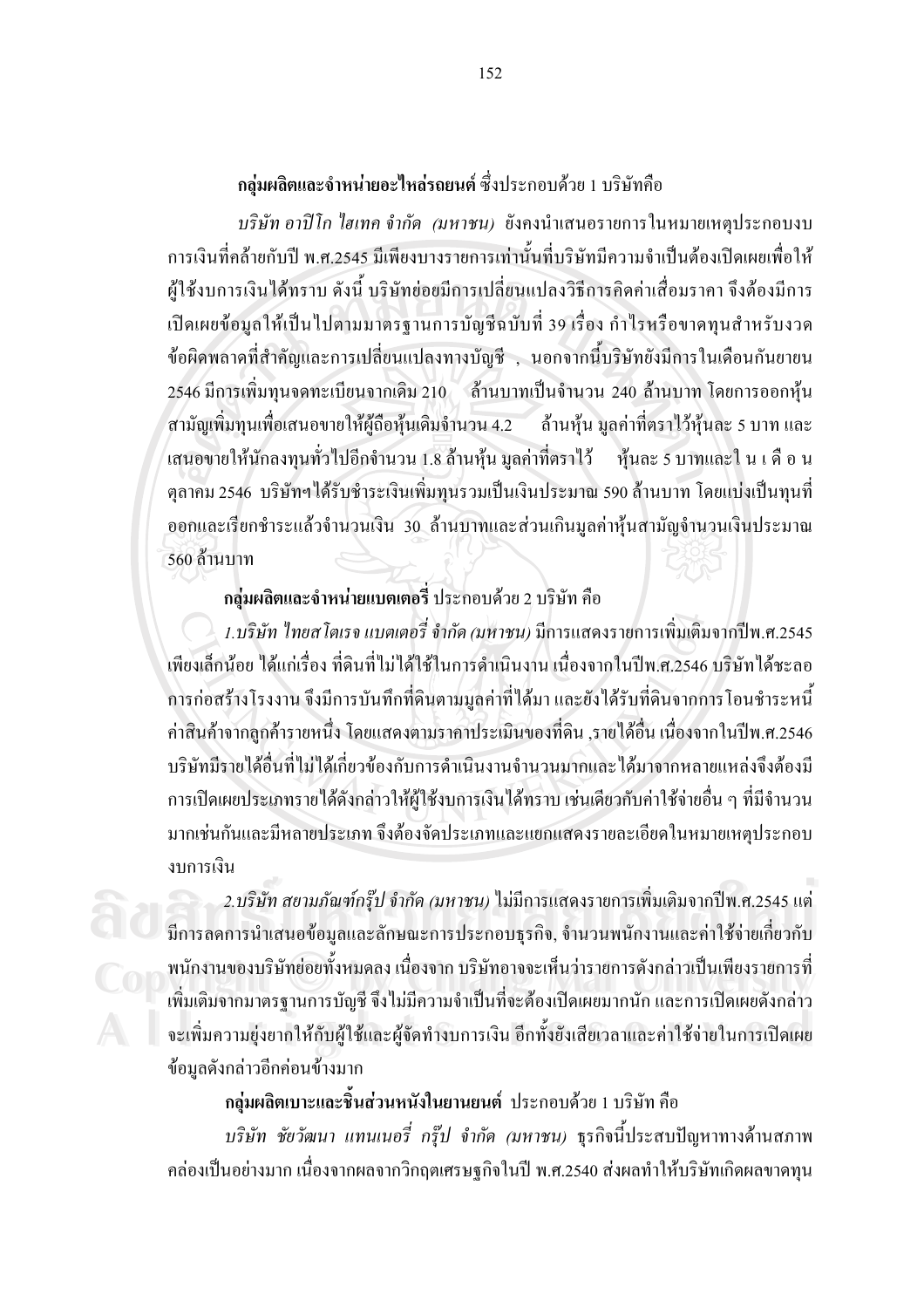ึ่งากอัตราแลกเปลี่ยนงำนวนมาก บริษัทจึงมีความงำเป็นต้องใช้เงินทุนเพื่อให้ธุรกิงเกิดความอยู่รอด รายการที่เปิดเผยส่วนใหญ่จะเป็นรายการหนี้สิน,เงินกู้ยืม ินอกจากนี้บริษัทยังมีการเปิดเผย หลักประกันที่บริษัทนำไปค้ำประกัน ซึ่งจะต้องเปิดเผยให้ผู้ใช้งบการเงินทราบและเพื่อแสดงถึง ีความโปร่งใสของการประกอบกิจการ ในปีพ.ศ. 2546 บริษัทมีการเปิดเผยข้อมูลเรื่องเงินฝาก ้ธนาคารที่นำไปค้ำประกันเพิ่มเติม โดย บริษัทฯ ได้นำเงินฝากประจำธนาคารจำนวน 16.7 ล้านบาท วางเป็นประกันสินเชื่อจากธนาคารและรัฐวิสาหกิจ และบริษัทย่อยได้นำเงินฝากออมทรัพย์ธนาคาร ้จำนวน 7.5 ล้านบาท ไปจำนำสิทธิการรับเงินฝากไว้กับธนาคารเพื่อเป็นหลักประกันหนี้เงินกู้ยืม ระยะสั้นอื่น

#### ึกลุ่มผลิตยางนอกและยางในของยานยนต์ ประกอบด้วย 3 บริษัท คือ

1.บริษัท กู๊คเยียร์ (ประเทศไทย) จำกัด (มหาชน) ในหมายเหตุประกอบงบการเงินของ ึบริษัทไม่มีการแสดงรายการที่แตกต่างจากปีพ.ศ.2545 รายการที่สำคัญที่พบคือ การเคลื่อนไหวของ ทนเรือนห้น เป็นเพียงแค่การแสดงรายการให้ทราบว่าไม่มีการเปลี่ยนแปลงทนเรือนห้นในปีพ.ศ. 2546, รายการภาระผูกพันอันเกิดจาก การลงทุนเกี่ยวกับการขยายกำลังการผลิต การเพิ่ม ประสิทธิภาพการผลิตและการเปลี่ยนแทนเครื่องจักรและอุปกรณ์เป็นจำนวนเงินรวมทั้งสิ้น 12.6 ล้านบาท (พ.ศ. 2545 : 43.0 ล้านบาท)

2.บริษัท ฮั่วฟง รับเบอร์ (ไทยแลนค์) จำกัด (มหาชน) บริษัทนี้เพิ่งเริ่มจดทะเบียนเข้ามาใน ตลาดหลักทรัพย์ในเดือนธันวาคม ปีพ.ศ.2546 จึงไม่ปรากฏว่ามีบริษัทนี้ในปีพ.ศ.2545 รายการใน หมายเหตุที่สำคัญ ได้แก่ รายการทุนเรือนหุ้น ซึ่งเมื่อวันที่ 3 กันยายน 2545 ผู้ถือหุ้น ได้มีมติให้เพิ่ม ทุนจดทะเบียนจาก 300,000,000 บาท เป็น 387,100,000 บาท (38,710,000 หุ้น มูลค่าหุ้นละ 10 ิบาท) บริษัทได้จดทะเบียนการเพิ่มทุนกับกระทรวงพาณิชย์เมื่อวันที่ 1 กันยายน 2545 และในเดือน ชั้นวาคม 2546 บริษัทได้ขายหุ้นสามัญจำนวน 8,710,000 หุ้น ในราคา 35.50 บาทต่อหุ้น ซึ่งทำให้ ทุนที่ออกและชำระแล้วเพิ่มขึ้นเป็นจำนวน 87,100,000 บาท และส่วนเกินมูลค่าหุ้นสามัญเพิ่มขึ้น ้เป็นจำนวน 222,105,000 บาท บริษัทได้จดทะเบียนเพิ่มทุนชำระแล้วกับกระทรวงพาณิชย์เมื่อวันที่ 9 ธันวาคม 2546,สัญญาเช่าระยะยาว ได้แก่ สัญญารับความช่วยเหลือทางเทคนิคและอื่น ๆ จาก บริษัทใหญ่ ,สัญญารับสิทธิในการใช้เครื่องหมายการค้าจากบริษัทใหญ่และบริษัทย่อย

3. บริษัท อีโนเว รับเบอร์ (ประเทศไทย) จำกัด (มหาชน) เนื่องจาก การแข่งขันที่สูงของ ธุรกิจยางของยานยนต์ <sup>6</sup> จึงทำให้บริษัทจะต้องปรับปรุงและพัฒนาผลิตภัณฑ์ให้มีความโดดเด่นและ แตกต่างจากคู่แข่ง บริษัทจึงได้ทำสัญญาฉบับหนึ่งกับบริษัทที่เกี่ยวข้องกันในต่างประเทศแห่งหนึ่ง ซึ่งใช้ในการผลิตผลิตภัณฑ์ของบริษัท ในการนี้บริษัทมี เพื่อรับความช่วยเหลือทางด้านเทคนิค ี ภาระผูกพันที่จะต้องจ่ายค่าธรรมเนียมรายปีเป็นอัตราร้อยละของยอดขายสุทธิเป็นเวลาสิบหก (16)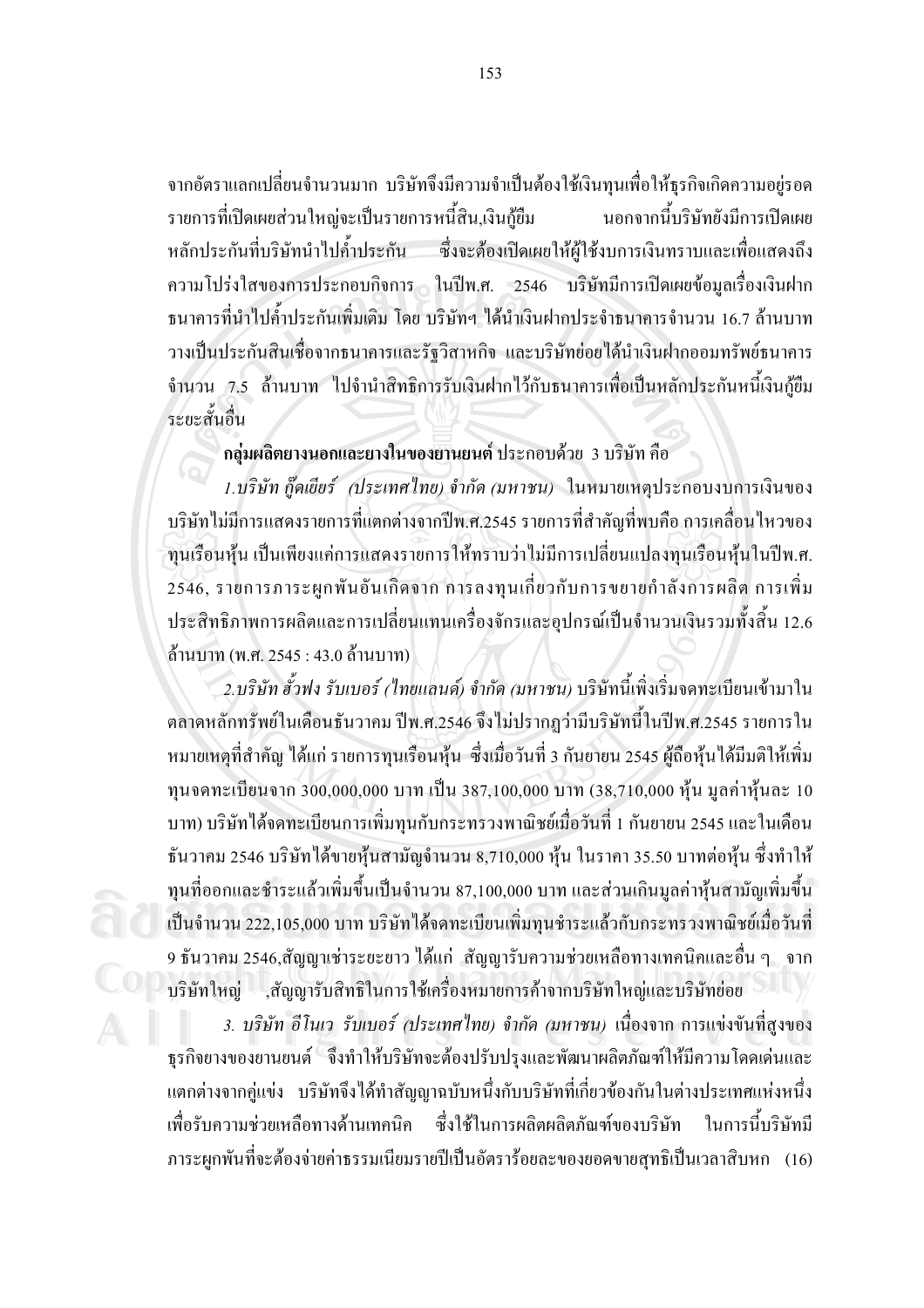ปี และสัญญานี้จะสิ้นสุดลงในเดือนกรกฎาคม 2553 นอกจากนี้บริษัทได้ทำสัญญาฉบับหนึ่งกับ ำเรินัทย่อยแห่งหนึ่งเพื่อรับบริการทางด้านการวิจัยและพัฒนาผลิตภัณฑ์ของบรินัท ใบการบี้ สัญญานี้มีผลบังคับจนกว่า บริษัทมีภาระผูกพันที่จะต้องจ่ายค่าธรรมเนียมตามที่ระบุไว้ในสัญญา คู่สัญญาฝ่ายใดฝ่ายหนึ่งจะบอกเลิกโดยการแจ้งเป็นลายลักษณ์อักษร

้เนื่องจากการแข่งขันทางธรกิจที่ค่อนข้างจะรนแรงจึงทำให้ทั้ง 3 บริษัทนี้ต้องมีการปรับตัว โดยพยายามพัฒนาผลิตภัณฑ์และรูปแบบการผลิตให้มีคุณภาพ และช่วยลดต้นทุน จึงมีความ พยายามในการเข้าร่วมทุนหรือทำสัญญากับต่างชาติในการวิจัยและพัฒนาผลิตภัณฑ์ ด้วยเหตุผล ้ดังกล่าวจึงทำให้ทั้ง 3 บริษัท มีการแสคงรายละเอียดของสัญญาเช่าระยะยาวและภาระผูกพันที่ ค่อนข้างจะมากทั้งนี้เพื่อให้ผู้ใช้งบการเงินได้ทราบและนำไปใช้ประกอบการตัดสินใจลงทุน

กล่มขายและบริการหลังการขายยานยนต์ ประกอบด้วย 3 บริษัท คือ 1.บริษัท สวีเคนมอเตอร์ส จำกัด (มหาชน) รายการในงบการเงินสำหรับปีสิ้นสดวันที่ 31 ้ธับวาคม 2545 บางรายการได้มีการจัดประเภทรายการใหม่เพื่อให้สอดคล้องกับรายการ ใบงบ ึการเงินสำหรับปีสิ้นสุดวันที่ 31 ธันวาคม 2546 ดังต่อไปนี้ เช็คระหว่างทางจำนวน 37,200,127 ีบาท ณ วันที่ 31 ธันวาคม 2545 ได้แสคงรวมไว้ในส่วนของลูกหนี้การค้า ใด้มีการจัดประเภท รายการใหม่ โดยแสดงรวมอยู่ใน เงินสดและรายการเทียบเท่าเงินสด

2.บริษัท เอส.พี.ซูซูกิ จำกัด (มหาชน) มีการแสดงรายการเคลื่อนไหวของทุนเรือนหุ้น ้เนื่องจาก ในวันที่ 29 เม.ย.2546 ที่ประชมสามัณผู้ถือหุ้น ได้มีมติให้เปลี่ยนแปลงมลค่าหุ้นของบริษัท ิจากเดิมหุ้นสามัญ 80 ถ้านหุ้นมูลค่าหุ้นละ 10 บาท เป็นหุ้นสามัญ 160 ถ้านหุ้น มูลค่าหุ้นละ 5 บาท และใด้จดทะเบียนการเปลี่ยนแปลงทุนเรือนหุ้นแล้วกับกระทรวงพาณิชย์ในวันที่ 22 พ.ค.2546

3.บริษัท ไทยรุ่งยูเนี่ยนคาร์ จำกัด (มหาชน) บริษัทถูกกรมสรรพากรเรียกตรวจสอบเอกสาร ึการชำระภาษีพบว่ามีหนี้สินจากการถูกประเมินภาษีย้อนหลัง ดังนี้

ในวันที่ 29 ก.ค.2546 บริษัทได้ถูกกรมสรรพากรตรวจสอบภาษีย้อนหลังในงบการเงินปี ี พ.ศ.2541 พบว่ามีการจ่ายชำระภาษีรวมถึงเบี้ยปรับและเงินเพิ่มจำนวน 6.1 ล้านบาท ซึ่งได้บันทึก เป็นค่าใช้จ่ายในงบดลแล้ว

ในวันที่ 9 ก.ค.2546 บริษัทย่อย(บริษัท ใทยอัลติเมทคาร์ จำกัด) ใค้ถูกตรวจสอบจาก ึกรมสรรพากรและพบว่า ตั้งแต่รอบบัญชี 1 ม.ค.2540 ถึง 31 ธ.ค.2541 จะต้องชำระภาษีและเบี้ยปรับ เงินเพิ่มจำนวน 7.5 ล้านบาทซึ่งได้บันทึกเป็นค่าใช้จ่ายในงบคุลแล้ว

้รายการที่พบว่าเป็นรายการที่เค่นในกลุ่มนี้ยังคงเป็นรายการที่เกี่ยวกับการให้เช่าซื้อ ได้แก่ ้นโยบายบัญชี เรื่องการรับรู้รายได้ของธุรกิจเช่าซื้อ, สินทรัพย์รอการขาย, ข้อมูลความเสี่ยงจากการ ใม่ปฏิบัติตามสัญญาและความเสี่ยงจากการให้สินเชื่อ